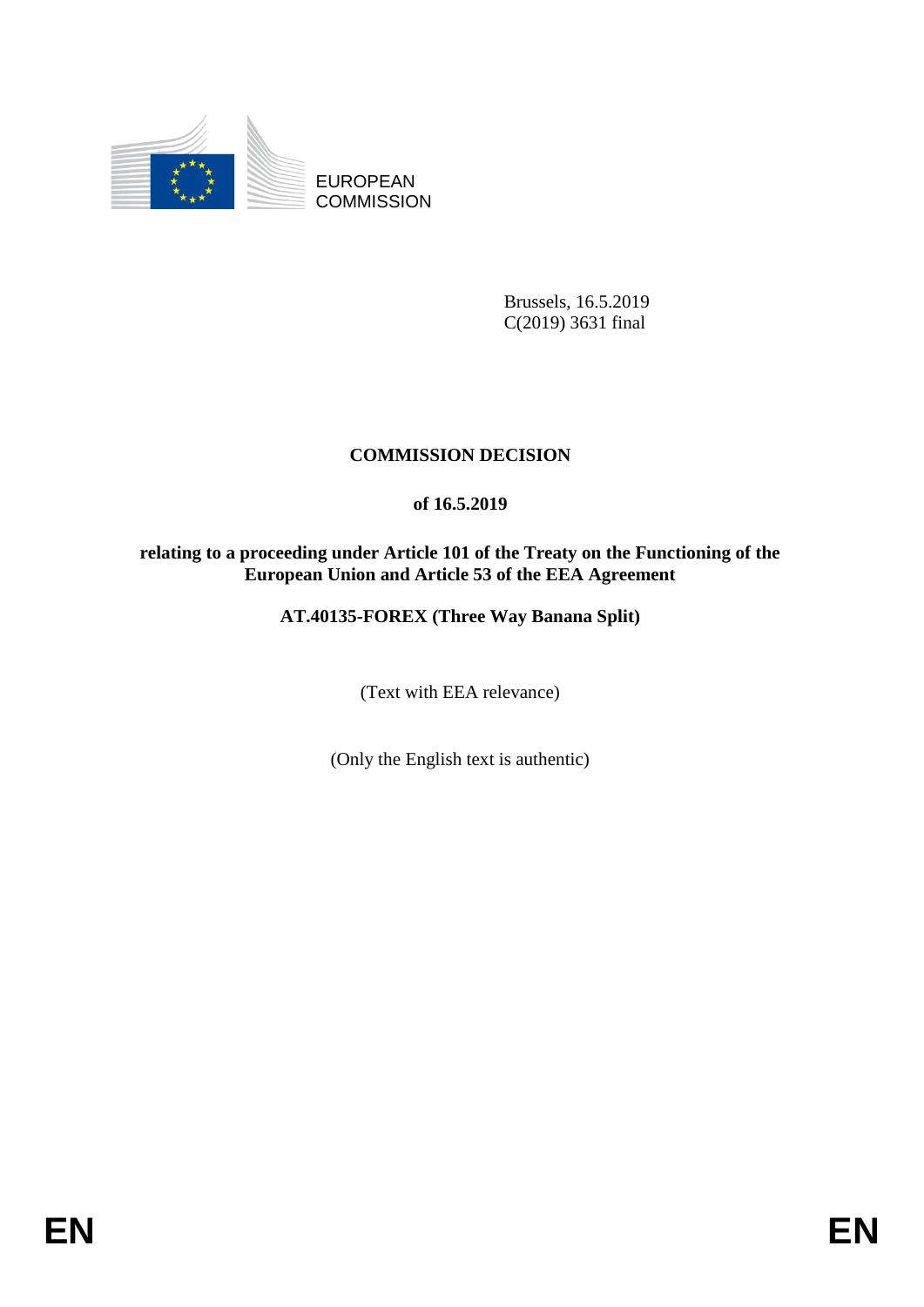# **TABLE OF CONTENTS**

| 1.     |                                                                                               |  |
|--------|-----------------------------------------------------------------------------------------------|--|
| 2.     |                                                                                               |  |
| 2.1.   |                                                                                               |  |
| 2.2.   |                                                                                               |  |
| 2.2.1. |                                                                                               |  |
| 2.2.2. |                                                                                               |  |
| 2.2.3. |                                                                                               |  |
| 2.2.4. |                                                                                               |  |
| 2.2.5. |                                                                                               |  |
| 3.     |                                                                                               |  |
| 4.     |                                                                                               |  |
| 4.1.   |                                                                                               |  |
| 4.1.1. |                                                                                               |  |
| 4.1.2. |                                                                                               |  |
|        | 4.1.2.1. Underlying understanding to participate in the relevant private, mostly multilateral |  |
|        | 4.1.2.2. Extensive exchange of information amongst competitors pursuant to the underlying     |  |
|        | 4.1.2.3. Occasional instances of coordination facilitated by the exchange of information 15   |  |
| 4.2.   |                                                                                               |  |
| 5.     |                                                                                               |  |
| 5.1.   | Application of Article $101(1)$ of the Treaty and Article 53(1) of the EEA Agreement          |  |
| 5.1.1. |                                                                                               |  |
|        |                                                                                               |  |
|        |                                                                                               |  |
| 5.1.2. |                                                                                               |  |
|        |                                                                                               |  |
|        |                                                                                               |  |
| 5.1.3. |                                                                                               |  |
|        |                                                                                               |  |
|        |                                                                                               |  |
| 5.1.4. | Effect upon trade (between Members States and between the EEA contracting                     |  |
|        |                                                                                               |  |
|        |                                                                                               |  |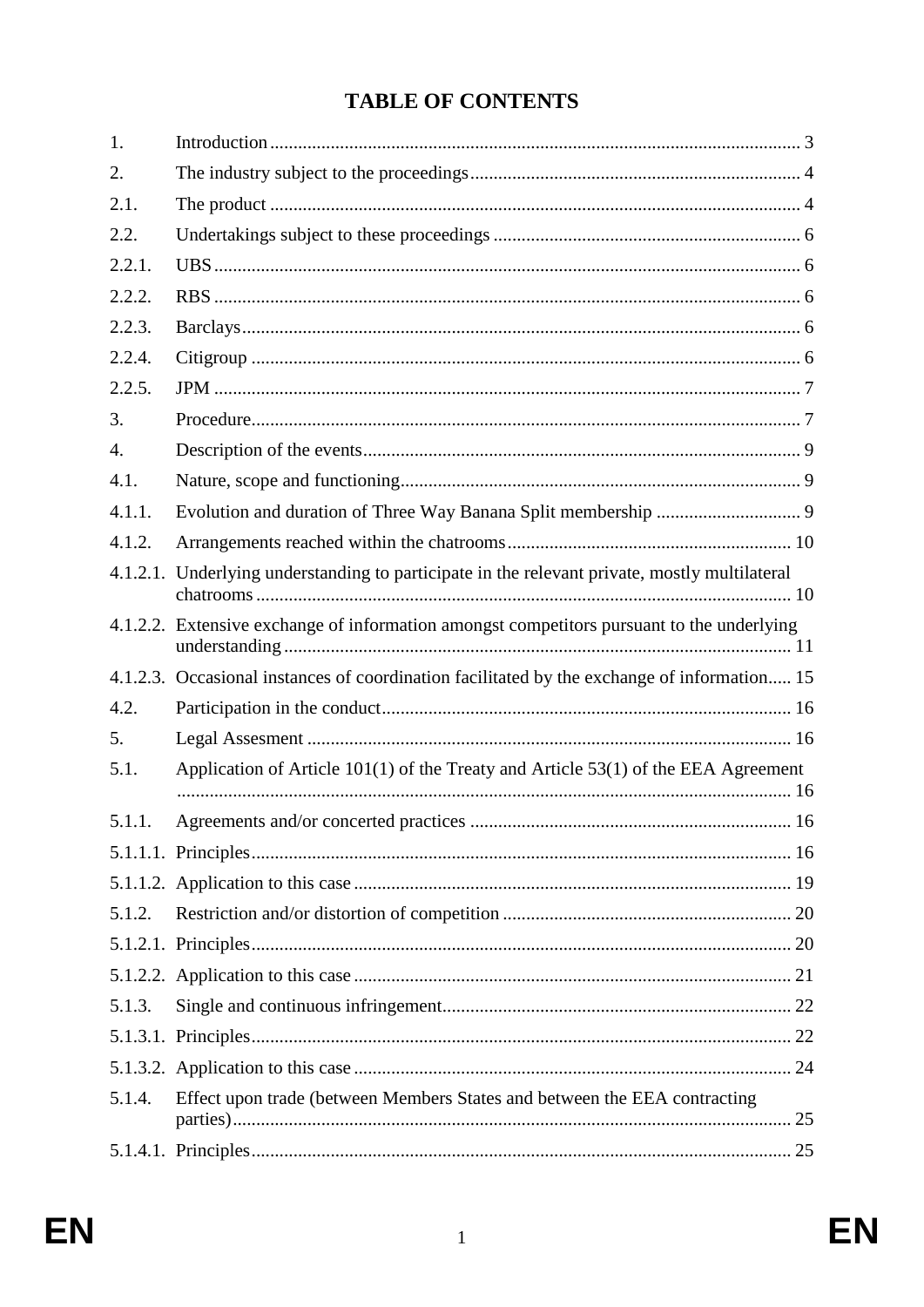| 5.1.5. | Non-applicability of Article 101(3) of the Treaty and of Article 53(3) of the EEA    |  |
|--------|--------------------------------------------------------------------------------------|--|
|        |                                                                                      |  |
|        |                                                                                      |  |
| 5.1.6. | Conclusion regarding the application of Article 101 of the Treaty and Article 53 of  |  |
| 6.     |                                                                                      |  |
| 6.1.   |                                                                                      |  |
| 6.2.   |                                                                                      |  |
| 6.2.1. |                                                                                      |  |
| 6.2.2. |                                                                                      |  |
| 6.2.3. |                                                                                      |  |
| 6.2.4. |                                                                                      |  |
| 6.2.5. |                                                                                      |  |
| 6.3.   |                                                                                      |  |
| 6.3.1. |                                                                                      |  |
| 6.3.2. |                                                                                      |  |
| 6.3.3. |                                                                                      |  |
| 6.3.4. |                                                                                      |  |
| 6.3.5. |                                                                                      |  |
| 7.     |                                                                                      |  |
| 8.     |                                                                                      |  |
| 8.1.   | Article 7 of Regulation (EC) No 1/2003 – Termination of the infringement  32         |  |
| 8.2.   | Article 23(2) of Regulation (EC) No $1/2003$ – Determination of the applicable fines |  |
| 8.2.1. |                                                                                      |  |
|        |                                                                                      |  |
|        |                                                                                      |  |
|        |                                                                                      |  |
| 9.     | Conclusion: final amount of individual fines to be imposed in this Decision  44      |  |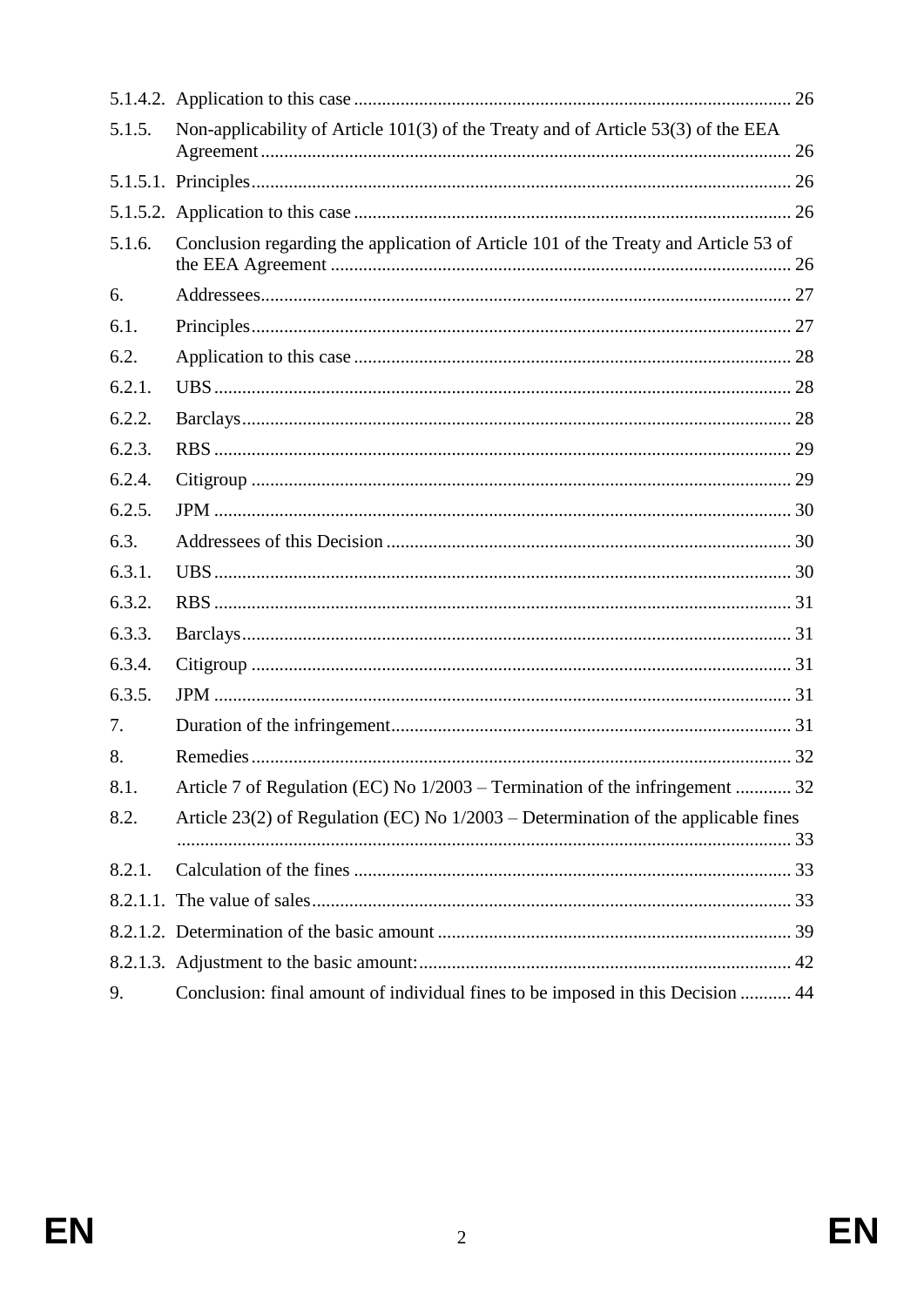## **COMMISSION DECISION**

#### **of 16.5.2019**

## **relating to a proceeding under Article 101 of the Treaty on the Functioning of the European Union and Article 53 of the EEA Agreement**

## **AT.40135-FOREX (Three Way Banana Split)**

## (Text with EEA relevance)

(Only the English text is authentic)

#### THE COMMISSION,

Having regard to the Treaty on the Functioning of the European Union,<sup>1</sup>

Having regard to the Agreement on the European Economic Area,

Having regard to Council Regulation (EC) No 1/2003 of 16 December 2002 on the implementation of the rules on competition laid down in Articles 81 and 82 of the Treaty,<sup>2</sup> and in particular Articles 7 and 23(2) thereof,

Having regard to Commission Decision of 27 October 2016 to initiate proceedings in this case,

Having given the undertakings concerned the opportunity to make known their views on the objections raised by the Commission pursuant to Article 27(1) of Regulation (EC) No 1/2003 and Article 12 of Commission Regulation (EC) No 773/2004 of 7 April 2004 relating to the conduct of proceedings by the Commission pursuant to Articles 81 and 82 of the Treaty,<sup>3</sup>

After consulting the Advisory Committee on Restrictive Practices and Dominant Positions,

Having regard to the final report of the hearing officer in this case,

Whereas:

#### **1. INTRODUCTION**

(1) This Decision concerns a single and continuous infringement of Article 101 of the Treaty on the Functioning of the European Union ("the Treaty") and Article 53 of the

<sup>&</sup>lt;sup>1</sup> OJ, C 115, 9/5/2008, p.47.

<sup>2</sup> OJ L 1, 4.1.2003, p.1.With effect from 1 December 2009, Articles 81 and 82 of the EC Treaty have become Articles 101 and 102, respectively, of the Treaty on the Functioning of the European Union ("the Treaty"). The two sets of provisions are, in substance, identical. For the purposes of this Decision, references to Articles 101 and 102 of the Treaty should be understood as references to Articles 81 and 82, respectively, of the EC Treaty when where appropriate. The the Treaty also introduced certain changes in terminology, such as the replacement of "Community" by "Union" and "common market" by "internal market".

<sup>3</sup> OJ L 123, 27.4.2004, p. 18.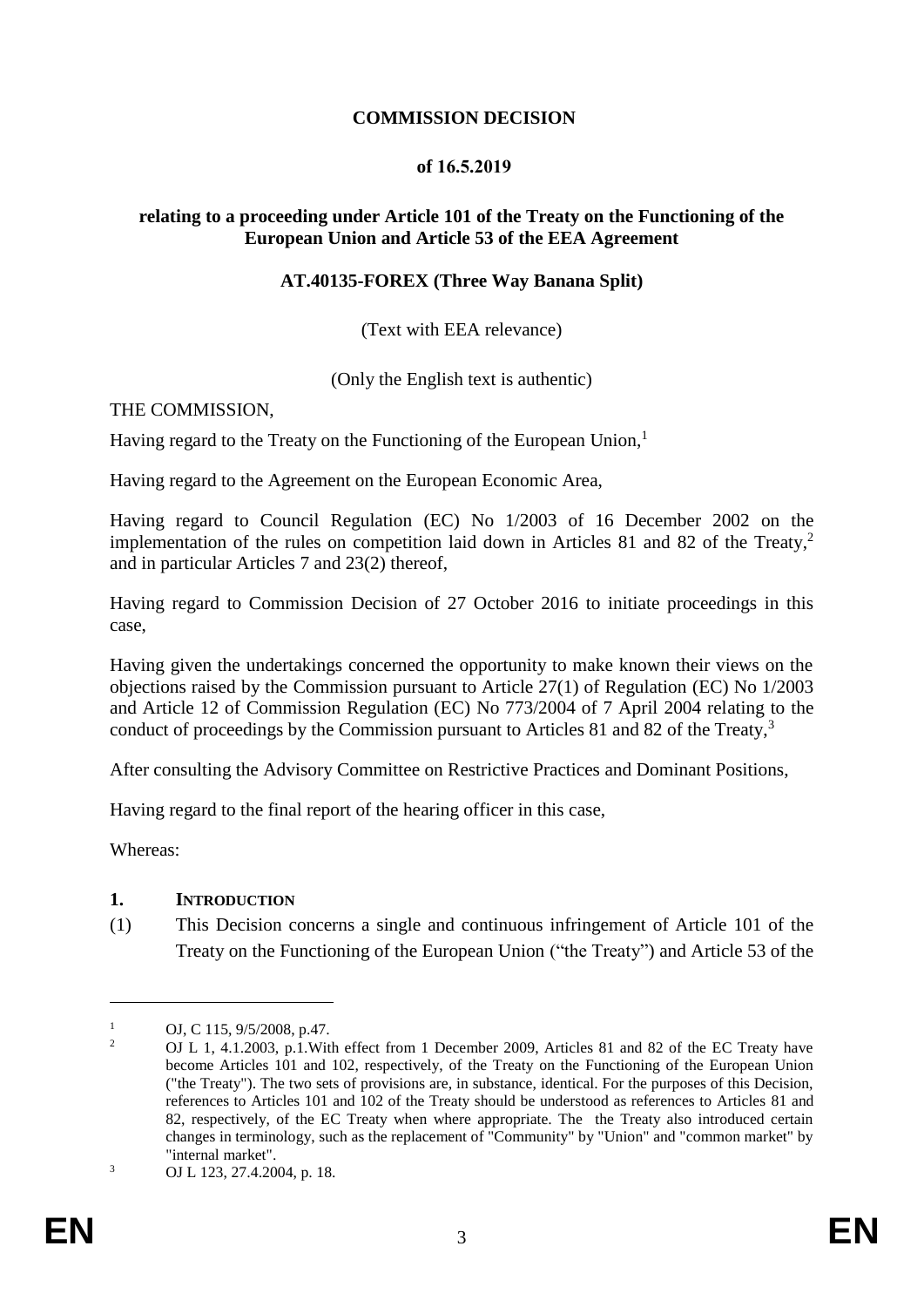Agreement on the European Economic Area ('the EEA Agreement'). The single and continuous infringement, for which the addressees of this Decision are held liable, consisted in an underlying understanding reached among certain individual traders ("the participating traders") and implemented by them to exchange - on mostly multilateral,<sup>4</sup> private chatrooms and on an extensive and recurrent basis - certain current or forward-looking commercially sensitive information about certain of their trading activities and to occasionally coordinate their trading activity with respect to Forex  $(FX)^5$  spot trading of G10 currencies. The G10 FX currencies concerned by this Decision comprise the USD and CAD, JPY, AUD, NZD, GBP, EUR, CHF, SEK, NOK and DKK ( in other words 11 currencies altogether, which corresponds to the market convention for currencies covered by the G10 designation).

- (2) The infringement lasted from 18 December 2007 to 31 January 2013.
- (3) This Decision is addressed to the following legal entities:
	- (a) UBS AG (hereinafter "UBS");
	- (b) The Royal Bank of Scotland Group plc and NatWest Markets Plc (collectively "RBS");
	- (c) Barclays PLC, Barclays Services Limited and Barclays Bank Plc (collectively "Barclays");
	- (d) Citibank, N.A. and Citigroup Inc. (hereinafter collectively "Citigroup");
	- (e) J.P. Morgan Europe Limited, J.P. Morgan Limited, JPMorgan Chase Bank, N.A. and JPMorgan Chase & Co. (collectively "JPM").

#### **2. THE INDUSTRY SUBJECT TO THE PROCEEDINGS**

#### **2.1. The product**

- <span id="page-4-0"></span>(4) The infringement addressed in this Decision relates to the G10 FX spot trading activity of the undertakings involved. A spot foreign exchange or FX spot transaction is defined as an agreement between two parties to exchange two currencies,that is to buy a certain amount (the "notional amount") of one currency against selling the equivalent notional amount of another currency at the current value at the moment of the agreement (the "exchange rate"), for settlement on the spot date (which is usually T (transaction's day) plus 2 days).<sup>6</sup>
- <span id="page-4-1"></span>(5) The FX spot trading activity encompasses both:
	- (a) market making: the execution of customer's orders to exchange a currency amount by its equivalent in another currency; and

<sup>&</sup>lt;sup>4</sup> For the purpose of this Decision, "mostly multilateral chatrooms" means chatrooms that in limited instances were bilateral as only two participants attended (each of them trading for a different bank), but most frequently were multilateral, with three or more participants attending.

<sup>&</sup>lt;sup>5</sup> The term "foreign exchange" (Forex or FX) refers to the trading of currencies, which happens in a decentralised manner. It includes all aspects of buying, selling and exchanging currencies at current or determined prices. The foreign exchange rate is the rate at which one currency will be exchanged for another. Since currencies are always traded in pairs, in foreign exchange there is not such a thing as a currency's absolute value but a relative value compared with other currencies. The market price of one currency is set in a given currency pair, that is, a value if it is exchanged against another.

<sup>&</sup>lt;sup>6</sup> The case does not concern FX spot e-commerce trading activity within the meaning of FX spot trades that are automatically booked by, or executed by either the relevant bank's proprietary electronic trading platforms or computer algorithms. These transactions take place without the intervention of any trader.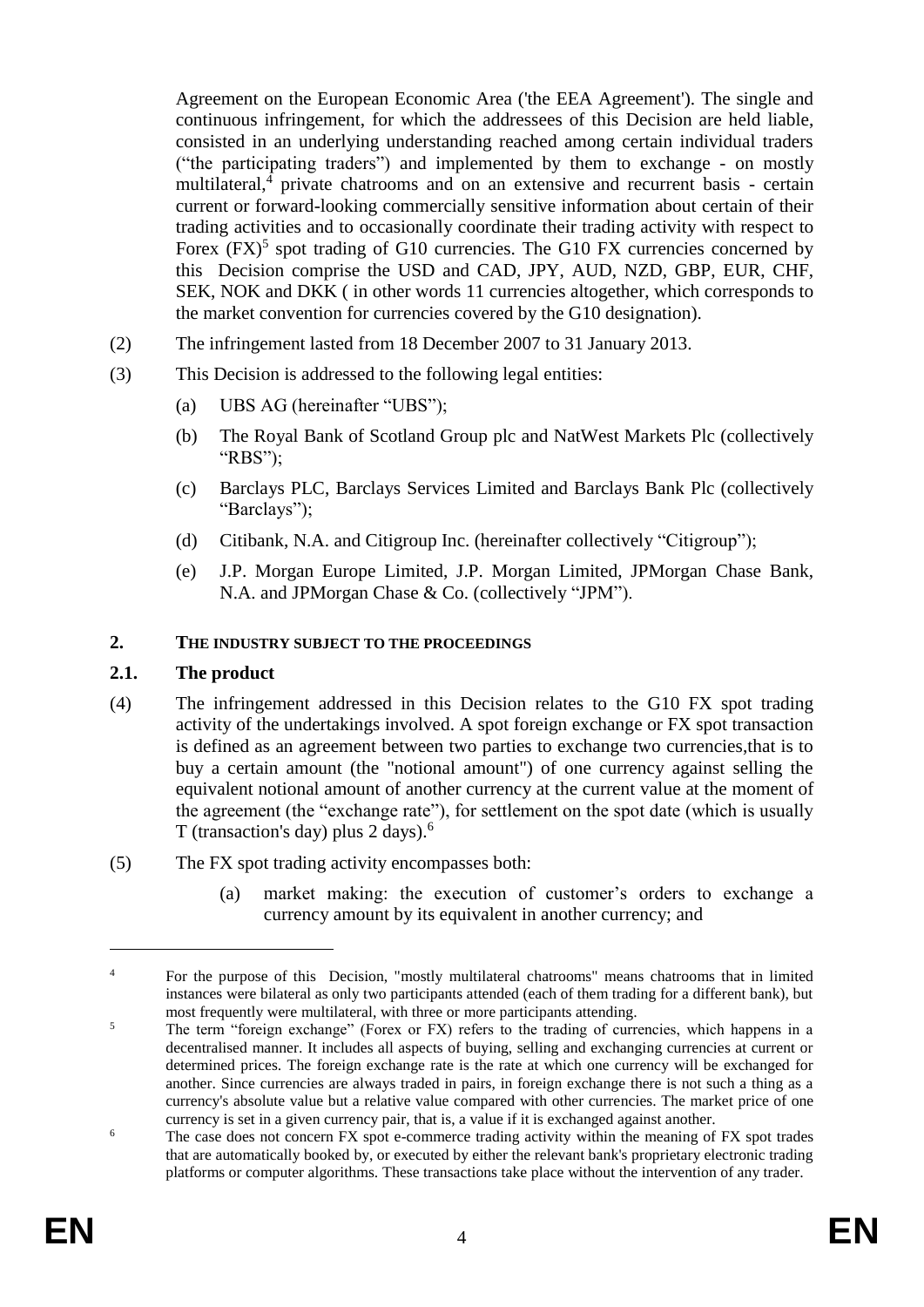- (b) trading on own account: the execution of other currency exchanges in order to manage the exposure resulting from the market making transactions .
- (6) In their capacity as market makers, traders stand ready to trade on behalf of customers at the quoted prices. Customers include asset managers, hedge funds, corporations and other banks. In industry terms,<sup>7</sup> a market maker quotes two-way prices in a certain currency pair: the "bid price" which is the price at which the trader is ready to buy a currency against another, and the "ask price" which is the price at which the trader is ready to sell a currency against another currency. The difference between the bid and ask prices is the "bid-ask spread"<sup>8</sup>. A market maker would: (i) set bid prices and ask prices for a certain currency pair; (ii) commit to accepting spot transactions at these prices; and (iii) subsequently take the resulting exposure on to his/her own book.<sup>9</sup> As such, a market maker is a counterparty in a Forex transaction, who, - unlike brokers, - bears the resulting exposure of the transactions he or she enters into.
- <span id="page-5-0"></span>(7) When trading on their own account, traders may, after having taken a certain currency exposure into their books, choose to subsequently (i) hold it, (ii) close it by entering into an equivalent reverse transaction or (iii) increase the exposure further. Both the magnitude of currency exposure market makers are willing or able to keep in their books and the pace at which they modify currency exposure depends on their market expectations, their risk appetite and regulatory limits.<sup>10</sup> This activity is called trading on own account, because it takes place on behalf of a trader's own undertaking.
- (8) The G10 FX spot trading desks of the relevant undertakings stood ready to trade any of those currencies depending on market demand. While the participating traders themselves were primarily responsible for market making in specific currencies or pairs, their mandate authorised them to further engage in trading activity on behalf of their own undertaking with respect to any G10 currency available in their books, which they also did to different extents during the relevant period, with a view to maximising the value of their respective holdings.
- (9) The following three types of orders characterising the customer-driven trading activity (market making) of the participating traders are pertinent in the present infringement:
	- (1) Customer immediate orders, to immediately enter trades for a certain amount of currency based on the prevailing market rate;
	- (2) Customer conditional orders, which are triggered when a given price level is reached and opens the traders' risk exposure. They only become executable when the market reaches a certain level (for example a stop-loss or take-profit order);

<sup>7</sup> https://admiralmarkets.com/education/articles/forex-basics/how-do-forex-market-makers-work

For currency pairs, prices are often referred to as exchange rates, though the terms prices and exchange rates can be used interchangeably in this context.

 $^{9}$  A trader's book is his/her transactions portfolio.<br><sup>10</sup> In the G10 EX spot trading activity, undertaki

<sup>10</sup> In the G10 FX spot trading activity, undertakings generally seek to generate revenues from FX spot trading by buying the relevant currencies at lower prices than the prices at which they sell those currencies.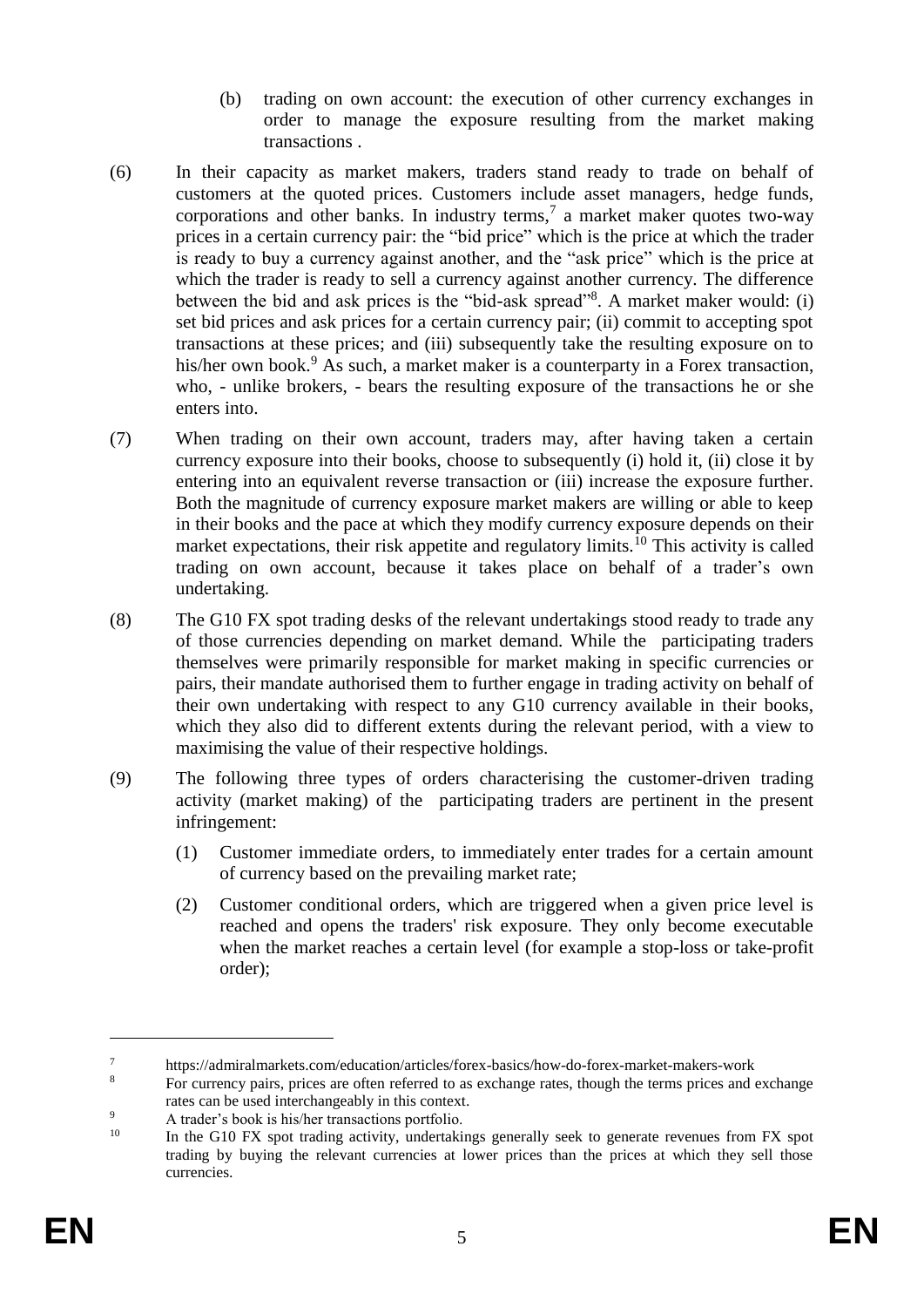(3) Customer orders to execute a trade at a specific Forex benchmark rate or "fixing" for particular currency pairs, which in the current case only concerned the WM/Reuters Closing Spot Rates (hereinafter the "WMR fixes") and the European Central Bank foreign exchange reference rates (hereinafter the "ECB  $fixes$ ").<sup>11</sup>

# **2.2. Undertakings subject to these proceedings**

- *2.2.1. UBS*
- (10) UBS is a global financial institution headquartered in Switzerland that has offices in more than 50 countries including all major financial centres, including in the EEA. It offers financial services including wealth management, investment banking and asset management.
- (11) This Decision is addressed to the following legal entity:
	- UBS AG, with registered offices at Bahnhofstraße 45, 8001 Zürich, Switzerland.
- *2.2.2. RBS*
- (12) RBS is a provider of banking and integrated financial services. It is headquartered in the United Kingdom and active in the EEA, United States and Asia Pacific.
- (13) This Decision is addressed to the following legal entities:
	- The Royal Bank of Scotland Group plc, with registered offices at 36 St Andrew Square, Edinburgh, EH2 2YB, United Kingdom; and
	- NatWest Markets Plc,<sup>12</sup> with registered offices at 36 St Andrew Square, Edinburgh, EH2 2YB, United Kingdom.
- *2.2.3. Barclays*
- (14) Barclays is a bank headquartered in the United Kingdom, which operates worldwide, including in the EEA.
- (15) This Decision is addressed to the following legal entities:
	- Barclays PLC, with registered offices at 1 Churchill Place Canary Wharf London, E14 5HP, United Kingdom;
	- Barclays Services Limited, with registered offices at 1 Churchill Place Canary Wharf London, E14 5HP, United Kingdom (formerly, "Barclays Capital Services Limited"); and
	- Barclays Bank Plc, with registered offices at 1 Churchill Place Canary Wharf London, E14 5HP, United Kingdom.
- *2.2.4. Citigroup*
- (16) Citigroup is a global bank with business operations in more than 160 countries and jurisdictions, including in the EEA.
- (17) This Decision is addressed to the following legal entities:

<sup>&</sup>lt;sup>11</sup> The WMR fix and the ECB fix are based on spot FX trading activity by market participants at or around the times of the respective WMR or ECB fix.

<sup>&</sup>lt;sup>12</sup> On 30th April 2018, The Royal Bank of Scotland plc changed its name to NatWest Markets plc.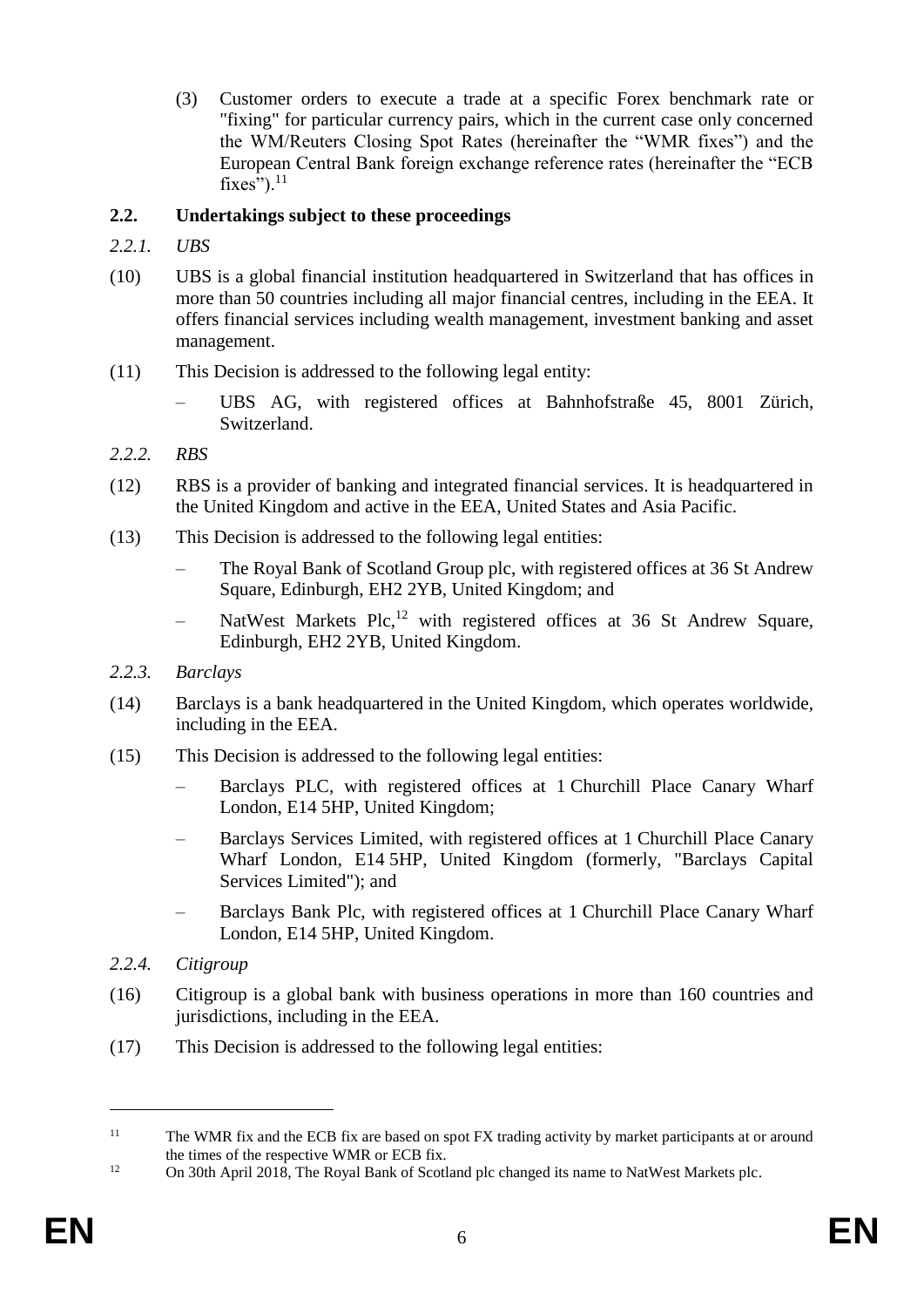- Citibank, N.A., with registered offices at 388 Greenwich Street, New York, NY 10 013, United States of America; and
- Citigroup Inc., with registered offices at 388 Greenwich Street, New York, NY 10 013, United States of America.
- *2.2.5. JPM*
- (18) JPM is a financial institution headquartered in the United States of America. It currently operates in more than 60 countries around the world, including in the EEA.
- (19) This Decision is addressed to the following legal entities:
	- JPMorgan Chase & Co., with registered offices at 383 Madison Avenue, New York, NY 10179, United States of America;
	- JPMorgan Chase Bank, N.A., with registered offices at 1111 Polaris Parkway, Columbus, Ohio 43 240, United States of America;
	- J.P. Morgan Europe Limited, with registered offices at 25 Bank Street, Canary Wharf, London, E14 5JP, United Kingdom; and
	- J.P. Morgan Limited, with registered offices at 25 Bank Street, Canary Wharf, London, E14 5JP, United Kingdom.

# **3. PROCEDURE**

- (20) On 27 September 2013, UBS applied for a marker under points 14 and 15 of the Notice on immunity from fines and reduction of fines in cartel cases (hereinafter "the Leniency Notice").<sup>13</sup> The application was followed by a number of submissions consisting of oral statements and documentary evidence. By Decision of 2 July 2014, the Commission granted UBS conditional immunity pursuant to point 8(a) of the Leniency Notice.
- (21) On 11 October 2013, Barclays submitted an application for reduction of fines under the Leniency Notice. The application was followed by a number of supplementary submissions consisting of oral statements and documentary evidence.
- (22) On […], RBS submitted an application for reduction of fines under the Leniency Notice. The application […].
- (23) On […], Citigroup submitted an application for reduction of fines under the Leniency Notice. The application was followed by a number of supplementary submissions consisting of oral statements and documentary evidence.
- (24) On […], JPM submitted an application for reduction of fines under the Leniency Notice. The application [...].
- (25) On 27 October 2016, the Commission informed the relevant undertakings that it considered that the evidence submitted constituted significant added value with respect to the evidence already in its possession and accordingly notified to them its intention to apply a reduction of fines within the applicable bands, in accordance with point 29 of the Leniency Notice.
- (26) On 27 October 2016, the Commission initiated proceedings pursuant to Article 11(6) of Regulation (EC) No 1/2003 against the addressees of this Decision (also referred

<u>.</u>

<sup>13</sup> OJ C 298, 8.12.2006, p. 17.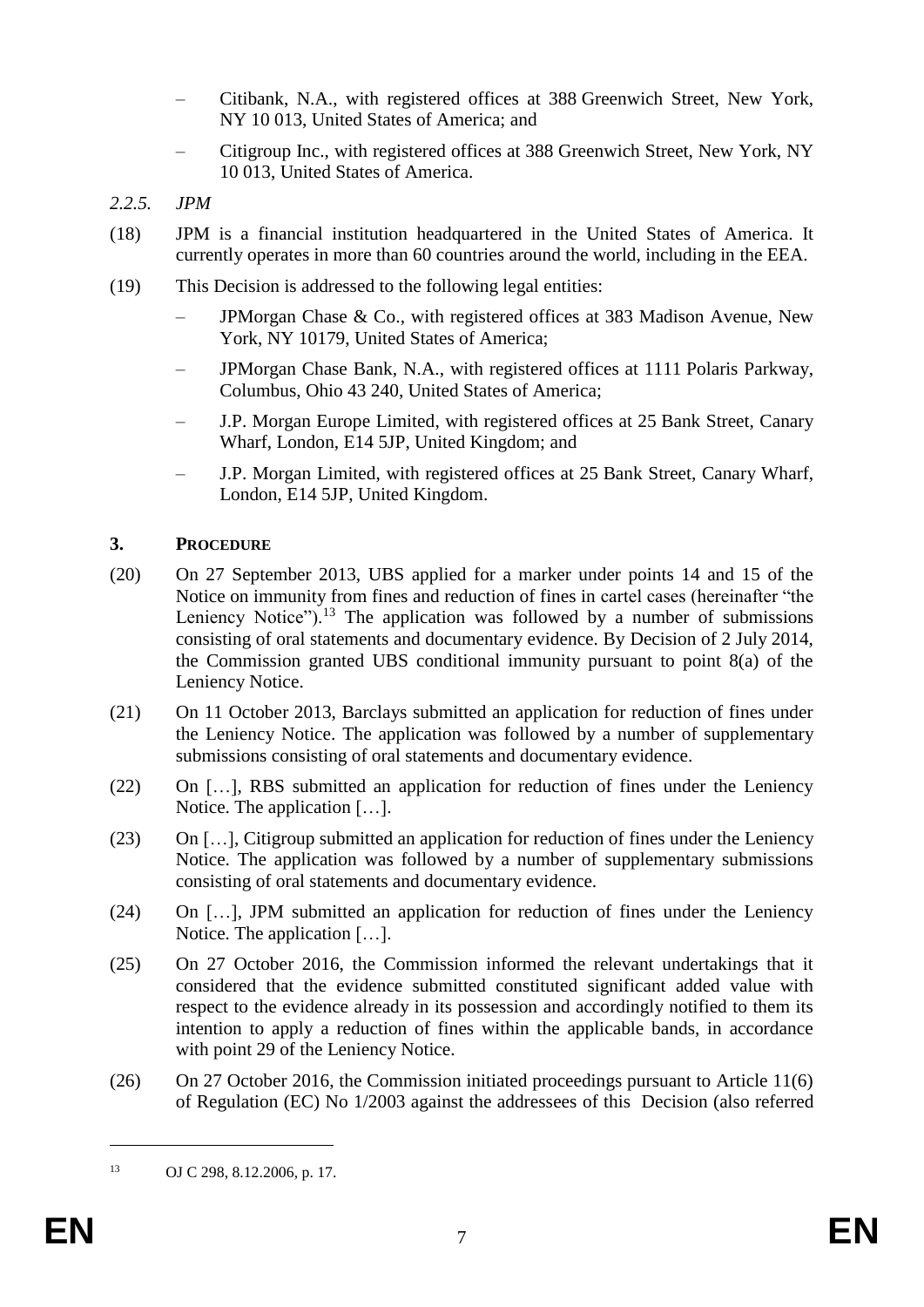to as the "Parties" or individually a "Party") and fixed a deadline pursuant to Article 10a(1) of Regulation (EC)  $N^{\circ}$  773/2004 for Parties to manifest their eventual interest in engaging in settlement discussions, which they all confirmed.

- (27) Settlement meetings with the Parties took place between […] and […]. At these bilateral meetings, the Commission informed the Parties about the potential objections it envisaged raising against them and disclosed the evidence in the Commission file relied on to establish the facts supporting the potential objections.
- (28) The Parties were also given access to […]. The Parties were further provided with an estimation of the range of the likely fines to be imposed by the Commission.
- (29) Each Party expressed its view on the potential objections which the Commission envisaged raising against them. The Parties' comments were carefully considered by the Commission and, where appropriate, taken into account in the ensuing settlement discussions.
- (30) At the end of the settlement discussions, all the Parties considered that there was a sufficient common understanding between them and the Commission as regards the potential objections as well as the estimation of the range of likely fines in order to continue the settlement process.
- (31) Between […] and[…], the Parties submitted to the Commission their formal requests to settle pursuant to Article 10a(2) of Regulation (EC) No 773/2004, solely for the purpose of reaching a settlement with the Commission in the present proceeding and without prejudice to any other proceedings (the "settlement submissions"). The settlement submissions of each Party contained:
- an acknowledgement in clear and unequivocal terms of its liability for the infringement summarily described as regards its object, the main facts, their legal qualification, including the Party's role and the duration of its participation in the infringement in accordance with the results of the settlement discussions;
- an indication of the maximum amount of the fine each Party foresees to be imposed by the Commission and which it would accept in the framework of a settlement procedure;
- the Party's confirmation that it has been sufficiently informed of the objections the Commission envisages raising against it and that it has been given sufficient opportunity to make its views known to the Commission;
- the Party's confirmation that it does not envisage requesting access to the file or requesting to be heard in an oral hearing, unless the Commission does not reflect its settlement submission in the Statement of Objections and the Decision;
- the Party's agreement to receive the Statement of Objections and the final Decision pursuant to Articles 7 and 23 of Regulation (EC) No 1/2003 in English.
- (32) Each of the Parties made the above-mentioned settlement submission conditional upon the imposition of a fine by the Commission, which will not exceed the amount as specified in its settlement submission.
- (33) On 24 July 2018, the Commission adopted a Statement of Objections addressed to the Parties. All the Parties replied to the Statement of Objections by confirming that it corresponded to the contents of their settlement submissions and that they therefore remained committed to following the settlement procedure.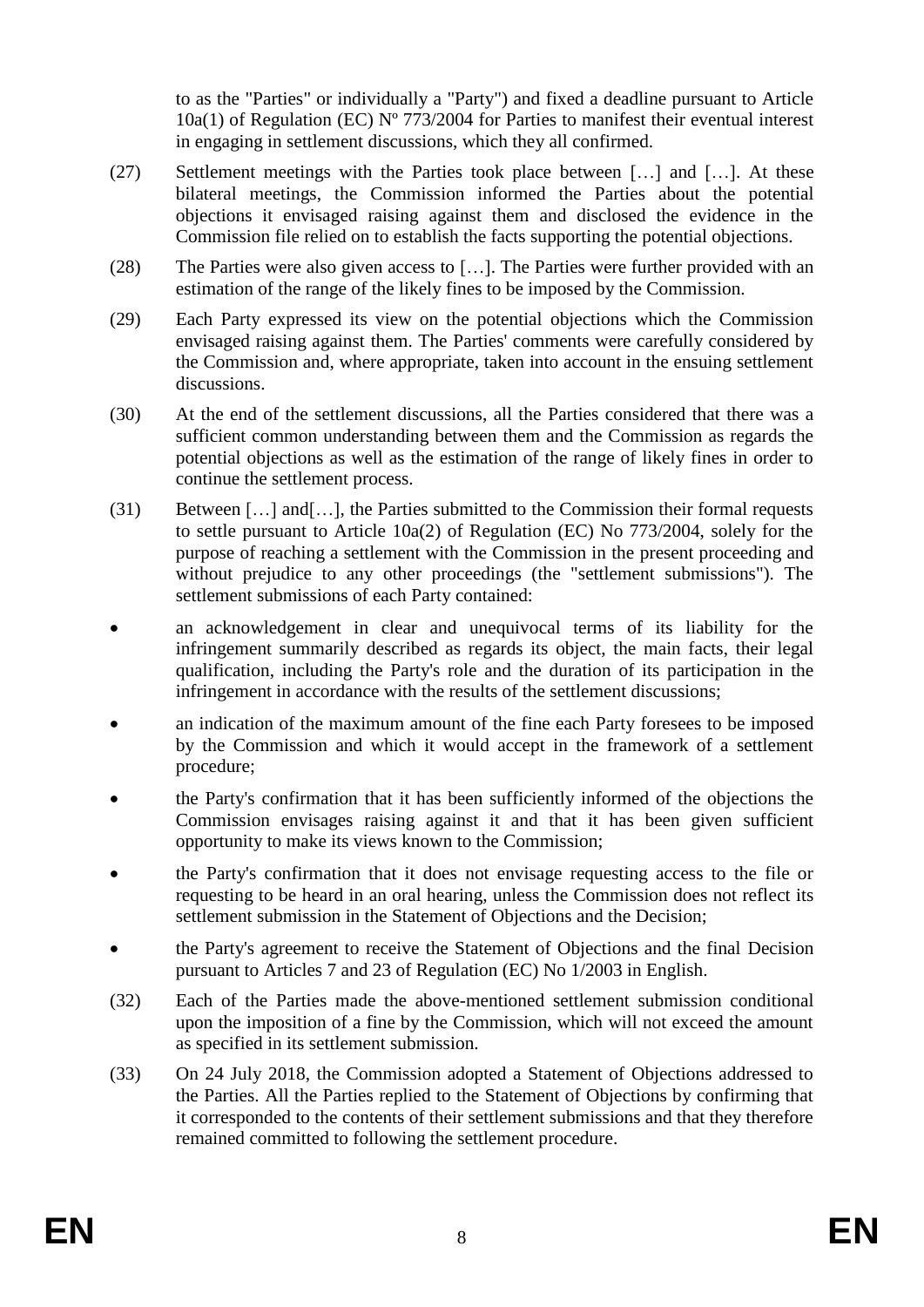(34) Having regard to the body of evidence in the Commission's file referred to in this Decision, the clear and unequivocal acknowledgments of the facts and the legal qualification thereof contained in the settlement submissions introduced by the addressees of this Decision, as well as their explicit and unequivocal confirmation that the Statement of Objections reflected the contents of their settlement submissions, the Commission concludes that the addressees of this Decision took part in the cartel as described in Section [4](#page-9-0) and should be held liable for the infringement as set out in this Decision.

#### <span id="page-9-0"></span>**4. DESCRIPTION OF THE EVENTS**

#### **4.1. Nature, scope and functioning**

- (35) This Decision concerns the conduct herewith described as also documented in communications that took place within three private Bloomberg chatrooms<sup>14</sup> called, consecutively, "Three way banana split" / "Two and a half men" / "Only Marge" (identification numbers 1ebae, cf4b34 and de65d6, respectively) between […] (Barclays and later UBS), […] (RBS and later JPM), […] (Citigroup) and […] (Barclays), (collectively the "Three Way Banana Split chatrooms" or "the chatroom").
- (36) The above-mentioned individuals were traders employed by their respective undertakings during the relevant period, and all of them were authorised to trade G10 FX currencies in spot transactions on behalf of their respective employing undertaking at the corresponding dedicated FX spot trading desk..
- *4.1.1. Evolution and duration of Three Way Banana Split membership*
- (37) Overall, the chatrooms were consecutively open from 18 December 2007 until 3 June 2013, and were actively used for extensive communications between 18 December 2007 and 31 January 2013. Not all Parties participated for the whole duration of the chatroom.
- (38) The Three Way Banana Split chatroom was created by […] (Barclays at the time) on 18 December 2007. […] (Citigroup) and […] (RBS) joined on the same day, i.e. 18 December 2007.
- (39) RBS left the chatroom on 19 April 2010, […].
- (40) JPM joined the chatroom on 26 July 2010. On that date, […] was hired by JPM and re-joined the chatroom.
- (41) Barclays left the chatroom on 7 July 2011, when its trader […]left Barclays. Thus, the chatroom became bilateral until 9 October 2011. Barclays re-entered the chatroom on 20 December 2011, when […] joined. Barclays left the chatroom again on 1 August 2012.
- (42) UBS joined the chatroom on 10 October 2011, when […]re-joined it in his new capacity as a UBS FX spot mandated trader.
- (43) Citigroup left the chatroom on 31 January 2013, upon withdrawal of[…].

<u>.</u>

<sup>&</sup>lt;sup>14</sup> Bloomberg chatrooms (or Instant Bloomberg) are a messaging /chat tool integrated in the Bloomberg Professional service (https://www.bloomberg.com/professional/). Bloomberg Professional service users can create electronic chatrooms using the Instant Bloomberg tool, and invite other Bloomberg Professional users.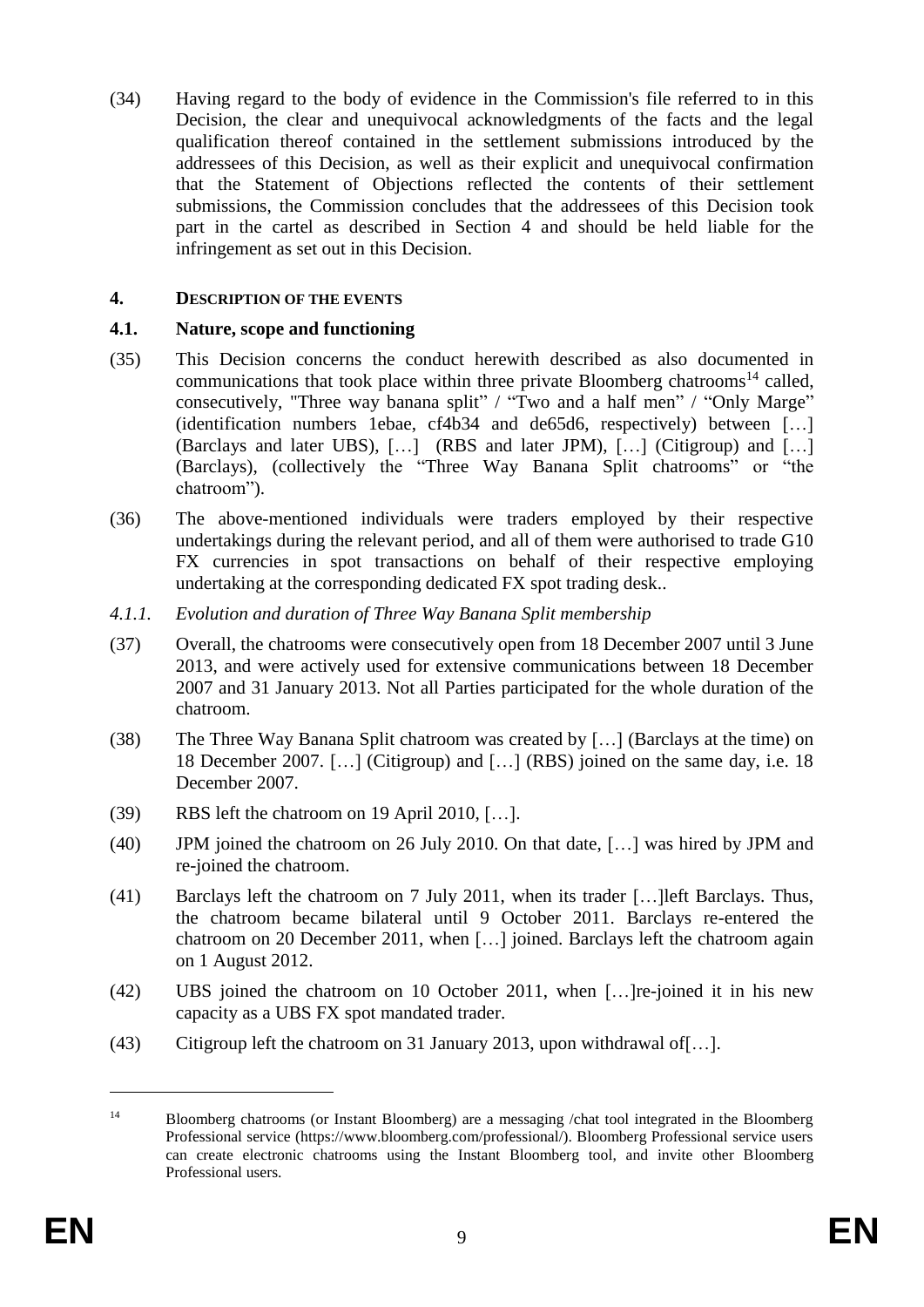- (44) […] (JPM) and […] (UBS) continued communicating in the chatroom after 31 January 2013. However, […] departure from the chatroom on 31 January 2013 served as a warning to the remaining members as to the problematic nature of some of the communications within the chatroom and led to a marked change in their content. As such, 31 January 2013 is considered to be the final day of the period of the infringement.
- <span id="page-10-0"></span>*4.1.2. Arrangements reached within the chatrooms*
- <span id="page-10-1"></span>4.1.2.1. Underlying understanding to participate in the relevant private, mostly multilateral chatrooms
- (45) The relevant individual traders of UBS, Barclays, RBS, Citigroup and JPM participated in nearly daily communications. As part of these communications, they engaged in extensive, recurrent and reciprocal<sup>15</sup> exchange of information, in the Three Way Banana Split chatrooms, relating to different aspects of FX spot trading of G10 currencies (although not all 55 combinations of the G10 currencies might necessarily have been discussed or actually implicated in the relevant conduct during the periods set out in section [6\)](#page-25-0).
- (46) This Decision does not concern the communications between the participating traders in the Three Way Banana Split chatrooms, in the ordinary course of their business, relating to matters such as the provision of information needed and intended to explore trading opportunities with each other as potential counterparties or as potential customers, or communications about market colour.<sup>16</sup>
- (47) In addition to such communications, the participating traders however agreed to exchange - in private, $17 \text{ mostly multilateral chatrooms and on an extensive and}$ recurrent basis - certain current or forward-looking commercially sensitive information about their trading activities. This information exchange took place in accordance with a tacit underlying understanding that: (i) such information could be used to the traders' respective benefit and in order to identify occasions to coordinate their trading;<sup>18</sup> (ii) such information would be shared within the private chatrooms;<sup>19</sup> (iii) the traders would not disclose such shared information received from other chatroom participants to Parties outside of the private chatrooms;<sup>20</sup> and (iv) such shared information would not be used against the traders who shared it<sup>21</sup> (hereinafter referred to as the "underlying understanding"). The exchange of information is further detailed in section [4.1.2.2.](#page-11-0)
- (48) Moreover, pursuant to this underlying understanding, the participating traders occasionally coordinated their trading activities with respect to FX spot trading of G<sub>10</sub> currencies.

<sup>&</sup>lt;sup>15</sup> See recital  $(147)$ 

<sup>16</sup> For a definition of "market colour", see the Bank of International Settlements' Report published in May 2016 which defined the term as: "a view shared by market participants on the general state of, and trends in the market", and provides additional context on the subject trends in the market", and provides additional context on the subject (http://www.bis.org/mktc/fxwg/gc\_may16.pdf).

<sup>&</sup>lt;sup>17</sup> For the purpose of the this Decision, "private chatrooms" means chatrooms reserved to chatrooms members.

 $\begin{bmatrix} 18 \\ 19 \end{bmatrix}$   $\begin{bmatrix} \ldots \\ 1 \end{bmatrix}$ 

 $\begin{bmatrix} 19 \\ 20 \end{bmatrix}$   $\begin{bmatrix} \dots \\ 1 \end{bmatrix}$ 

 $\begin{bmatrix} 20 \\ 21 \end{bmatrix}$  [...].

 $[...]$ .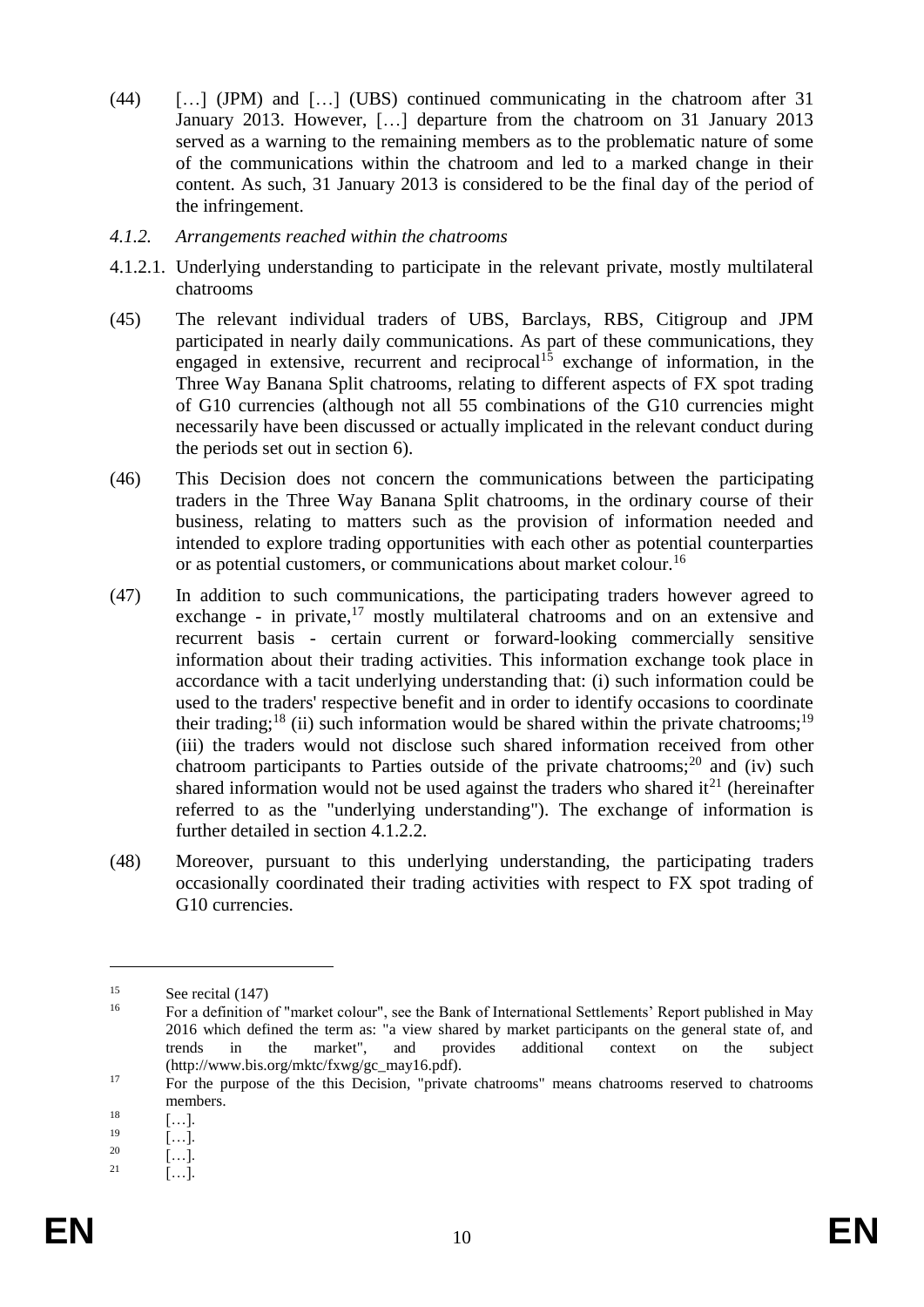- (49) In particular, the exchange of information pursuant to the underlying understanding facilitated the participating traders, at times, to better predict each other's market conduct and potentially informed their subsequent decisions, allowing for occasional opportunistic coordinated behaviour relating to trading activities. Through their participation in nearly daily exchanges, the participating traders had the expectation of standing a better chance to coordinate behaviour opportunistically. The occasional coordination is further detailed in section [4.1.2.3.](#page-13-0)
- <span id="page-11-1"></span>(50) In particular, the participating traders involved in the private chatrooms engaged in the exchanges of information and occasional trading coordination, expecting some degree of reciprocity, without which the strategy would have been generally selfdefeating. Such an underlying understanding appears from numerous chats, in which traders (i) expressed gratitude when receiving certain current or forward-looking information,<sup>22</sup> (ii) indicated willingness to coordinate their trading to benefit any of the chatrooms participants,  $^{23}$  or (iii) apologized to each other when they may have departed from the underlying understanding. $^{24}$
- <span id="page-11-2"></span>(51) As a result, participating in Three Way Banana Split chatrooms entailed membership of a closed group of traders who trusted each other and tacitly committed to comply with the terms of the underlying understanding.<sup>25</sup> The underlying understanding provided a basis for, and was implemented through, extensive and recurrent exchanges of certain current or forward-looking commercially sensitive information about their trading in mostly multilateral private chatrooms, which in turn enabled the relevant traders to identify, and in some cases, seize opportunities for coordinated trading.
- <span id="page-11-0"></span>4.1.2.2. Extensive exchange of information amongst competitors pursuant to the underlying understanding
- (52) Pursuant to the underlying understanding, the participating traders exchanged in a recurrent and extensive fashion with each other, in mostly multilateral private chatrooms, certain current or forward-looking commercially sensitive information about their trading of either immediate commercial value, or of commercial value lasting for a period of minutes or at most hours after it had been shared, depending on the type of information or until it had been superseded by new updated information that overrode it (a practice hereinafter referred to as 'exchange of information'). The following specific types of exchange of information occurred in the Three Way Banana Split chatrooms:
	- *(a) Exchange of information on open risk positions<sup>26</sup> of the participating traders*

<sup>25</sup> See, for instance, chats of  $([...]$ .

<sup>&</sup>lt;sup>22</sup> See, among others,  $[\dots]$ ;  $[\dots]$ .<br><sup>23</sup> See, among others  $\begin{bmatrix} 1 \end{bmatrix}$ .

 $\sum_{24}^{23}$  See, among others,  $\left[\ldots\right]$ .

<sup>&</sup>lt;sup>24</sup> See, among others, [...].<br><sup>25</sup>

An "open risk position" in a certain currency is a position that has been recorded by a trader in his/her trading book following a spot transaction. The position remains open until an opposing trade takes place. An open risk position represents market exposure (the risk) for the trader.

Open risk positions can be 'long' or 'short'. In long positions, the trader holds a positive amount of a certain currency in his/her trading book. The trader will gain if the value of this currency increases vs. other currencies. The trader will have to sell this currency in order to close the position. In short positions, the trader holds a negative amount of a certain currency in his/her portfolio. The trader will gain if the value of this currency decreases vs. other currencies. The trader will have to buy this currency in order to close the position.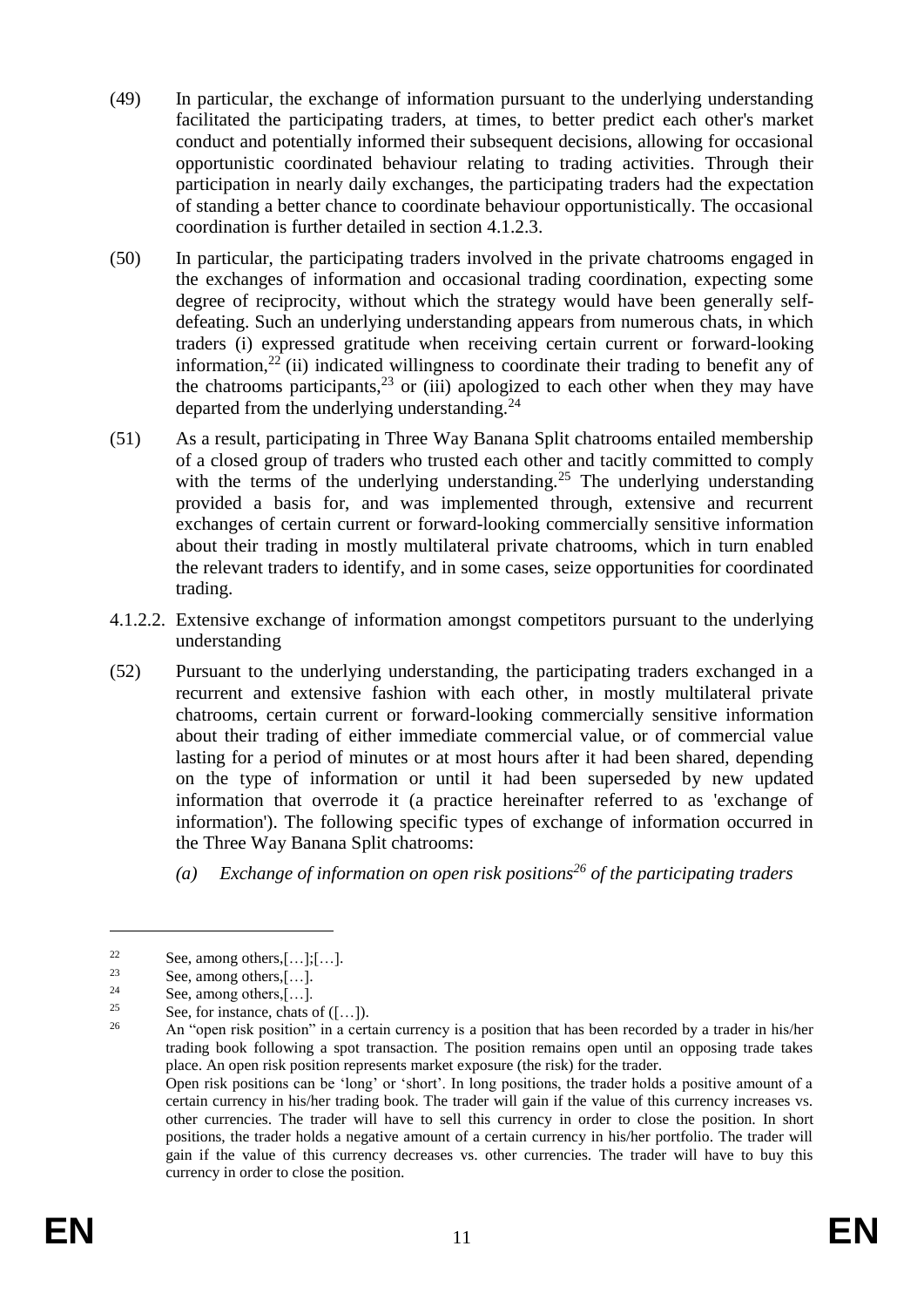<span id="page-12-0"></span>(53) The exchange of information on open risk positions<sup>27</sup> consisted in the recurrent sharing of certain current or forward-looking commercially sensitive information on open risk positions with competitors (the direction of the position (either "short" or "long") and, at times, the size of the position or an indication of it) pursuant to the underlying understanding. The exchange of such information could provide the traders with an insight into each other's potential hedging conduct. The recurrent knowledge update of such open risk positions of major competitors provided the participating traders with information which could be, for a window of minutes or until new information superseded it, relevant to their subsequent trading decisions and enable the participating traders to identify opportunities for coordination.

## *(b) Exchange of information on outstanding customers' orders*

- (54) The exchange of information on outstanding customers' orders concerned stop-loss orders,<sup>28</sup> take-profit orders, orders for the fix<sup>29</sup> and immediate orders.<sup>30</sup>
- (55) Pursuant to the underlying understanding, the participating traders of the addressees were expected to share and shared with each other confidential information related to their respective customers' outstanding orders. This applied to:
- **Customers Conditional orders** such as "stop-loss" and "take-profit" orders, which are triggered when a given price level is reached and opens the traders' risk exposure. In this case, the participating traders frequently revealed certain current or forwardlooking commercially sensitive information on conditional orders such as the size or the direction of the orders or the type of customer to other participating traders on an extensive basis. This eased the identification of opportunities for coordination among the participating traders. The recurrent update of knowledge of customers' confidential conditional orders placed with participating traders increased the likelihood of the traders successfully coordinating their trading activities for their own benefit.
- **WMR or ECB fix positions**: traders usually engaged in these exchanges in the hour preceding the relevant fix. In contrast to instances of sharing their own fix positions (based on their own customers' orders executable at the fix or their own hedging needs) to explore trading opportunities as potential counterparties or as potential customers, these traders often shared certain commercially sensitive information on their fix positions (such as the size or direction of the orders) to identify occasions to coordinate trading at or around the fix. Shared current or forward-looking information on customers' orders executable at the fix remains relevant information until the relevant fix.

The "size" of a position is the positive or negative amount of a certain currency that a trader holds in his/her trading book.

- <sup>27</sup> Examples of this can be found, for instance, in chats of  $([...]$ .<br><sup>28</sup> Examples of this can be found, for instance, in chats of  $([ ] )$
- <sup>28</sup> Examples of this can be found, for instance, in chats of  $([...]$ .
- <sup>29</sup> Examples of this can be found, for instance, in chats of  $([-...]$ .
- Examples of this can be found, for instance, in chats of  $([-...]$ .

 $\overline{a}$ 

For example, a trader begins the day with an empty trading book, meaning no position in any currency. If the trader sells EUR 1 million against USD and assuming an EUR/USD exchange rate of 1.15, he or she will create two open risk positions: a 'long' position, the size of which is USD 1 150 000 and a 'short' position of EUR 1 000 000. In order to close this short position, the trader will have to buy back EUR 1 000 000 (not necessarily against USD).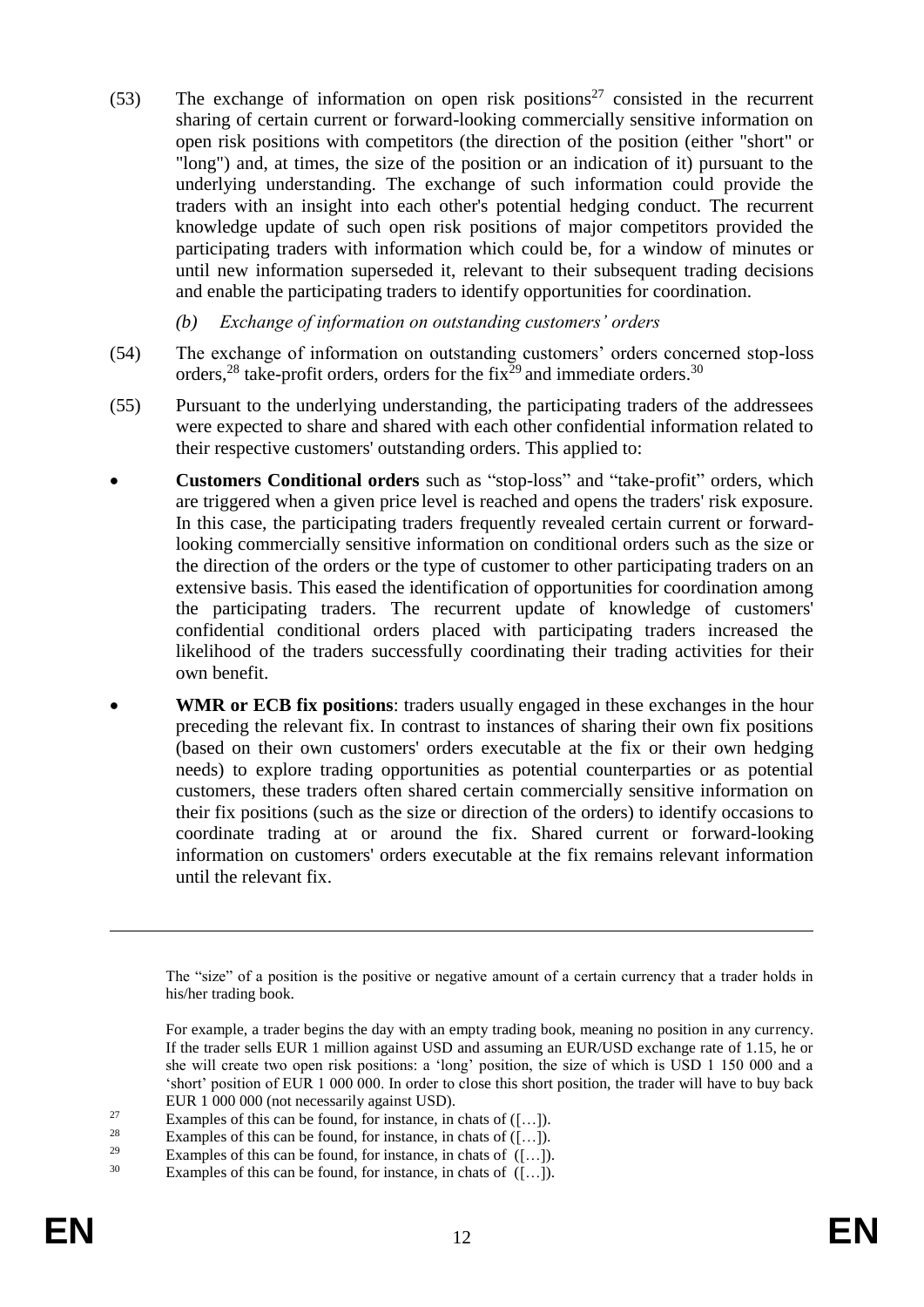- **Commercially sensitive information on customers' immediate orders** (such as the size or the direction of the orders, the type of customer).pursuant to the underlying understanding. In this case, the exchange of information results in the same consequences as explained regarding the exchange of certain commercially sensitive information on current or planned trading activity (section (c)).
	- *(c) Exchange of information on other details of current or planned trading activities*
- (56) Traders are constantly seeking to execute trades and to cover risks for those trades. This requires traders at competing undertakings to communicate with each other and request quotes directly from separate traders of given amounts and currencies. Nevertheless, traders should manage their operations independently from competitors and should not coordinate their trading activities with one another.
- (57) The exchange of information on current or planned trading activities<sup>31</sup> covered by this Decision concerns the recurrent disclosure to other traders in mostly multilateral private chatrooms of certain commercially sensitive information on their current and intended trading activity pursuant to the underlying understanding, which made it easier for participating traders to identify occasions to coordinate their trading activities. Such information can remain relevant for competing undertakings during a window of between a few minutes and a few hours, or until new information supersedes it.
	- (d) Exchange of information on bid-ask spreads
- (58) The exchange of information on bid-ask spreads concerned the instances in which the participating traders occasionally discussed existing or intended bid-ask spreads quotes of specific currency pairs for certain trade sizes.<sup>32</sup> The knowledge of existing or intended bid-ask spreads quotes of specific currency pairs for certain trade sizes, where there is a specific live trade, may remain useful for the other traders for a window of up to a few hours depending on the market's volatility at the time, and could enable coordination of spreads to that client.
- (59) Bid-ask spreads quoted by traders refer to specific currency pairs for certain trade sizes. They are an essential competition parameter in FX spot trading activity. Spreads affect the overall price paid by customers for trading currencies). The potential revenue earned by a trader is also affected by the spread. When quoting both bid and ask price to a client, the traders would generally apply a spread to a given market mid-point<sup>33</sup> (whether in even amounts from that mid-point or otherwise) as part of this calculation.
- <span id="page-13-0"></span>4.1.2.3. Occasional instances of coordination facilitated by the exchange of information
- (60) When engaging in fixing-related trading, traders should decide independently whether to decrease, offset or increase their open risk positions (see recital [\(53\)\)](#page-12-0) in order to optimize their exposure to risk at the fix. However, in the present case, the

<sup>&</sup>lt;sup>31</sup> Examples of this can be found, for instance, in chats of  $([-..])$ .<br><sup>32</sup> Examples of this can be found, for instance, in obsts of  $([-1])$ 

<sup>&</sup>lt;sup>32</sup> Examples of this can be found, for instance, in chats of  $([\dots])$ .<br><sup>33</sup> Eq. 3 certain currency pair, the mid point is equal to the average

<sup>33</sup> For a certain currency pair, the mid-point is equal to the average (in fact, the point in the middle) of the bid price and the ask price. For example, in the EUR/USD currency pair, if the bid price is 1.1560 and the ask price is 1.1580, then the bid-ask spread is 0.0020 and the mid-point is 1.1570. In perfect markets with costless forex transactions, the bid-ask spread would be zero and both the bid price and the ask price (and hence the mid-point) would be the same.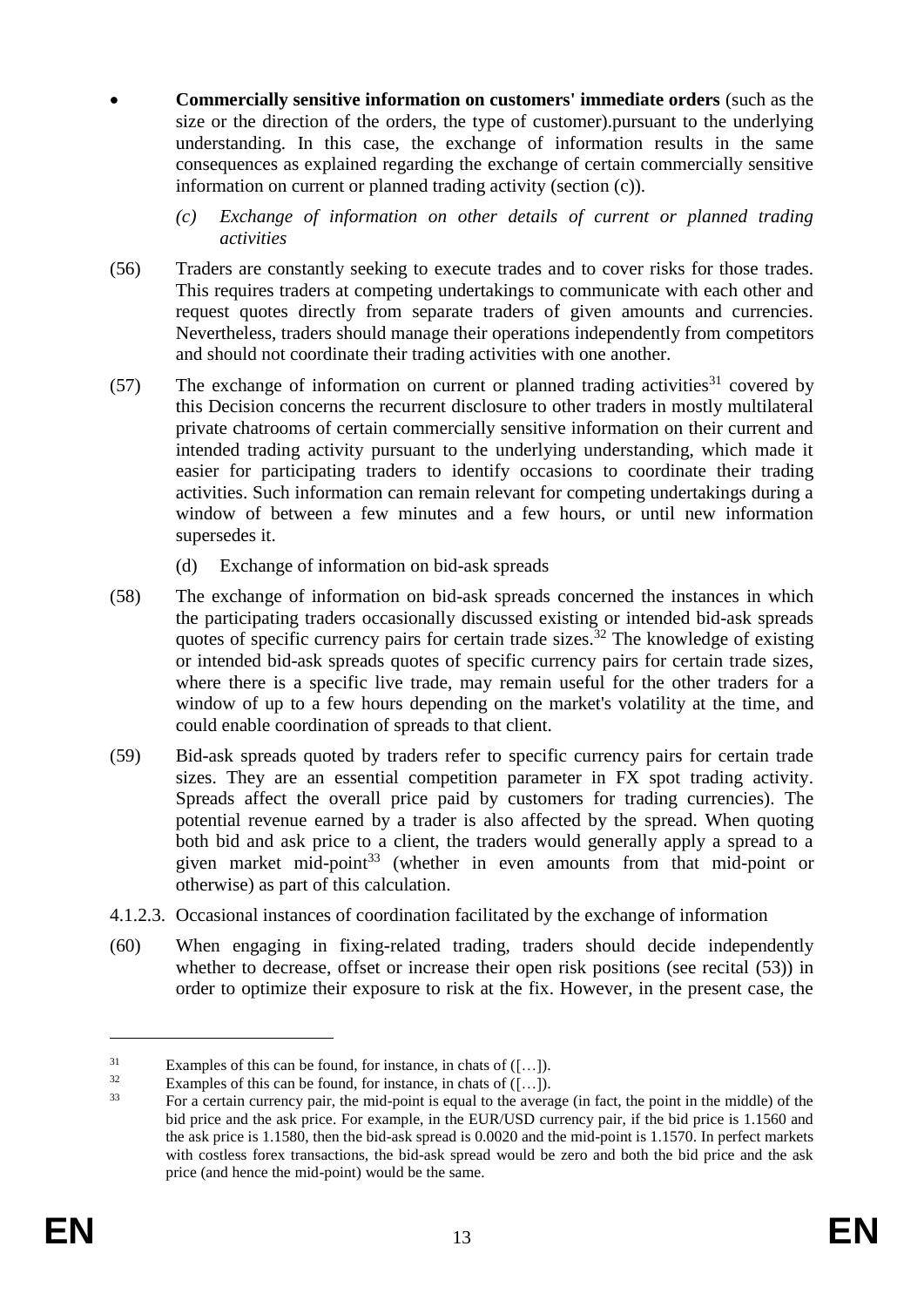underlying understanding implemented by the participating traders occasionally facilitated specific forms of coordination, which took place with a view to benefiting the participating traders' returns or to avoiding trading against each other's interest (see also recitals [\(50\)](#page-11-1) to [\(51\)](#page-11-2) above). In that regard, the following specific types of coordination occurred:

- (a) Coordinated trading with a view to affecting a fix
- <span id="page-14-0"></span>(61) By occasionally coordinating with a view to influencing the WMR or ECB fixes, the Parties sought to gain an advantage over competitors that did not participate in the Three Way Banana Split chatrooms. It concerns certain instances where the participating traders had disclosed that their open risk positions at the fix were of a certain type and spotted the opportunity to potentially benefit from it. Instead of making an independent decision, they would sell or buy along with one of the traders to create a bulk position with the aim of increasing the impact this may have on the outcome of the relevant fix (ECB or WMR).<sup>34</sup>
	- (b) 'Standing down'
- <span id="page-14-1"></span>(62) The occasional standing down practice concerned instances in which traders refrained from trading as they otherwise had planned to undertake during a particular time window on account of another trader's announced position or trading activity.<sup>35</sup>
- (63) Standing down constituted another form of coordinated trading by which the participating traders showed an implicit understanding not to trade in ways that would damage each other's interest. This entailed some alignment of their trading activities. Having exchanged the requisite current or forward-looking commercially sensitive information regarding their open positions without any intention of exploring trading opportunities as a potential counterparty or as a potential customer, the participating traders were occasionally in a position to align their trading interests by means of 'standing down',in other words one or more of the traders refrained for a limited period of time from trading activity which was perceived to have the potential to negatively affect the trading interests of another participating trader. The suspension of trading activities by some participating traders during this time reduced the risk that a transaction by the participating trader would not achieve the desired outcome and avoided simultaneous trading in opposite directions.

## **4.2. Participation in the conduct**

- (64) The following undertakings participated in the conduct described in Section [4.1.2](#page-10-0) above: UBS, Barclays, RBS, Citigroup and JPM.
- <span id="page-14-2"></span>(65) UBS, Barclays, RBS, Citigroup and JPM engaged in the aforementioned conduct in the periods indicated in the following table:

| <b>BANK</b>      | <b>TRADER</b> | <b>ENTRY</b> | <b>EXIT</b> |
|------------------|---------------|--------------|-------------|
| <b>CITIGROUP</b> | $\cdots$      | 18/12/2007   | 31/01/2013  |
| <b>BARCLAYS</b>  | .             | 18/12/2007   | 7/07/2011   |
|                  | $\cdots$      | 20/12/2011   | 1/08/2012   |
| <b>RBS</b>       | $\cdots$      | 18/12/2007   | 19/04/2010  |

<sup>&</sup>lt;sup>34</sup> Examples of this can be found, for instance, in chats of  $([-...]$ .

This can be found in chats of  $([-...]$ .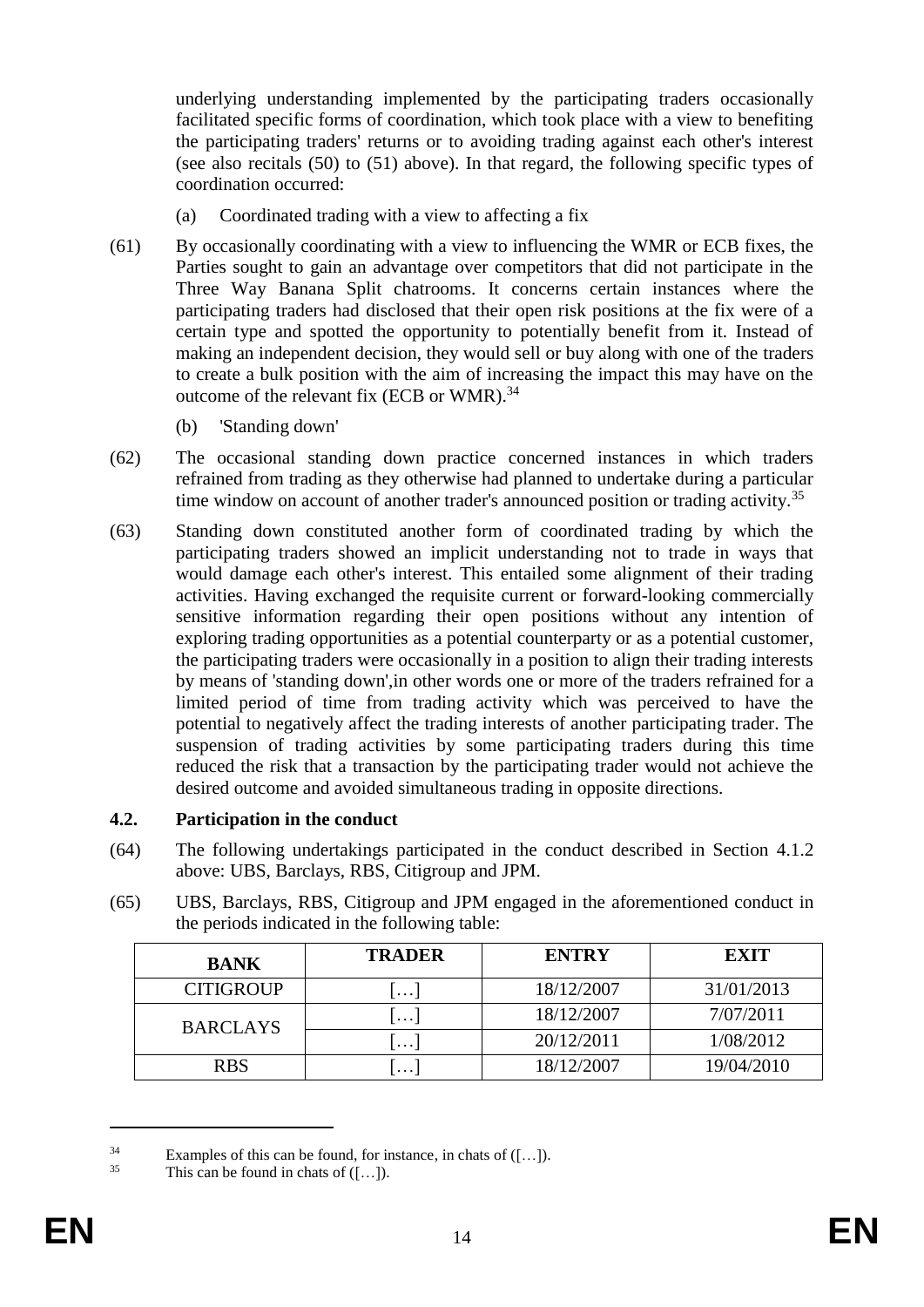| JPM | .             | 26/07/2010 | /2013<br>31/01/ |
|-----|---------------|------------|-----------------|
| JBS | $\cdots$<br>- | 10/10/2011 | /2013<br>31/01/ |

#### **5. LEGAL ASSESMENT**

(66) Having regard to the body of evidence, the facts as described in Section 4 and the Parties' clear and unequivocal acknowledgement of the facts and the legal qualification thereof contained in their settlement submissions and their replies to the Statement of Objections, the Commission's legal assessment is set out in Section 5.

#### **5.1. Application of Article 101(1) of the Treaty and Article 53(1) of the EEA Agreement**

*5.1.1. Agreements and/or concerted practices*

#### 5.1.1.1. Principles

- (67) Article 101(1) of the Treaty and Article 53(1) of the EEA Agreement prohibit anticompetitive agreements between undertakings, decisions by associations of undertakings and concerted practices.
- (68) An agreement can be said to exist when the Parties adhere to a common plan which limits or is likely to limit their individual commercial conduct by determining the lines of their mutual action or abstention from action in the market. It does not have to be made in writing; no formalities are necessary, and no contractual sanctions or enforcement measures are required. The agreement may be express or implicit in the behaviour of the Parties. Furthermore, it is not necessary, in order for there to be an infringement of Article 101(1) of the Treaty, for the participants to have agreed in advance upon a comprehensive common plan. The concept of agreement in Article 101(1) of the Treaty applied to the inchoate understandings and partial and conditional agreements in the bargaining process which lead up to the definitive agreement.
- (69) In its judgement in PVC II case,<sup>36</sup> the General Court stated that *"it is well established in the case law that for there to be an agreement within the meaning of Article*  [101(1)] of the Treaty it is sufficient for the undertakings to have expressed their *joint intention to behave on the market in a certain way".<sup>37</sup>*
- (70) Although Article 101(1) of the the Treaty and Article 53 of the EEA Agreement draw a distinction between the concept of "concerted practices" and "agreements between undertakings", the object is to bring within the prohibition of these Articles a form of co-ordination between undertakings by which, without having reached the stage where an agreement properly so-called has been concluded, they knowingly substitute practical co-operation between them for the risks of competition.<sup>38</sup>

<u>.</u>

<sup>36</sup> Joined Cases T-305/94 etc. *Limburgse Vinyl Maatschappij N.V. and others v Commission* (PVC II)*,* ECLI:EU:T:1999:80, paragraph 715.

<sup>&</sup>lt;sup>37</sup> The case law of the Court of Justice and the General Court in relation to the interpretation of Article 81 of the EC Treaty [currently Article 101 TFEU] applies equally to Article 53 of the EEA Agreement. See recitals No 4 and 15 as well as Article 6 of the EEA Agreement, Article 3(2) of the EEA Surveillance and Court Agreement, as well as Case E-1/94 of 16.12.1994, recitals 32-35. References in this text to Article 101 of the Treaty therefore apply also to Article 53.

<sup>38</sup> Case 48/69, *Imperial Chemical Industries v Commission* ECLI:EU:C:1972:70, paragraph 64.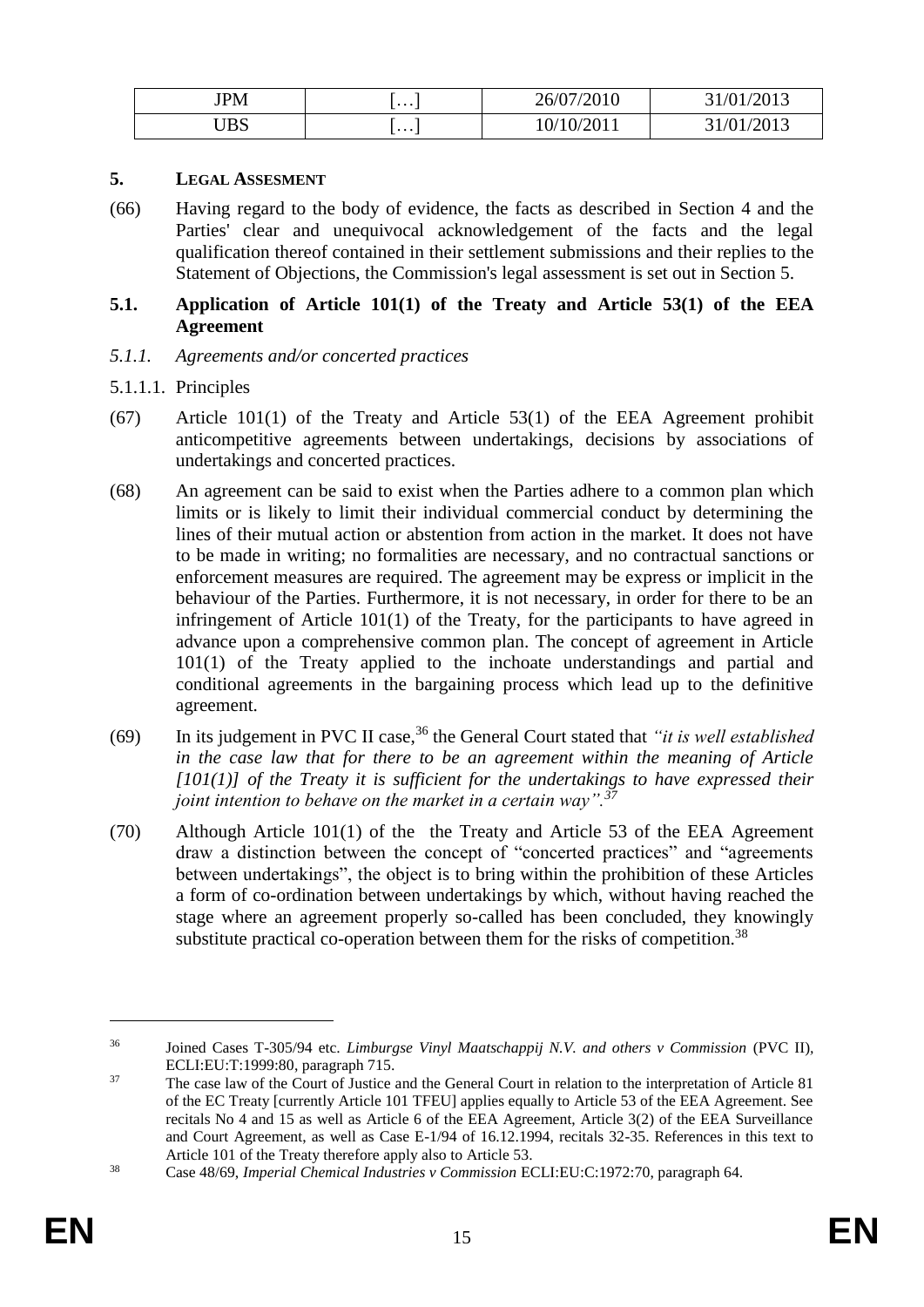- (71) The criteria of co-ordination and co-operation laid down by the case law of the Court of Justice, far from requiring the elaboration of an actual plan, must be understood in the light of the concept inherent in the provisions of the The Treaty relating to competition, according to which each economic operator must determine independently the commercial policy which it intends to adopt in the common market. Although that requirement of independence does not deprive undertakings of the right to adapt themselves intelligently to the existing or anticipated conduct of their competitors, it strictly precludes any direct or indirect contact between such operators the object or effect whereof is either to influence the conduct on the market of an actual or potential competitor or to disclose to such a competitor the course of conduct which they themselves have decided to adopt or contemplate adopting on the market.<sup>39</sup>
- (72) Thus, conduct may fall under Article 101(1) of the Treaty as a concerted practice even where the Parties have not explicitly subscribed to a common plan defining their action in the market but knowingly adopt or adhere to collusive devices, which facilitate the co-ordination of their commercial behaviour.<sup>40</sup>
- (73) Furthermore, exchange of information between competitors can be characterised as a concerted practice if it reduces or removes the degree of uncertainty as to the operation of the market in question, with the result that competition between undertakings is restricted $41$
- (74) Although in terms of Article 101(1) of the Treaty the concept of a concerted practice requires not only concertation but also conduct on the market resulting from the concertation and having a causal connection with it, it may be presumed, subject to proof to the contrary, that undertakings taking part in such a concertation and remaining active in the market will take account of the information exchanged with competitors in determining their own conduct on the market, all the more so when the concertation occurs on a regular basis and over a long period. Such a concerted practice is caught by Article 101(1) of the Treaty even in the absence of anticompetitive effects on the market. $42$
- (75) Moreover, it is established case law that the exchange, between undertakings, in pursuance of a cartel falling under Article 101(1) of the Treaty, of information concerning their respective deliveries, which not only covers deliveries already made but is intended to facilitate constant monitoring of current deliveries in order to ensure that the cartel is sufficiently effective, constitutes a concerted practice within the meaning of that article.<sup>43</sup>
- (76) However, in the case of a complex infringement of long duration, it is not necessary for the Commission to characterise the conduct as exclusively one or other of these forms of illegal behaviour. The concepts of agreement and concerted practice are fluid and may overlap. The anti-competitive behaviour may well be varied from time to time, or its mechanisms adapted or strengthened to take account of new

<u>.</u>

<sup>39</sup> Joined Cases 40-48/73 etc. *Suiker Unie and others v Commission,* ECLI:EU:C:1975:174.

<sup>40</sup> Case T-7/89 *Hercules Chemicals v. Commission*, EU:T: 1991:75, paragraphs 255–261 and Case T-279/02 *Degussa AG v. Commission*, ECLI:EU:T:2006:103, paragraph 132

<sup>41</sup> Case C-8/08, *T-Mobile Netherlands*, ECLI:EU:C:2009:343, paragraphs 35 and 43.

<sup>&</sup>lt;sup>42</sup> See also Case C-199/92 *P Hüls v Commission*, ECLI:EU:C:1999:358, paragraphs 158-166.

<sup>43</sup> See, in this sense, Cases T-147/89, T-148/89 and T-151/89, *Société Métallurgique de Normandie v Commission,* ECLI:EU:T:1995:67; *Trefilunion v Commission,* ECLI:EU:T:1995:68; and *Société des treillis et panneaux soudés v Commission,* ECLI:EU:T:1995:71; respectively, paragraph 72.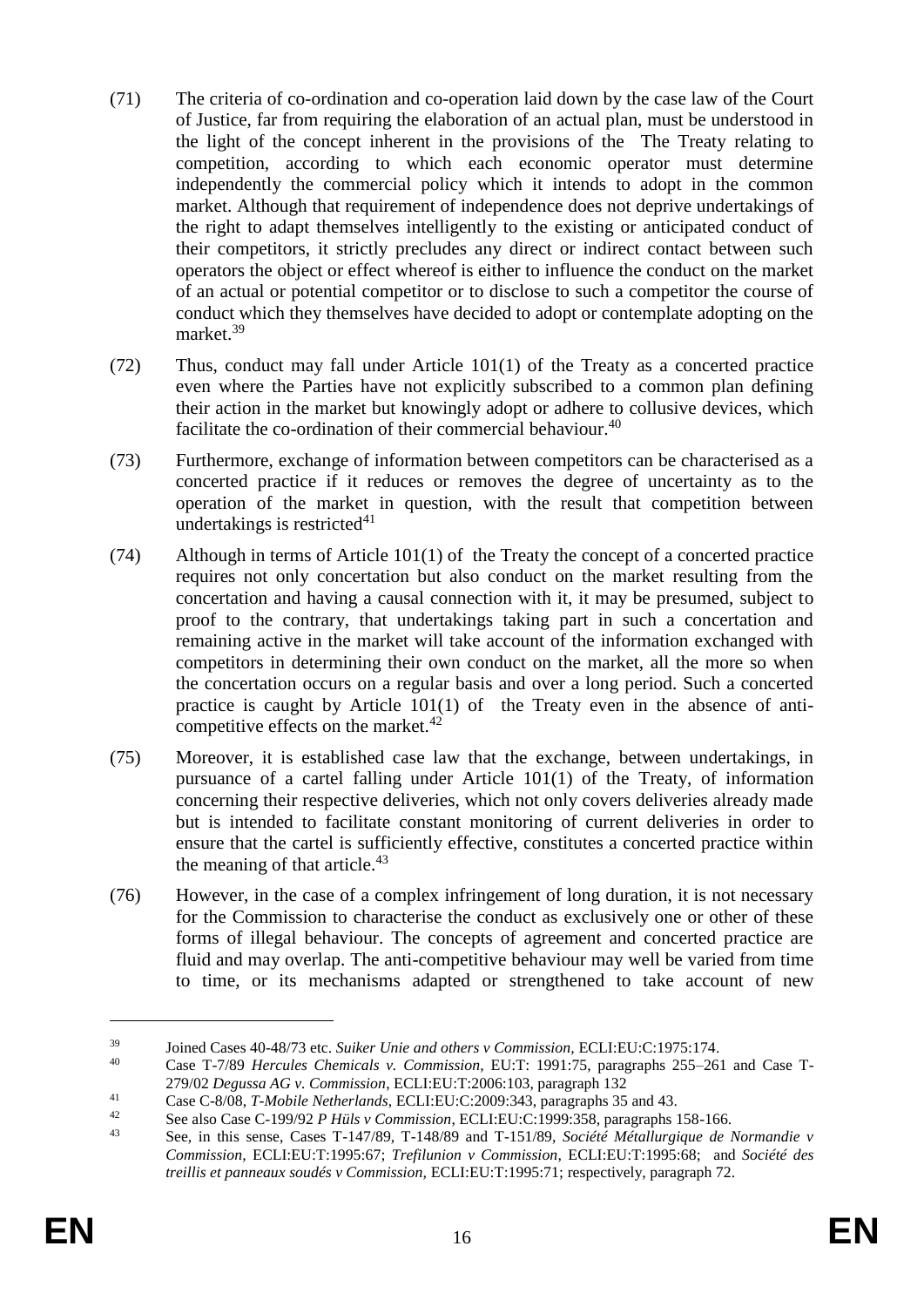developments. Indeed, it may not even be possible to make such a distinction, as an infringement may present simultaneously the characteristics of each form of prohibited conduct, while when considered in isolation some of its manifestations could accurately be described as one rather than the other. It would however be artificial analytically to sub-divide what is clearly a continuing common enterprise having one and the same overall objective into several different forms of infringement. A cartel may therefore be an agreement and a concerted practice at the same time. Article 101 of the Treaty lays down no specific category for a complex infringement of the present type.<sup>44</sup>

- (77) For instance, in this regard, according *to paragraph 59 of the Commission's Guidelines on Horizontal Cooperation,<sup>45</sup> "communication of information among competitors may constitute an agreement, a concerted practice, or a decision by an association of undertakings with the object of fixing, in particular, prices or quantities. Those types of information exchanges will normally be considered and fined as cartels. Information exchange may also facilitate the implementation of a cartel by enabling companies to monitor whether the participants comply with the agreed terms. Those types of exchanges of information will be assessed as part of the cartel*.".
- (78) In its PVC II judgement,<sup>46</sup> the General Court stated that *"[i]n the context of a complex infringement which involves many producers seeking over a number of years to regulate the market between them, the Commission cannot be expected to classify the infringement precisely, for each undertaking and for any given moment, as in any event both those forms of infringement are covered by Article [101] of the Treaty".*
- (79) An agreement for the purposes of Article 101(1) of the Treaty does not require the same certainty as would be necessary for the enforcement of a commercial contract at civil law. Moreover, in the case of a complex cartel of long duration, the term "agreement" can properly be applied not only to any overall plan or to the terms expressly agreed but also to the implementation of what has been agreed on the basis of the same mechanisms and in pursuance of the same common purpose. As the Court of Justice has pointed out it follows from the express terms of Article 101(1) of the Treaty that agreement may consist not only in an isolated act but also in a series of acts or a course of conduct.<sup>47</sup>
- <span id="page-17-0"></span>5.1.1.2. Application to this case
- (80) The Commission considers that the complex conduct described in Section 4 can be qualified as constituting agreements and/or concerted practices between competitors, within the meaning of Article 101 of the Treaty and Article 53 of the EEA Agreement, in which the addressees have taken part and thereby they knowingly substituted practical cooperation between them for the risks of competition.
	- (a) The underlying understanding qualifies as an agreement

<sup>44</sup> See Case T-7/89 *Hercules v Commission*, ECLI:EU:T: 1991:75, paragraph 264.

<sup>45</sup> Communication from the Commission Guidelines on the applicability of Article 101 of the Treaty on the Functioning of the European Union to horizontal co-operation agreements, OJ C 11, 14.1.2011, p. 1. <sup>46</sup> See paragraph 696 of *PVC II* judgement referred to in footnote 38 above.

<sup>47</sup> See Case C-49/92P *Commission v Anic Partecipazioni SpA,* ECLI:EU:C:1999:356, paragraph 81.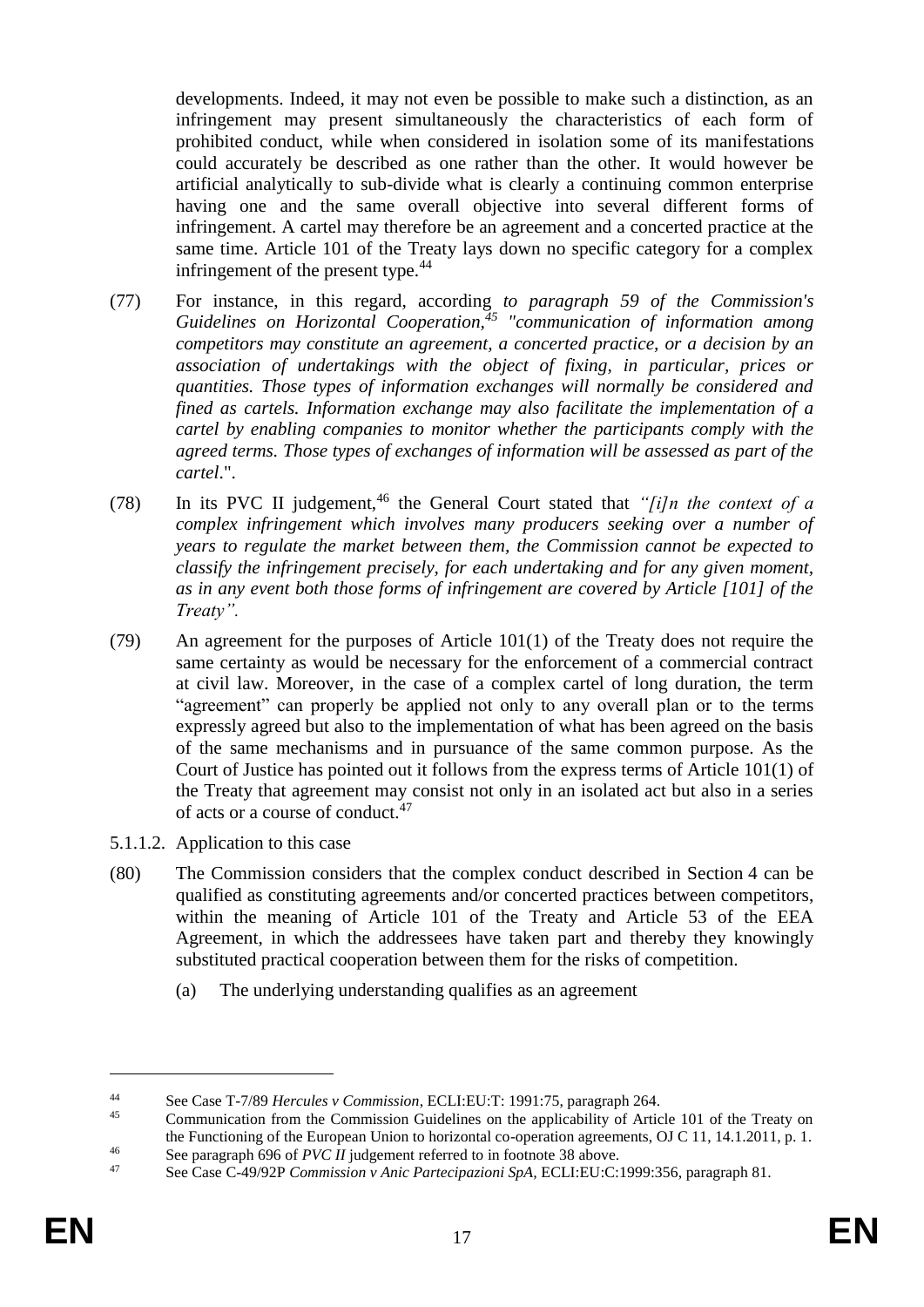- (81) Being a member of the Three Way Banana Split chatrooms came with a set of implied rules (the underlying understanding, as described above in Section [4.1.2.1\)](#page-10-1) which the participating traders accepted and observed through their participation in the chatrooms, and by means of which they knowingly substituted practical cooperation between them for the risks of competition. The participating traders agreed not to use the information against traders who shared it. They tacitly understood that rules were necessary in a situation where the participating traders shared with each other, pursuant to the underlying understanding, certain current or forward-looking commercially sensitive information about their trading and that, in some cases, exposed them to market opportunism from the recipients of this information. As the evidence shows, the participating traders were also expected not to disclose certain information they had obtained in the private chatrooms to traders who did not participate in the chatrooms.<sup>48</sup> To ensure that none of the participating traders could free ride on certain information shared by the others, each of them was expected to disclose certain information of the types described above and traders apologized when they failed to do so.<sup>49</sup> The recurrent and extensive exchange of certain commercially sensitive information facilitated occasional coordination among the participating traders with a view to securing commercial benefit. Moreover, the extensive exchange of information helped in monitoring compliance with the underlying understanding.
- (82) All such facts show that the Three Way Banana Split chatrooms were based on the underlying understanding, an implied tacit agreement with rules, commitments and reciprocity, which, while not set out in detail, were understood by the participating traders. This tacit agreement manifested itself through an extensive exchange of certain current or forward-looking commercially sensitive information (as described in section 4.1.2.2), and the occasional coordination of trading activities (as described in section 4.1.2.3).
- (83) Based on its assessment of the complex conduct described in Section 4, the Commission considers that the underlying understanding constitutes an agreement in the sense of Article 101 of the Treaty and Article 53 of the EEA Agreement.
	- (b) Other agreements and/or concerted practices
- (84) As described in section 4.1.2.2, the participating traders were recurrently in direct contact, making regularly available to each other in mostly multilateral private chatrooms, the Three Way Banana Split chatrooms, certain current or forwardlooking commercially sensitive information on their commercial circumstances and plans pursuant to the underlying understanding, whereby the undertakings knowingly substituted practical co-operation between them for the risks of competition. This exchange of information, with a view to reducing competitive uncertainty, which was pursuant to the underlying understanding, so facilitated occasional coordination among the traders.
- (85) Based on its assessment of the complex conduct described in Section 4, the Commission considers that the instances of exchange of information and occasional coordination described in sections 4.1.2.2 and 4.1.2.3 qualify as agreements and/or concerted practices in the sense of Article 101 of the Treaty and Article 53 of the EEA Agreement.

<sup>48</sup> See, for instance, chats of  $([-...]$ .

See, for instance, chat of  $([-...]$ .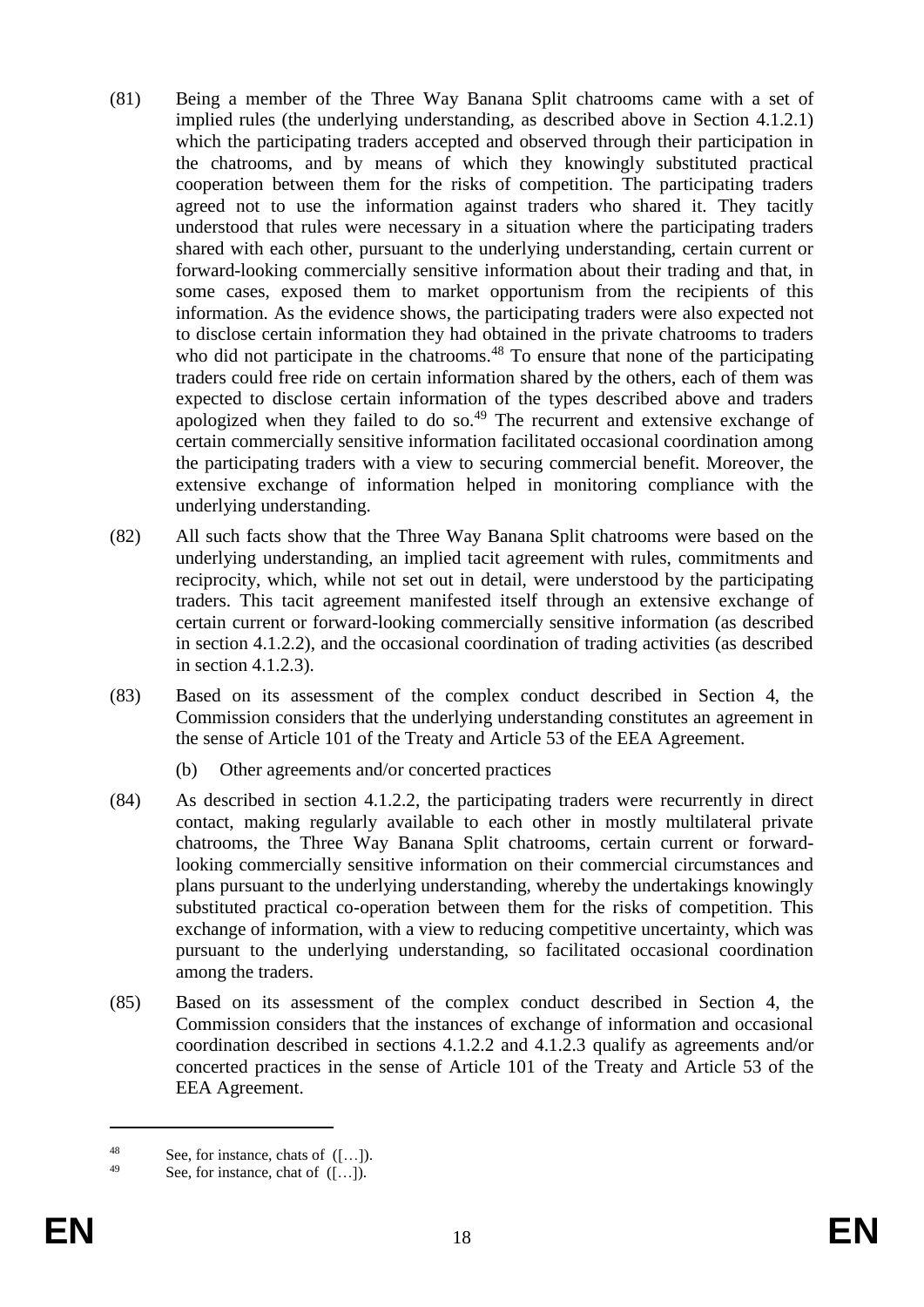## *5.1.2. Restriction and/or distortion of competition*

## 5.1.2.1. Principles

- (86) Article 101 of the Treaty and Article 53 of the EEA Agreement prohibit agreements and concerted practices that have as their object or effect the restriction of competition by directly or indirectly fixing prices or any other trading conditions. It is settled case law that, for the purpose of the application of Article 101 of the Treaty and Article 53 of the EEA Agreement, there is no need to take into account the actual effects of an agreement when it has as its object the prevention, restriction or distortion of competition within the common market.<sup>50</sup> The same applies to concerted practices.<sup>51</sup> Furthermore, the exchange of information between competitors is liable to be incompatible with the competition rules if it reduces or removes the degree of uncertainty as to the operation of the market in question, with the result that competition between undertakings is restricted. In particular, an exchange of information which is capable of removing uncertainty between participants as regards the timing, extent and details of the modifications to be adopted by the undertakings concerned in their conduct on the market must be regarded as pursuing an anticompetitive object. $52$
- (87) It is inherent in the Treaty provisions on competition that every economic operator must determine autonomously the policy which it intends to pursue on the common market. Thus, according to that case-law, such a requirement of autonomy precludes any direct or indirect contact between economic operators of such a kind as either to influence the conduct on the market of an actual or potential competitor or to reveal to such a competitor the conduct which an operator has decided to follow itself or contemplates adopting on the market, where the object or effect of those contacts is to give rise to conditions of competition which do not correspond to the normal conditions of the market in question, taking into account the nature of the products or the services provided, the size and number of the undertakings and also the volume of the market.<sup>53</sup>
- 5.1.2.2. Application to this case
- (88) Pursuant to the underlying understanding, the participating traders engaged in recurrent and extensive exchange of information through which they revealed to each other certain current or forward-looking commercially sensitive information about confidential aspects of their market conduct, which enabled participating traders trading on behalf of competing undertakings to engage in occasional coordination of their trading activities by either occasionally suspending the trading activity of some traders in order not to interfere with another participating trader (standing down) or

<sup>50</sup> Case T-62/98 *Volkswagen AG* v *Commission*, ECLI: EU:T:2000:180, paragraph 178 and case-law cited therein.

<sup>51</sup> See Case C-49/92 P *Commission* v *Anic Partecipazioni*, ECLI:EU:C:1999:356, paragraph 121; Case C-199/92 P *Hüls* v *Commission*, ECLI:EU:C:1999:358, paragraphs 161 to 163; Case C-8/08 *T-Mobile Netherlands and Others*, ECLI: EU:C:2009:343, paragraph 51; Case C-286/13 P - *Dole Food and Dole Fresh Fruit Europe v Commission*, ECLI:EU:C:2015:184, paragraph 127.

<sup>52</sup> Case C-286/13 P *Dole Food and Dole Fresh Fruit Europe v Commission*, ECLI:EU:C:2015:184, paragraph 121 and the case law cited.

<sup>53</sup> See Case C-238/05 *Asnef-Equifax*, ECLI:EU:C:2006:734, paragraph 51. See also case C-7/95P *John Deere* v *Commission*, ECLI:EU:C:1998:256, paragraph 90, Case C-194/99 P *Thyssen Stahl* v *Commission,* ECLI:EU:C:2003:527, paragraph 81 and Case C-49/92 *Commission* v *Anic Partecipazioni*, ECLI:EU:C:1999:356, paragraphs 116 and 117, as well as the case-law cited.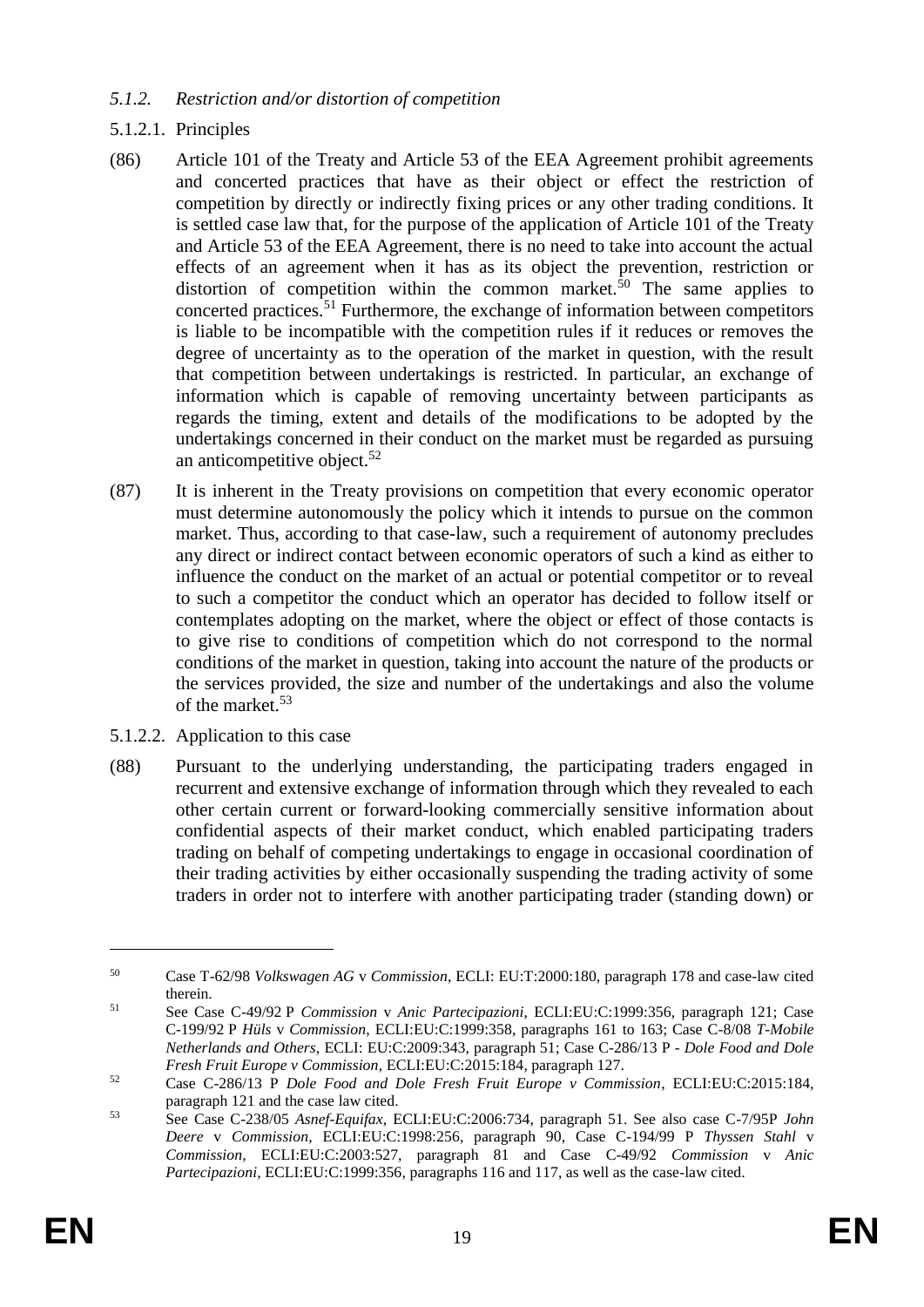by occasionally coordinating trading with a view to influencing the WMR or ECB fixes.

- (89) Traders also competed specifically on prices quoted for specified currency pairs for certain trade sizes in relation to FX spot trading. It follows that the information exchanges pursuant to the underlying understanding, whereby the participating traders provided current or forward-looking information to one another on the level of spread quotes or communicated spread strategy for a given client in a specific situation where there was a specific live potential trade, may have facilitated occasional tacit coordination of those traders' spreads behaviour, thereby tightening or widening the spread quote in that specific situation.
- (90) Traders generally have differing trading interests triggered by new customer orders, which did not favour constant coordination. However, in this case the participating traders engaged in occasional coordination pursuant to the underlying understanding and facilitated by extensive exchange of certain current or forward-looking commercially sensitive information about their trading, in which their interests could be favoured by occasionally coordinating their actions or by refraining from action in order to help a member of the chatrooms with higher stakes at play (as set out in the following recitals). This resulted in occasional coordinated trading at and around the WMR or ECB fixes and 'standing down' (see recitals [\(61\)](#page-14-0) and [\(62\)](#page-14-1) above).
- (91) The participating traders occasionally resorted to coordinated trading at and around the relevant WMR and ECB fixes seeking to influence to their own benefit the level of the fixes and to benefit their trading revenues around the fixes. Therefore, the occasional coordinated trading carried out by the participating traders with a view to affecting the relevant fix constituted an implicit agreement and/or concerted practice by the participating undertakings because it sought to influence the fix, which in turn potentially affected the undertakings' revenues. Hence, this conduct aimed at affecting prices to their own benefit.
- (92) Standing down constituted another form of coordinated trading by which the participating traders showed an implicit understanding not to trade in ways that would damage each other's interest. This entailed some alignment of their trading activities. Having exchanged the requisite current or forward-looking commercially sensitive information regarding their open positions without any intention of exploring trading opportunities as a potential counterparty or as a potential customer, the participating traders were occasionally in a position to align their trading interests by means of 'standing down', in other words one or more of the traders refrained for a limited period of time from trading activity which was perceived to have the potential to negatively affect the trading interests of another participating trader. The suspension of trading activities by some participating traders during this time reduced the risk that a transaction by the participating trader would not achieve the desired outcome and avoided simultaneous trading in opposite directions.
- (93) The Commission considers that the underlying understanding implemented through recurrent and extensive information sharing and occasional coordinated trading considered as a whole had the object of restricting and/or distorting competition.
- (94) The extensive exchange of certain current or forward-looking commercially sensitive information among the participating traders about their trading enabled the participating traders (see sections [4.1.2.2](#page-11-0) and [4.1.2.3\)](#page-13-0):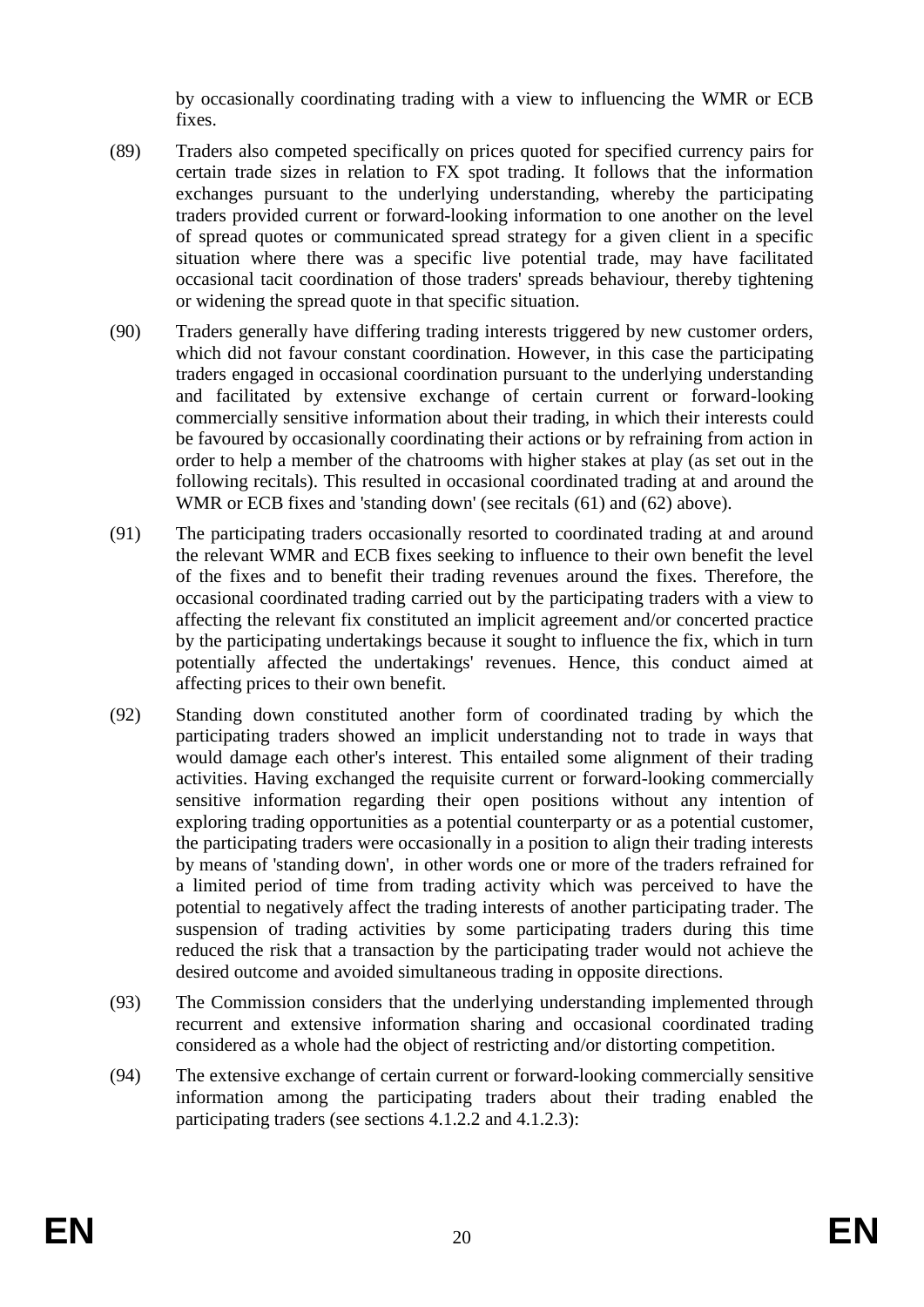- to make market decisions informed by those information exchanges pursuant to the underlying understanding;
- to identify opportunities for coordination in the market amongst the participating traders;
- occasionally, to adjust their behaviour in the market and coordinate their trading activity, consisting in the suspension of trading activity of some traders not to interfere with another member of the chatroom (standing down) or coordination of their trading with a view to influencing the WMR or ECB fixes; and
- to monitor the traders' compliance with the underlying understanding.
- (95) It follows that the agreement and the agreements and/or concerted practices referred to in Section [5.1.1.2](#page-17-0) were capable of altering the terms in which the participating traders competed on the market compared to how they would have competed in their absence.
- (96) The Commission accordingly concludes that the agreement and the agreements and/or concerted practices described in Section [4](#page-9-0) were capable of affecting the basic parameters on which the participating undertakings should be competing autonomously and accordingly have the object of distorting and/or restricting competition within the meaning of Article 101 of the Treaty and Article 53 of the EEA Agreement.
- *5.1.3. Single and continuous infringement*
- 5.1.3.1. Principles
- (97) A complex cartel may properly be viewed as a single and continuous infringement for the timeframe in which it existed. The concept of "single agreement" or "single infringement" presupposes a group of practices adopted by various Parties in pursuit of a single anticompetitive economic aim.<sup>54</sup> The cartel may well vary from time to time, or its mechanisms be adapted or strengthened to take account of new developments.
- (98) The mere fact that each participant in an infringement may play the role which is appropriate to its own specific circumstances does not exclude its responsibility for the infringement as a whole, including acts committed by other participants but which share the same anticompetitive object or effect. An undertaking which takes part in the common unlawful enterprise by actions which contribute to the realisation of the shared objective is equally responsible, for the whole period of its adherence to the common scheme, for the acts of the other participants pursuant to the same infringement, where it is established that the undertaking in question was aware of the unlawful behaviour of the other participants or could reasonably have foreseen it and was prepared to take the risk.<sup>55</sup>

<sup>54</sup> Joined Cases T-25/95 and others *Cement*, ECLI:EU:T:2000:77, paragraph 369.

<sup>55</sup> Case 49/92 P *Commission v Anic Partecipazioni,* ECLI:EU:C:1999:356, paragraph 83: "*an undertaking that had taken part in such an infringement through conduct of its own which formed an agreement or concerted practice having an anti-competitive object for the purposes of Article 85(1) of the Treaty and which was intended to help bring about the infringement as a whole was also responsible, throughout the entire period of its participation in that infringement, for conduct put into effect by other undertakings in the context of the same infringement. That is the case where it is established that the undertaking in question was aware of the offending conduct of the other participants or that it could reasonably have foreseen it and that it was prepared to take the risk.*"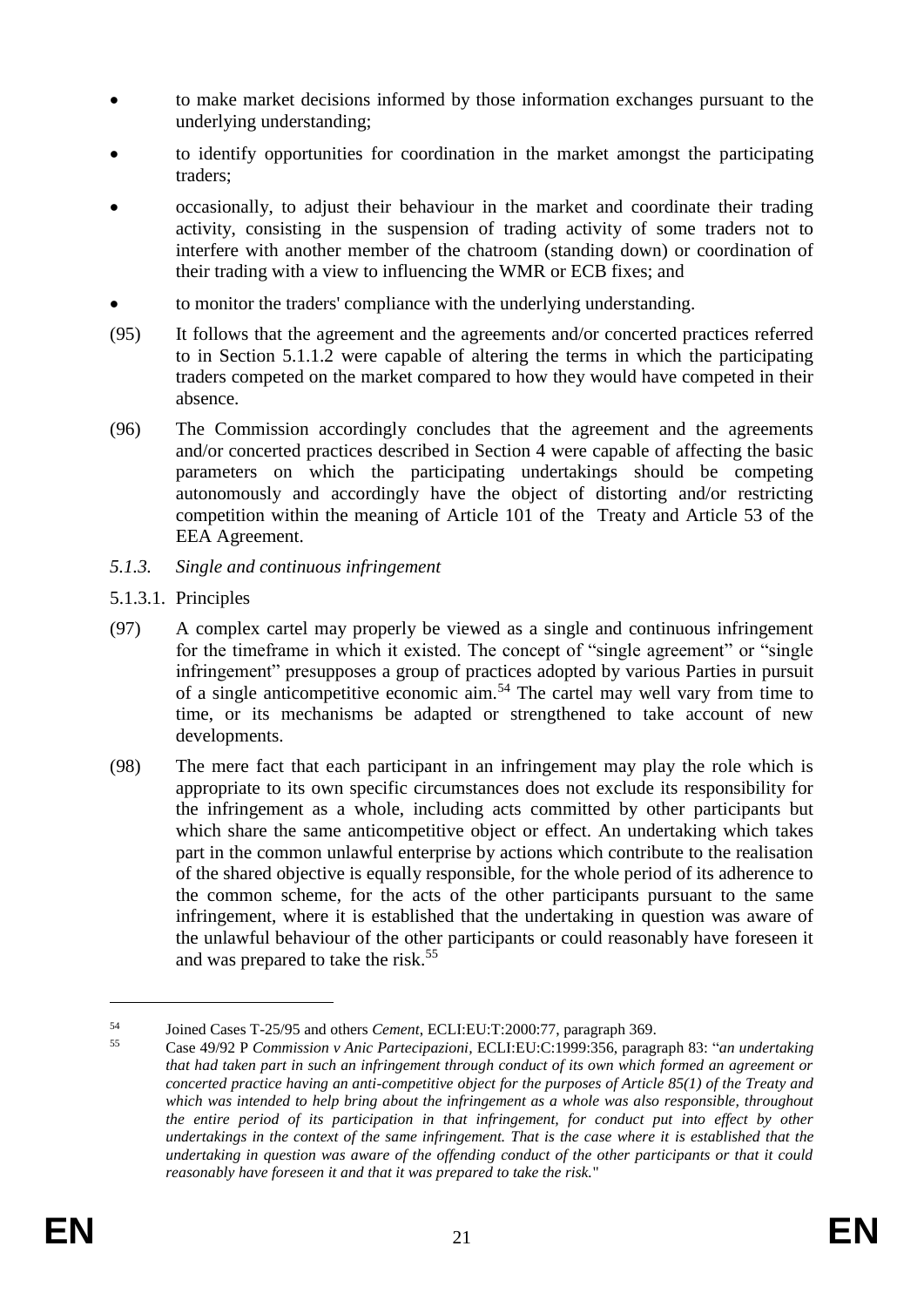- (99) An undertaking may thus have participated directly in all the aspects of anticompetitive conduct comprising a single infringement, in which case the Commission is entitled to attribute liability to it in relation to that conduct as a whole and, therefore, in relation to the infringement as a whole. Equally, the undertaking may have participated directly in only some of the anti-competitive conducts comprising a single infringement, but have been aware of all the other unlawful conducts planned or put into effect by the other participants in the cartel in pursuit of the same objectives, or could reasonably have foreseen that conduct and have been prepared to take the risk. In such a case, the Commission is also entitled to attribute liability to that undertaking in relation to all the anti-competitive conducts comprising such an infringement and, accordingly, in relation to the infringement as a whole. $56$
- (100) On the other hand, if an undertaking has participated directly in one or more of the aspects of anti-competitive conduct comprising a single infringement, but it has not been shown that that undertaking intended, through its own conduct, to contribute to all the common objectives pursued by the other participants in the cartel and that it was aware of all the other unlawful conduct planned or put into effect by those other participants in pursuit of the same objectives or that it could reasonably have foreseen all that conduct and was prepared to take the risk, the Commission is entitled to attribute to that undertaking liability only for the conduct in which it participated directly and the conduct planned or put into effect by the other participants in pursuit of the same objectives as those pursued by that undertaking where it has been shown that the undertaking was aware of that conduct or could reasonably have foreseen it and was prepared to take the risk.<sup>57</sup>
- 5.1.3.2. Application to this case
- (101) The cartel arrangements in this case present the characteristics of a single, complex and continuous infringement. The participating traders maintained a consistent pattern of nearly daily communications where they had extensive and recurrent information exchanges pursuant to the underlying understanding and occasionally engaged in coordination of their trading activities including standing down, pursuant to an underlying understanding that being a member of the private chatrooms entailed such behaviour and each member could rely on the fact that the other members would act the same way. They were under the assumption that, by behaving recurrently in such way, they were increasing the knowledge with which they operated on the market and the probabilities to seize opportunities to their benefit. The traders' perception that this recurrent conduct was overall beneficial to them outweighed the fact that on a given transaction a number of traders had to be ready to serve the interests of only one of them, for instance by standing down, to increase the chances of that participating trader to seize an opportunity to obtain a better deal. Therefore, (a) the conduct documented in the chatrooms formed part of a single overall plan pursuing an anticompetitive common objective during the whole duration of the infringement, (b) the Parties intended to contribute to the common objective and were aware of the full scope of the infringement;
	- (a) Overall plan pursuing an anti-competitive common objective
- The Parties shared the same common anti-competitive objective

<sup>56</sup> Case C-441/11 P *Commission* v *Verhuizingen Coppens*, ECLI:EU:C:2012:778, paragraph 43.

<sup>57</sup> Case C-441/11 P *Commission* v *Verhuizingen Coppens* ECLI:EU:C:2012:778, paragraph 44.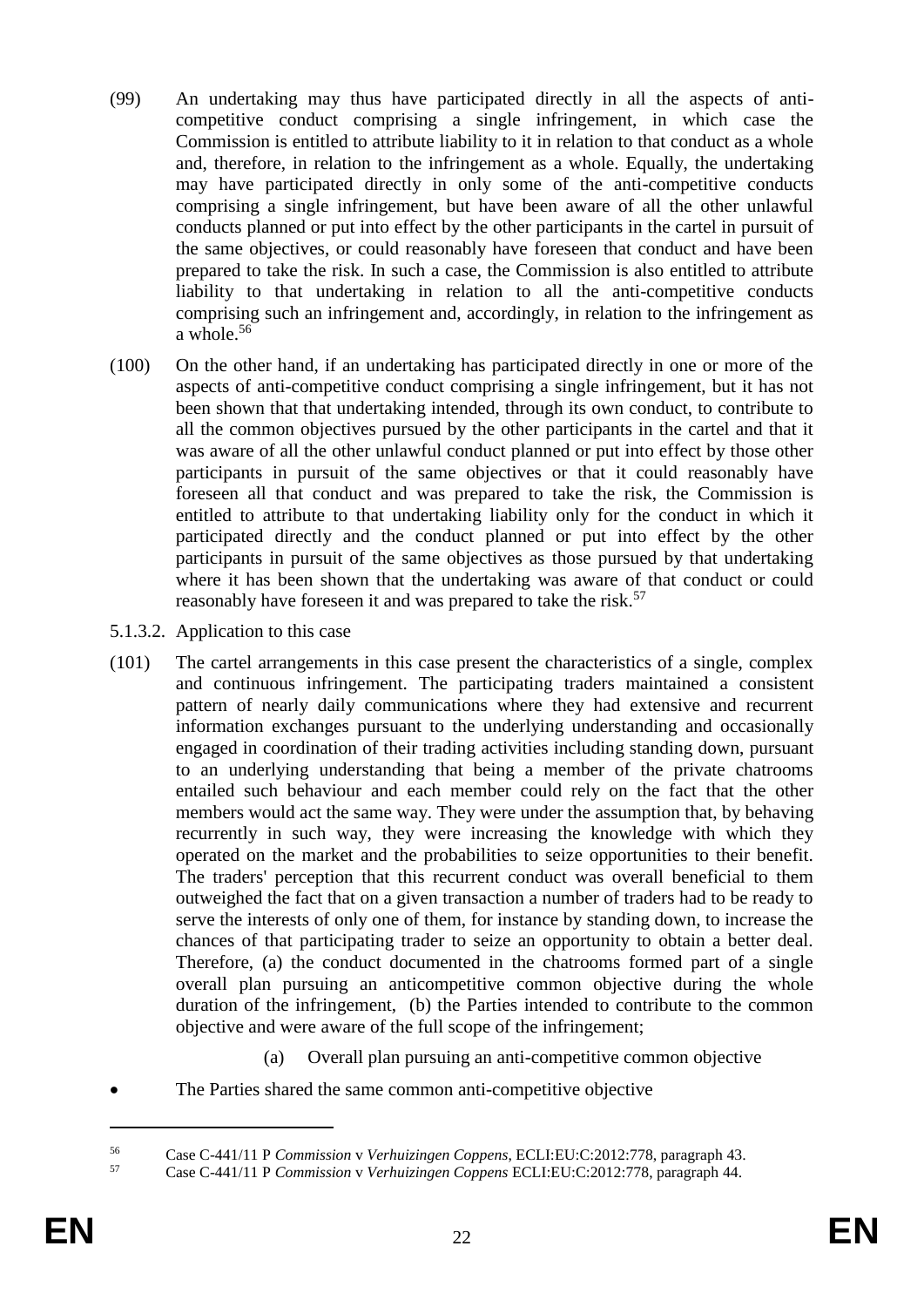- (102) The Commission considers that, taken together, the above-described agreement and the agreements and/or concerted practices, as referred to in Section [5.1.1.2](#page-17-0) above, had a common anticompetitive objective. Evidence reveals that the same participating traders were engaged in an interrelated string of actions – in the same framework, using the same means – which were inextricably linked by their common overall objective of restricting and/or distorting competition in the FX spot trading of G10 currencies (although not all 55 combinations of the G10 currencies might necessarily have been discussed or actually implicated in the relevant conduct). The recurrent exchange of information among the closed group of traders pursuant to the underlying understanding allowed them to set the conditions to identify opportunities to coordinate their trading activities if and when they arose.
- Modus operandi
- (103) During the whole duration of the chatrooms the participating traders joined it following individual invitations on the basis of personal relationships with other members of the chatrooms. The membership of the chatrooms entailed the acceptance of a set of rules that remained unchanged during the whole duration of the infringement (see section [4.1.2.1\)](#page-10-1).
- (104) All throughout the duration of the chatrooms, the participating traders joined in almost daily communications. As part of these communications, they engaged in extensive, recurrent and reciprocal exchanges of information, relating to different aspects of FX spot trading of G10 currencies (although not all 55 combinations of the G10 currencies might necessarily have been discussed or actually implicated in the relevant conduct).
- Continuity of the individuals and undertakings participating in the chatrooms
- (105) As the evidence shows and described in Section [4,](#page-9-0) the frequency and quality of these exchanges remained steady through the duration of the infringement.
- (106) The participation of the traders covered parallel or adjacent periods, without there being any interruption of the infringement from its inception to its end.
- (107) Therefore the Commission considers that the various arrangements between the undertakings concerned, which the Commission has found have occurred in this case (see Sections [4](#page-9-0) and [5.1.1.2\)](#page-17-0), constitute a complex, single and continuous infringement of Article 101 of the Treaty and Article 53 of the EEA Agreement, in relation to FX spot trading of G10 currencies.
	- (b) Intention to contribute to the common objective and awareness
- (108) With their participation in the chatrooms, the participating traders intended to contribute and effectively contributed to their common objective. For the time of their respective participation, each of them was aware of the full scope of the infringement, since the conduct took place via multilateral chatrooms.
- (109) In light of the above, the Commission considers that, for their respective periods of participation in the infringement (see section [6\)](#page-25-0), the Parties can be held liable for the entire single and continuous infringement.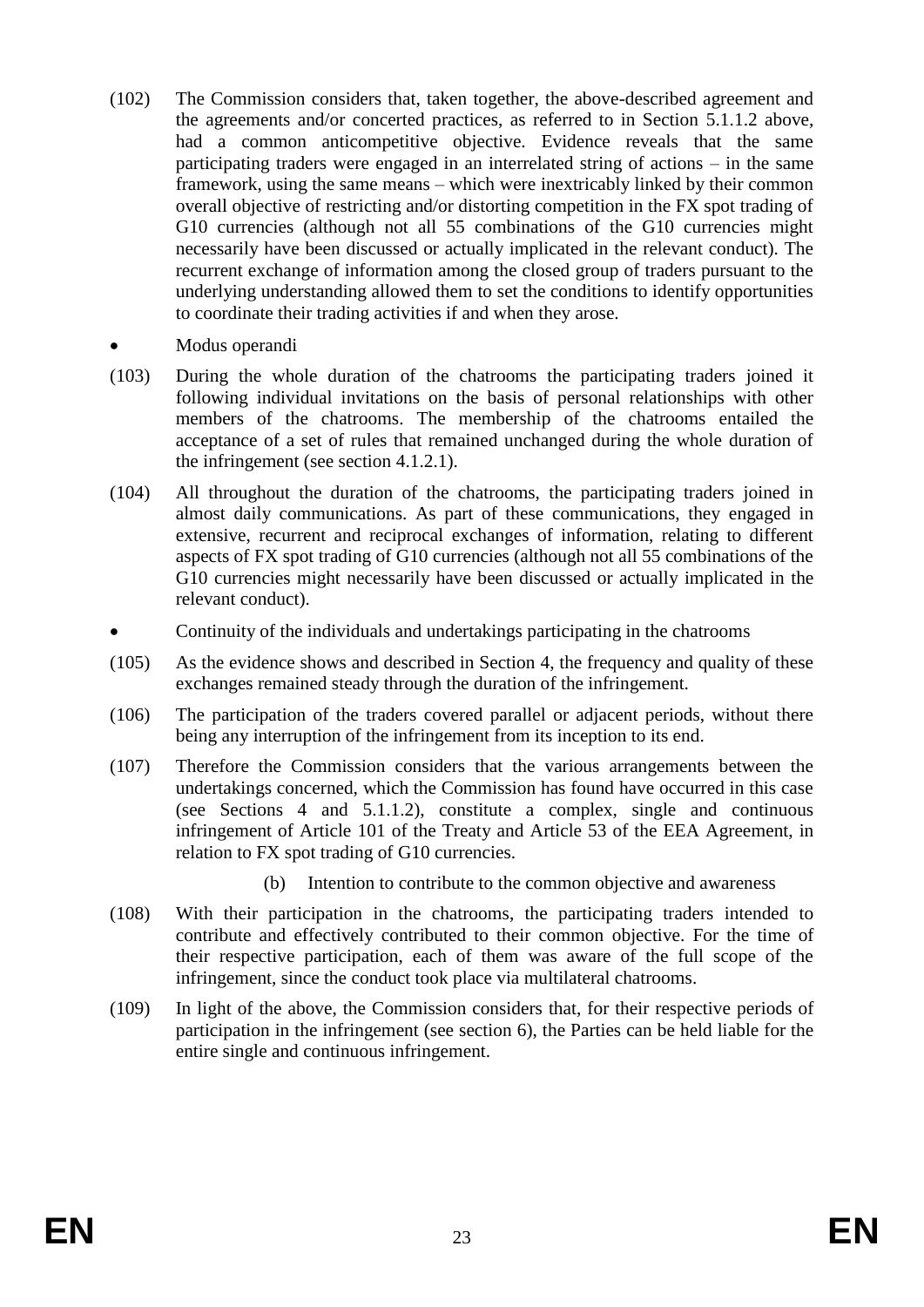- *5.1.4. Effect upon trade (between Members States and between the EEA contracting parties)*
- 5.1.4.1. Principles
- (110) Article 101 of the Treaty is aimed at agreements and concerted practices which might harm the attainment of an internal market between the Member States, whether by partitioning national markets or by affecting the structure of competition within the internal market. Similarly, Article 53 of the EEA Agreement is directed at agreements that undermine the achievement of a homogenous EEA.
- (111) The application of Article 101 of the Treaty and Article 53 of the EEA Agreement is not, however, limited to that part of the participants' sales that actually involves the transfer of goods from one Member State to another. Nor is it necessary, in order for these provisions to apply, to show that the individual conduct of each participant, as opposed to the infringement as a whole, affected trade between the Member States<sup>58</sup> and between contracting parties to the EEA Agreement.
- (112) The Union Courts have consistently held that: *"in order that an agreement between undertakings may affect trade between Member States, it must be possible to foresee with a sufficient degree of probability on the basis of a set of objective factors of law or fact that it may have an influence, direct or indirect, actual or potential, on the pattern of trade between Member States. Article 101 of the Treaty does not require that agreements have actually affected trade between Member States, but it does require that it be established that the agreements are capable of having that effect."*<sup>59</sup>
- 5.1.4.2. Application to this case
- (113) In this case, the Commission finds that the participating traders' FX spot trading activities in G10 currencies were at least EEA-wide in scope.
- (114) FX spot trading services are routinely used by multinational undertakings such as banks, corporations, hedge funds, pension funds and investment banking firms within the EEA. The infringement covered the entire EEA and related to trade within the EEA and was therefore capable of having an appreciable effect upon trade between EU Member States and between contracting parties to the EEA Agreement.
- (115) Therefore, for the purposes of the application of Articles 101 of the Treaty and Article 53 of the EEA Agreement, the agreement and the agreements and/or concerted practices referred to in Section 5.1.1.2 covered the entire EEA.
- *5.1.5. Non-applicability of Article 101(3) of the Treaty and of Article 53(3) of the EEA Agreement*
- 5.1.5.1. Principles
- (116) The provisions of Article 101 of the Treaty and Article 53 of the EEA Agreement may be declared inapplicable pursuant to Article 101(3) of the Treaty and Article 53(3) of the EEA Agreement where an agreement or concerted practice contributes to improving the production or distribution of goods or to promoting technical or

<sup>58</sup> Case T-13/89 *Imperial Chemical Industries v Commission, ECLI:*EU:T:1992:35, paragraph 304.

<sup>59</sup> Case 56/65 *Société Technique Minière*, ECLI:EU:C:1966:38, paragraph 7; Case 42/84 *Remia and Others*, ECLI:EU:C:1985:327, paragraph 22; Joined Cases T-25/95 and others *Cement*, ECLI:EU:T:2000:77; and Joined Cases C-215/96 and C-216/96 *Bagnasco and Others*, ECLI:EU:C:1999:12, paragraph 48.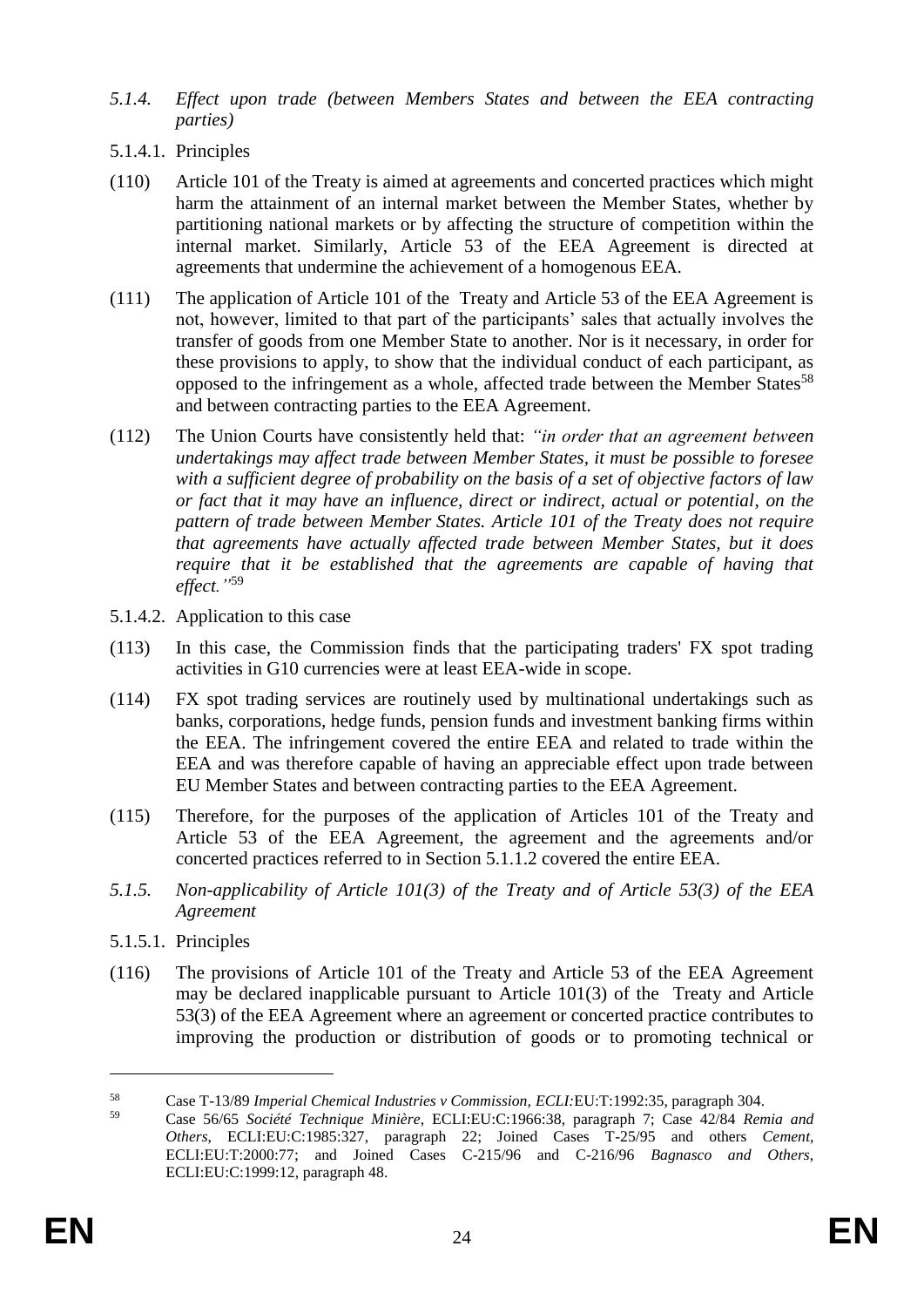economic progress, provided that it allows consumers a fair share of the resulting benefit, does not impose restrictions that are not indispensable to the attainment of those objectives and does not afford the undertakings concerned the possibility of eliminating competition in respect of a substantial part of the products in question.

- 5.1.5.2. Application to this case
- (117) There is no indication that the agreements and/or concerted practices, as referred to in section 5.1.1.2 above, entailed any efficiency benefits or otherwise promoted technical or economic progress or benefitted consumers. Complex infringements amounting to secretly organised coordination between competitors, like the one which is the subject of this Decision are, by definition, among the most detrimental restrictions of competition.
- (118) Accordingly, the Commission considers that the conditions for exemption provided for in Article 101(3) of the Treaty and Article 53(3) of the EEA Agreement are not met in this case.
- *5.1.6. Conclusion regarding the application of Article 101 of the Treaty and Article 53 of the EEA Agreement*
- (119) The Commission concludes that by exchanging sensitive business information and by occasionally coordinating their trading activities pursuant to an underlying understanding (see section 4.1.2), the Parties have engaged in the agreements and/or concerted practices referred to in Section 5.1.1.2 which taken together constitute a single and continuous infringement by object of Article 101 of the Treaty and Article 53 EEA in relation to FX spot trading of G10 currencies.

#### <span id="page-25-0"></span>**6. ADDRESSEES**

## **6.1. Principles**

- (120) Union/EEA competition law refers to the activities of undertakings and the concept of an undertaking covers any entity engaged in an economic activity, irrespective of its legal status and the way in which it is financed. $60$
- (121) When such an entity infringes the competition rules, it falls, according to the principle of personal responsibility, to that entity to answer for that infringement. The conduct of the subsidiary can be imputed to the parent where the parent exercises a decisive influence over it, namely where that subsidiary does not decide independently upon its own conduct on the market. In effect, as the controlling company in the undertaking, the parent is deemed to have itself committed the infringement of Article 101 of the Treaty and Article 53 of the EEA Agreement.<sup>61</sup>
- (122) The Commission cannot merely find that a legal entity is able to exert decisive influence over another legal entity, without checking whether that influence was

<sup>60</sup> Case C-511/11 P, *Versalis v Commission*, ECLI:EU:C:2013:386, paragraph 51.

<sup>61</sup> Case C-97/08 P, *Akzo Nobel and others v Commission*, ECLI:EU:C:2009:536, paragraph 61; Case C-521/09 P, *Elf Aquitaine* v *Commission*, ECLI:EU:C:2011:620, paragraphs 57 and 63; Joined cases C-628/10 P and C-14/11 P, *Alliance One International and Standard Commercial Tobacco* v *Commission*  and *Commission* v *Alliance One International and Others,* ECLI:EU:C:2012:479, paragraphs 43 and 46; Case C-508/11 P, *ENI* v *Commission*, ECLI:EU:C:2013:289, paragraph 47; Case C-286/98 P, *Stora Kopparbergs Bergslags v Commission*, ECLI:EU:C:2000:630, paragraph 29; Case T-391/09, *Evonik Degussa et AlzChem v Commission*, ECLI:EU:T:2014:22, paragraph 77; and Case C-440/11 P, *Commission v Stichting Administratiekantoor Portielje*, ECLI:EU:C:2013:514, paragraph 41.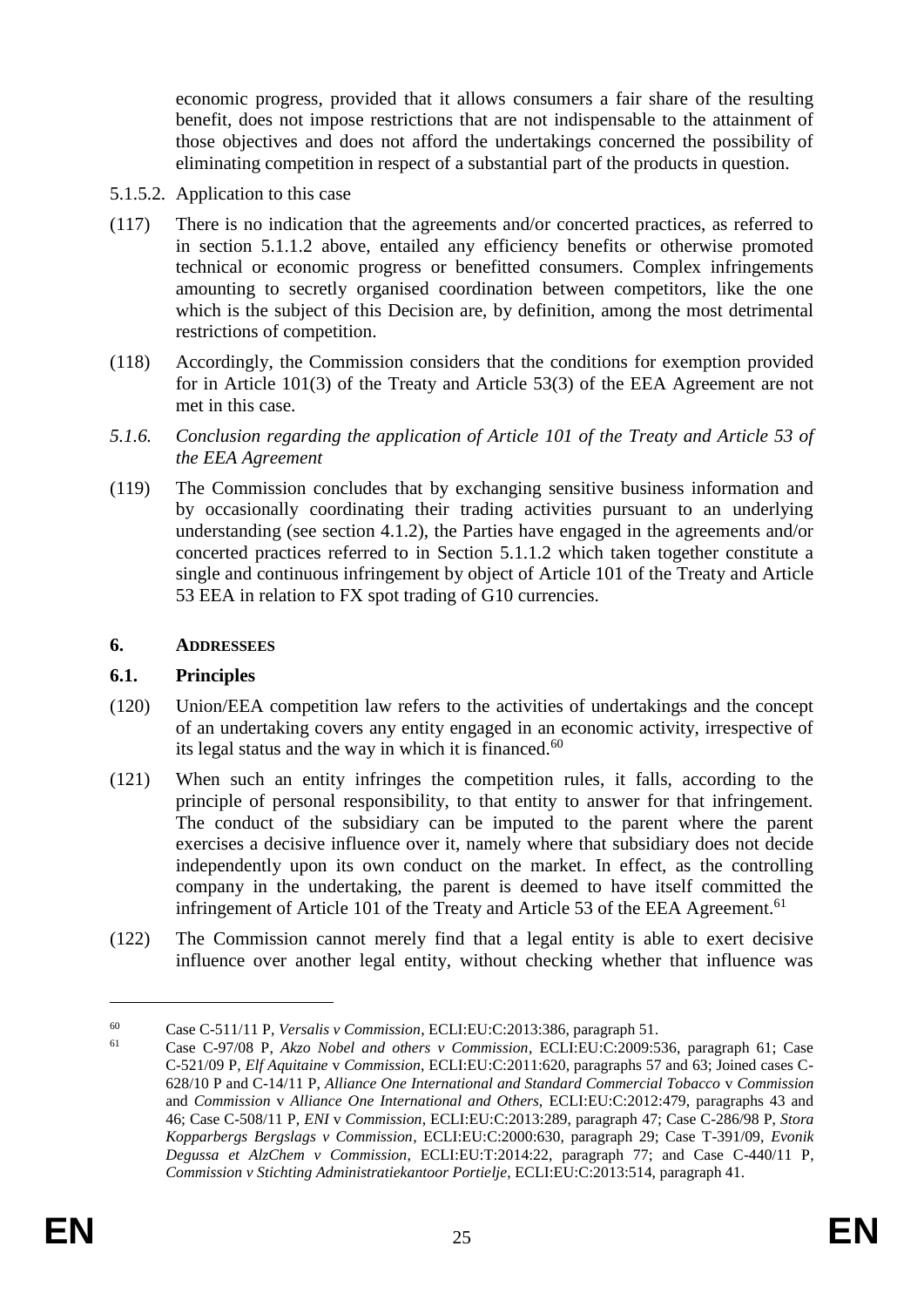actually exerted. On the contrary, it is, as a rule, for the Commission to demonstrate such decisive influence on the basis of factual evidence, including, in particular, any management power one of the legal entities may have over the other.<sup>62</sup>

- <span id="page-26-0"></span>(123) However, in particular in those cases, where one parent holds all or almost all of the capital in a subsidiary which has committed an infringement of Union/EEA competition rules, there is a rebuttable presumption that that parent company in fact does exercise a decisive influence over its subsidiary. In such a situation, it is sufficient for the Commission to prove that all or almost all of the capital in the subsidiary is held by the parent company in order to take the view that that presumption applies. $63$
- (124) In addition, when an entity which has committed an infringement of the competition rules is subject to a legal or organisational change, this change does not necessarily create a new undertaking free of liability for the conduct of its predecessor which infringed the competition rules, when, from an economic point of view, the two entities are identical. Where two entities constitute one economic entity, the fact that the entity that committed the infringement still exists does not as such preclude imposing a penalty on the entity to which its economic activities were transferred. In particular, applying penalties in this way is permissible where those entities have been under the control of the same person and have therefore, given the close economic and organisational links between them, carried out, in all material respects, the same commercial instructions.<sup>64</sup>
- (125) Where several legal entities may be held liable for the participation in an infringement of one and the same undertaking, they must be regarded as jointly and severally liable for that infringement.

## <span id="page-26-1"></span>**6.2. Application to this case**

- (126) Having regard to the body of evidence and the facts described in Section 4, the clear and unequivocal acknowledgements by the addressees of the facts and the legal qualification thereof, the Commission imputes liability to the following legal entities within the relevant undertakings, as addressees:
- *6.2.1. UBS*
- (127) From 10 October 2011 until 31 January 2013, […] participated in the anticompetitive behaviours that took place in the Only Marge chatroom, of which he was a member. At that time, […]was employed by UBS AG and was entrusted with an explicit mandate to execute FX spot transactions on its behalf for at least G10 FX currencies.<sup>65</sup> Hence, UBS AG directly participated in the Three Way Banana Split infringement, through […] participation in the Only Marge chatroom, for the duration indicated in recital [\(148\).](#page-30-1) UBS AG acknowledged its direct participation as described above.
- (128) The Commission therefore holds UBS AG liable for the infringement for the period from 10 October 2011 until 31 January 2013.

<sup>62</sup> Joined Cases T-56/09 and T-73/09 *Saint-Gobain Glass France and others v Commission*, ECLI:EU:T:2014:160, paragraph 311.

<sup>63</sup> Case C-97/08 P, *Akzo Nobel and others v Commission*, ECLI:EU:C:2009:536, paragraph 60.

<sup>64</sup> Case C-434/13 P, *Commission v Parker Hannifin Manufacturing and Parker-Hannifin*, ECLI:EU:C:2014:2456, paragraphs 40-41.

<sup>65</sup> See […]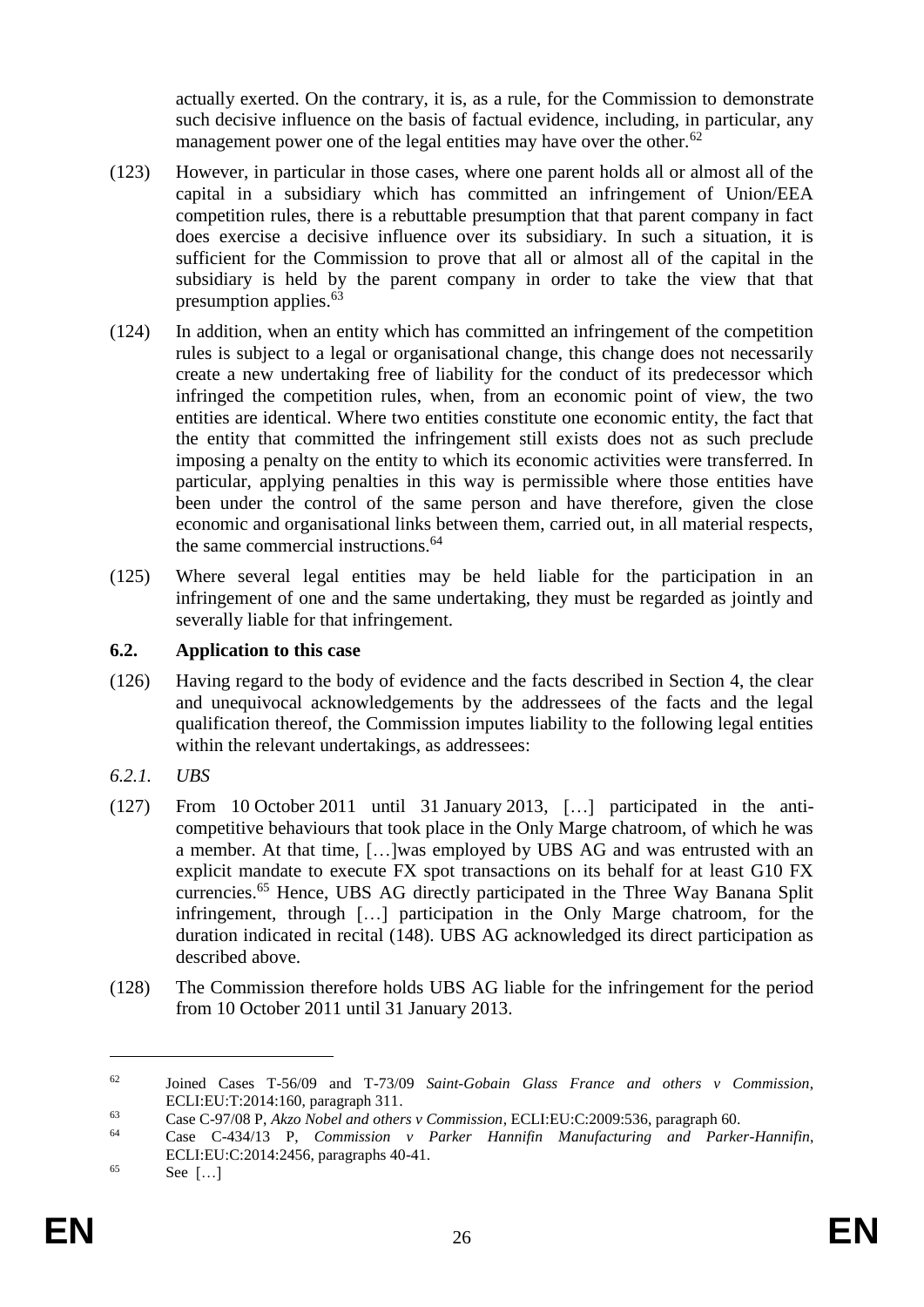## *6.2.2. Barclays*

- (129) From 18 December 2007 until 7 July 2011, […] participated in the anti-competitive behaviours that took place in the Three Way Banana Split chatrooms, of which he was a member. From 20 December 2011 until 1 August 2012, […] participated in the behaviours that took place in the Only Marge chatroom, of which he was a member. Barclays Services Limited directly participated in the infringement through the behaviour of its employees [...] and [...]. Likewise, Barclays Bank Plc directly participated in the infringement through the behaviour of both […] and[…], who were entrusted with an explicit mandate for at least G10 FX currencies to execute FX spot transactions on behalf of Barclays Bank Plc. Both Barclays Services Limited and Barclays Bank Plc acknowledged their direct participation as described above.
- (130) In addition, for the duration indicated in recital [\(148\),](#page-30-1) Barclays PLC, directly or indirectly, owned 100 % or at least 99.99 % of the shareholdings of Barclays Bank Plc and Barclays Services Limited.<sup>66</sup> Therefore, for the reasons explained in recital [\(123\),](#page-26-0) Barclays PLC is presumed to have had decisive influence over the conduct of its wholly-owned or nearly wholly-owned subsidiaries that are Barclays Bank Plc and Barclays Services Limited. Barclays PLC shall be jointly and severally liable for the conduct of its subsidiaries for the whole duration of their participation in the infringement. Finally, Barclays PLC acknowledged its joint and several liability for the conduct of Barclays Bank Plc and Barclays Services Limited.
- (131) The Commission therefore holds Barclays PLC, Barclays Services Limited and Barclays Bank Plc. jointly and severally liable for the infringement for the periods from 18 December 2007 until 7 July 2011, and from 20 December 2011 until 1 August 2012.
- *6.2.3. RBS*
- (132) From 18 December 2007 until 19 April 2010, […] participated in the anticompetitive behaviours that took place in the Three Way Banana Split chatroom, of which he was a member. At that time, […] was employed by NatWest Markets Plc and entrusted with an explicit mandate to execute FX spot transactions on its behalf for at least G10 FX currencies.<sup>67</sup> Hence, NatWest Markets Plc directly participated in the infringement through […] participation in the Three Way Banana Split chatroom, for the duration indicated in recital [\(148\).](#page-30-1) NatWest Markets Plc acknowledged its direct participation in the infringement as described above.
- (133) In addition, for the duration indicated in recital [\(148\),](#page-30-1) The Royal Bank of Scotland Group plc owned 100 % of the shareholding of NatWest Markets Plc.<sup>68</sup> Therefore, for the reasons explained in recital [\(123\),](#page-26-0) The Royal Bank of Scotland Group plc is presumed to have had decisive influence over the conduct of its wholly-owned NatWest Markets Plc. The Royal Bank of Scotland Group plc shall be jointly and severally liable for the conduct of its subsidiary for the whole duration of the latter's participation. Finally, The Royal Bank of Scotland Group plc acknowledged its joint and several liability for the conduct of its subsidiary NatWest Markets Plc for the whole duration of the latter's participation in the infringement.

 $\begin{array}{c} 66 \\ 67 \end{array}$  See [...]

 $\begin{bmatrix} 67 \\ 68 \end{bmatrix}$  [...]

 $[...]$ ; $[...]$ .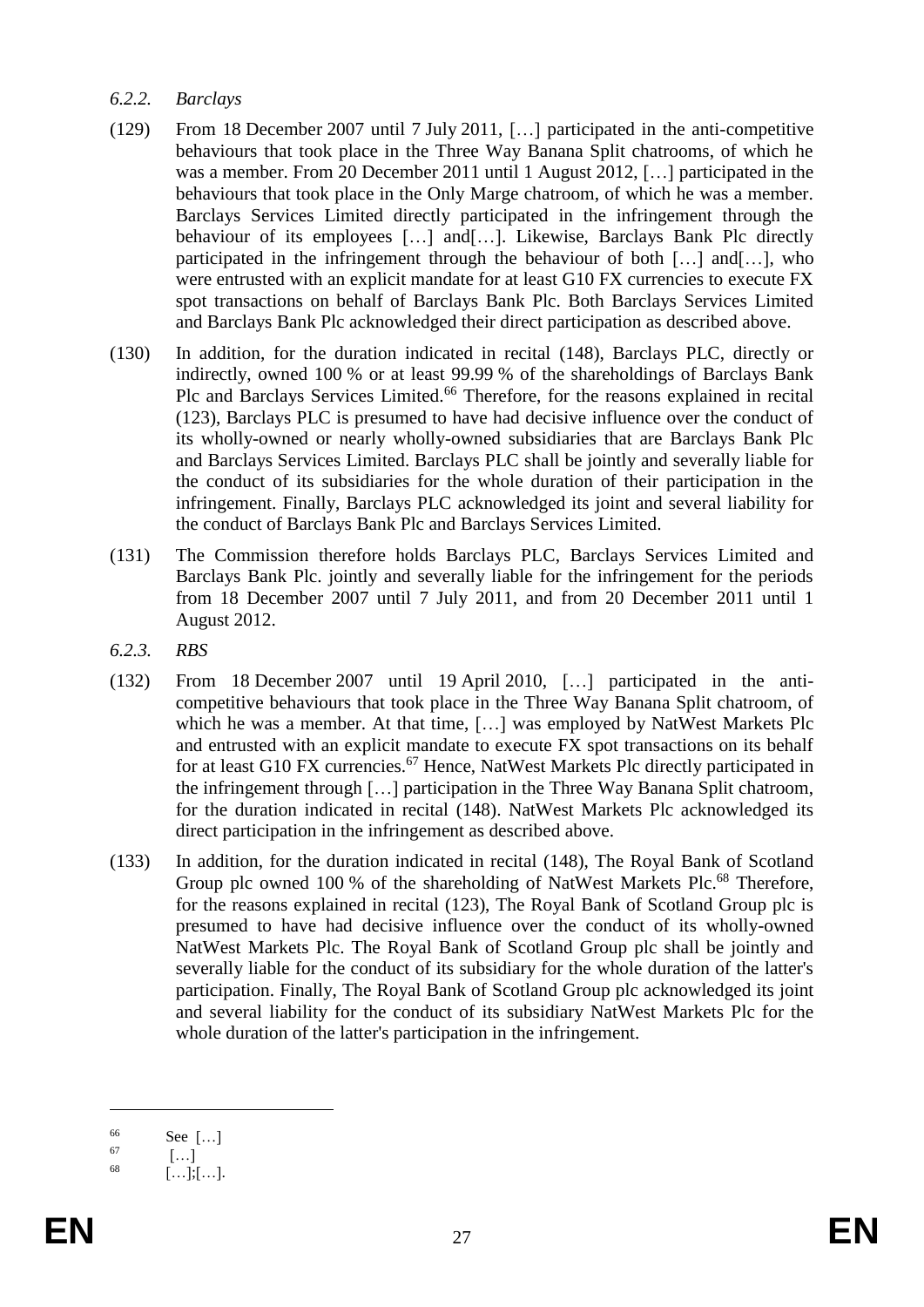- (134) The Commission therefore holds The Royal Bank of Scotland Group plc and NatWest Markets Plc jointly and severally liable for the infringement for the period from 18 December 2007 until 19 April 2010.
- *6.2.4. Citigroup*
- (135) From 18 December 2007 until 31 January 2013, […] participated in the anticompetitive behaviours that took place in the Three Way Banana Split chatrooms, of which he was a member. At that time, […] was employed by Citibank, N.A. and entrusted with an explicit mandate to execute FX spot transactions on its behalf for at least G10 FX currencies.<sup>69</sup> Hence, Citibank, N.A. directly participated in the infringement, through […] participation in the Three Way Banana Split chatrooms, for the duration indicated in recital [\(148\).](#page-30-1) Citibank, N.A. acknowledged its direct participation in the infringement as described above.
- (136) In addition, for the duration indicated in recital [\(148\),](#page-30-1) Citigroup Inc. indirectly owned 100 % of the shareholding of Citibank, N.A.<sup>70</sup> Therefore, for the reasons explained in recital [\(123\),](#page-26-0) Citibank Inc. is presumed to have had decisive influence over the conduct of its indirectly wholly-owned subsidiary Citibank, N.A. Consequently, Citigroup Inc. shall be jointly and severally liable for the conduct of its subsidiary Citibank, N.A. for the whole duration of the latter's participation in the infringement. Finally, Citigroup Inc. acknowledged its joint and several liability for the conduct of its subsidiary Citibank, N.A.
- (137) The Commission therefore holds Citigroup Inc. and Citibank, N.A. jointly and severally liable for the infringement for the period from 18 December 2007 until 31 January 2013.
- *6.2.5. JPM*
- (138) From 26 July 2010 until 31 January 2013, […] participated in the anti-competitive behaviours that took place in the Three Way Banana Split chatrooms, of which [...] was a member. At that time, […] was successively employed by J.P. Morgan Europe Limited (from 13 July 2010 until 24 May 2011) and J.P. Morgan Limited (from 25 May 2011 until 1 October 2013, which was beyond the end of the infringement). For the same period, […] was also entrusted with an explicit mandate to execute FX spot transactions on behalf of JPMorgan Chase Bank, N.A. for at least G10 FX currencies.<sup>71</sup> Hence, J.P. Morgan Europe Limited, J.P. Morgan Limited and JPMorgan Chase Bank, N.A. directly participated in the infringement, through […] participation in the Three Way Banana Split chatrooms, for the duration indicated in recital [\(146\).](#page-30-2) J.P. Morgan Europe Limited, J.P. Morgan Limited and JPMorgan Chase Bank, N.A. acknowledged their direct participation in the infringement as described above.
- (139) In addition, for the duration indicated in recital [\(148\),](#page-30-1) JPMorgan Chase & Co. indirectly owned 100 % of the shareholdings of JPMorgan Chase Bank, N.A., J.P. Morgan Europe Limited and J.P. Morgan Limited (formerly known as J.P. Morgan plc). Therefore, for the reasons explained in recital [\(123\),](#page-26-0) JPMorgan Chase & Co. is presumed to have had decisive influence over the conduct of its indirectly whollyowned subsidiaries J.P. Morgan Europe Limited, J.P. Morgan Limited and JPMorgan

 $\begin{bmatrix} 69 \\ 70 \end{bmatrix}$  [...].

 $\begin{bmatrix} 70 \\ 11 \end{bmatrix}$  [...],[...].

 $[...]$ .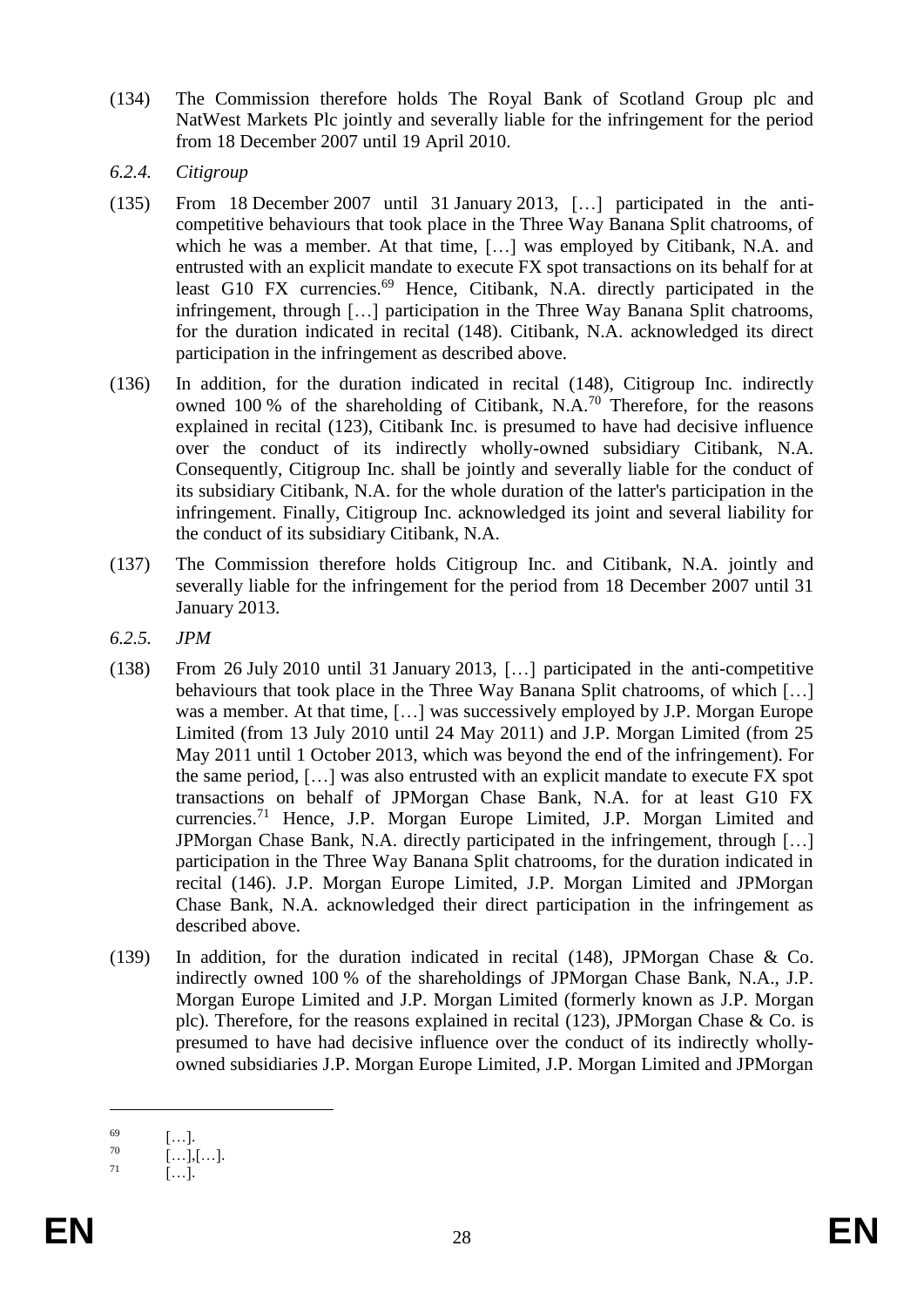Chase Bank, N.A. Consequently, JPMorgan Chase & Co. shall be jointly and severally liable for the conduct of its subsidiaries J.P. Morgan Europe Limited, J.P. Morgan Limited and JPMorgan Chase Bank, N.A. for the whole duration of their participation in the infringement. Finally, JPMorgan Chase & Co. acknowledged its joint and several liability for the conduct of its subsidiaries J.P. Morgan Europe Limited, J.P. Morgan Limited and JPMorgan Chase Bank, N.A.

(140) The Commission therefore holds JPMorgan Chase & Co., and JPMorgan Chase Bank, N.A. jointly and severally liable for the whole duration of […] participation in the infringement. The Commission holds J.P. Morgan Europe Limited jointly and severally liable for the period from 26 July 2010 to 24 May 2011 and J.P. Morgan Limited jointly and severally liable for the period from 25 May 2011 to 31 January 2013.

## **6.3. Addressees of this Decision**

- *6.3.1. UBS*
- (141) This Decision is addressed to the following legal entity:
	- UBS AG, with registered offices at Bahnhofstraße 45, 8001 Zürich, Switzerland.
- *6.3.2. RBS*
- (142) This Decision is addressed to the following legal entities:
	- The Royal Bank of Scotland Group plc, with registered offices at 36 St Andrew Square, Edinburgh, EH2 2YB, United Kingdom; and
	- NatWest Markets Plc, $72$  with registered offices at 36 St Andrew Square, Edinburgh, EH2 2YB, United Kingdom.
- *6.3.3. Barclays*
- (143) This Decision is addressed to the following legal entities:
	- Barclays PLC, with registered offices at 1 Churchill Place Canary Wharf London, E14 5HP, United Kingdom;
	- Barclays Services Limited, with registered offices at 1 Churchill Place Canary Wharf London, E14 5HP, United Kingdom (formerly, "Barclays Capital Services Limited"); and
	- Barclays Bank Plc, with registered offices at 1 Churchill Place Canary Wharf London, E14 5HP, United Kingdom.
- *6.3.4. Citigroup*
- (144) This Decision is addressed to the following legal entities:
	- Citibank, N.A., with registered offices at 388 Greenwich Street, New York, NY 10 013, United States of America; and
	- Citigroup Inc., with registered offices at 388 Greenwich Street, New York, NY 10 013, United States of America.

<sup>&</sup>lt;u>.</u>

<sup>72</sup> On 30th April 2018, The Royal Bank of Scotland plc changed its name to NatWest Markets plc.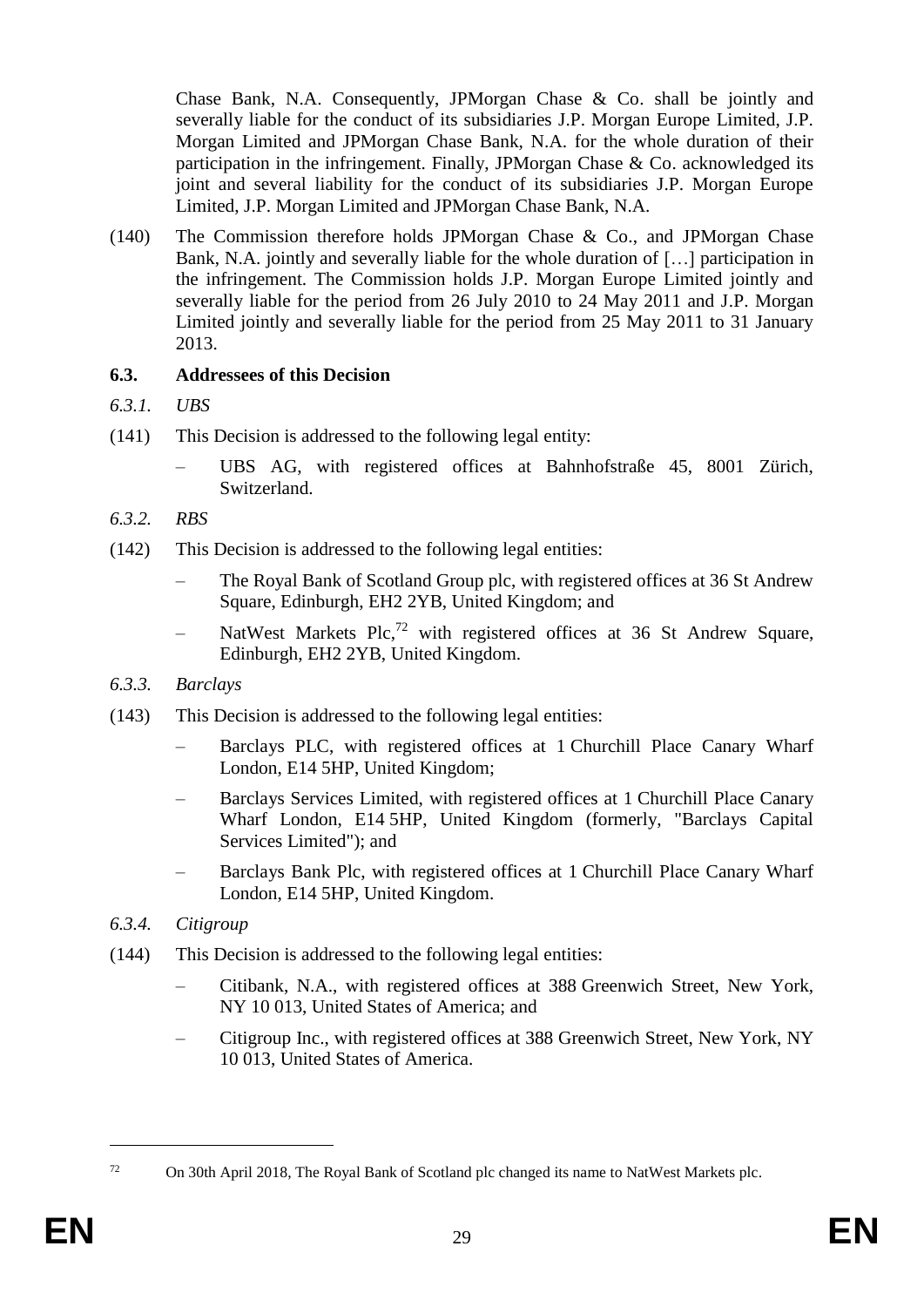- *6.3.5. JPM*
- (145) This Decision is addressed to the following legal entities:
	- JPMorgan Chase & Co., with registered offices at 383 Madison Avenue, New York, NY 10179, United States of America;
	- JPMorgan Chase Bank, N.A., with registered offices at 1111 Polaris Parkway, Columbus, Ohio 43 240, United States of America;
	- J.P. Morgan Europe Limited, with registered offices at 25 Bank Street, Canary Wharf, London, E14 5JP, United Kingdom; and
	- J.P. Morgan Limited, with registered offices at 25 Bank Street, Canary Wharf, London, E14 5JP, United Kingdom.

#### **7. DURATION OF THE INFRINGEMENT**

- <span id="page-30-2"></span>(146) The Commission considers that the infringement relating to the Three Way Banana Split chatrooms concerned the period from 18 December 2007 to 31 January 2013 (31 January 2013 is retained as the last day of overall anti-competitive activity for the Three Way Banana Split chatrooms, since it is the last date for which there is evidence of anti-competitive behaviour).
- <span id="page-30-0"></span>(147) The Commission has established each addressee's participation in the collusive arrangements on the basis of the participation in the chatrooms of one or more of their participating traders during the period in which the anti-competitive arrangements took place. To the effect of proving the participation of the addressees in the conduct, the Commission considers that once their membership to the chatrooms during a period of anticompetitive arrangements is proven, their continued involvement is established, irrespective of whether the relevant trader: (i) was an active participant in a given instance of the anticompetitive discussions, (ii) was simply present in the chatroom as those discussions were taking place between other participating traders or, (iii) had connected to the chatroom after an anticompetitive exchange had taken place, but was able to see its content. In this regard, it is taken into account that none of the participating traders left the chatrooms in reaction to the anti-competitive arrangements that were taking place or have otherwise distanced themselves from them.
- <span id="page-30-1"></span>(148) In sum, having regard to the periods of involvement of the participating traders established at recital [\(65\),](#page-14-2) the Commission finds that the Parties have participated in the infringement during the following periods:
- $\bullet$  UBS: 10 October 2011<sup>73</sup> 31 January 2013.<sup>74</sup>
- Barclays: 18 December 2007<sup>75</sup> 01 August 2012,<sup>76</sup> with a suspension period of 08 July 2011<sup>77</sup> – 19 December 2011.<sup>78</sup>
- RBS: 18 December  $2007^{79} 19$  April  $2010$ .<sup>80</sup>

 $\begin{bmatrix} 73 \\ 74 \end{bmatrix}$   $\begin{bmatrix} \dots \\ 1 \end{bmatrix}$ 

 $\begin{bmatrix} 74 \\ 75 \end{bmatrix}$   $\begin{bmatrix} \dots \\ \dots \end{bmatrix}$ 

 $\begin{bmatrix} 75 \\ 76 \end{bmatrix}$   $\begin{bmatrix} \dots \\ \dots \end{bmatrix}$ 

 $\begin{bmatrix} 76 \\ 77 \end{bmatrix}$   $\begin{bmatrix} \dots \\ \dots \end{bmatrix}$ 

 $\begin{bmatrix} 77 \\ 78 \end{bmatrix}$   $\begin{bmatrix} \dots \\ \dots \end{bmatrix}$  $[...]$ .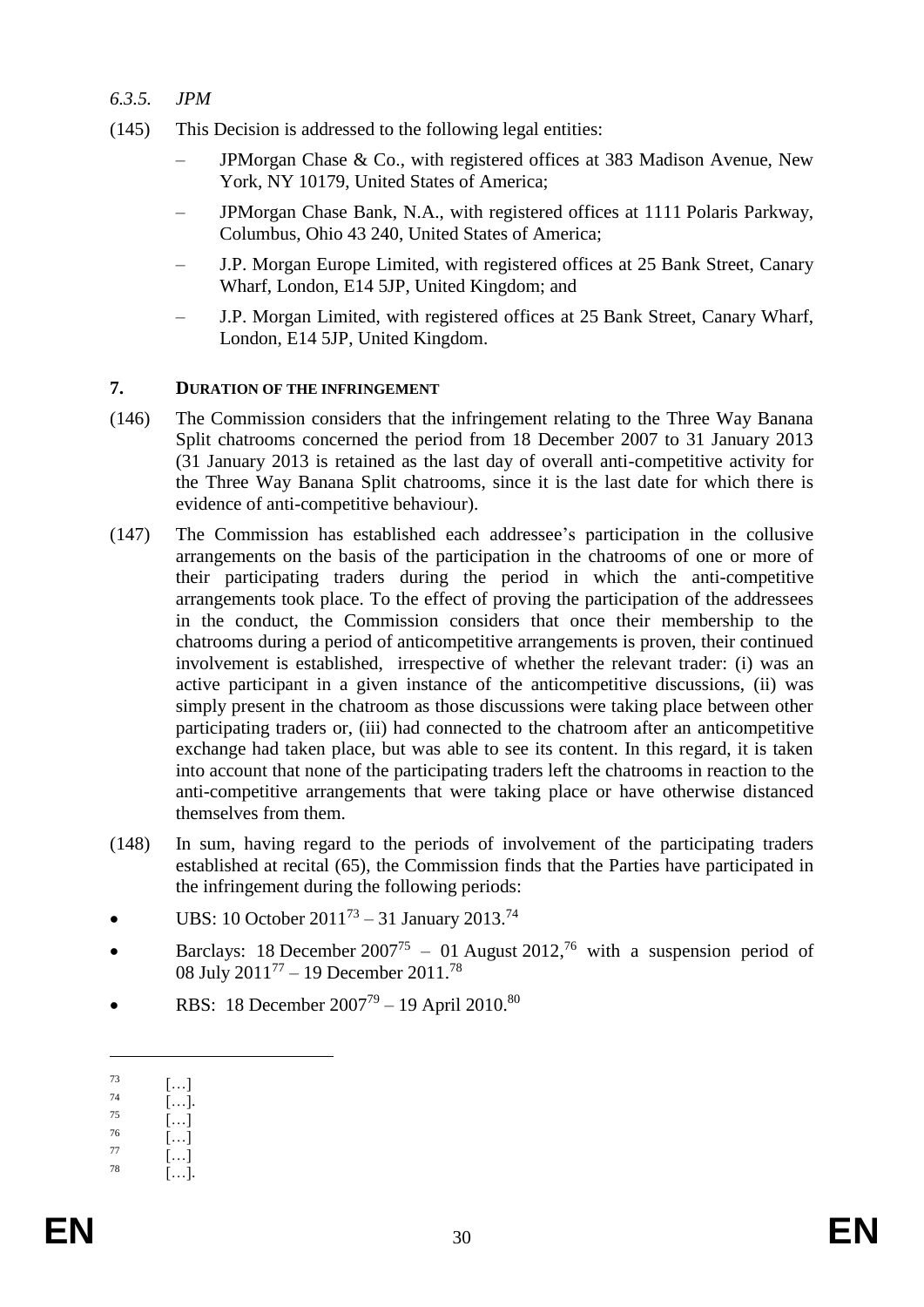- Citigroup: 18 December  $2007^{81} 31$  January  $2013$ .<sup>82</sup>
- JPM: 26 July  $2010^{83} 31$  January  $2013$ .<sup>84</sup>

# **8. REMEDIES**

# **8.1. Article 7 of Regulation (EC) No 1/2003 – Termination of the infringement**

- (149) Where the Commission finds that there is an infringement of Article 101 of the Treaty and Article 53 of the EEA Agreement, it may by decision require the undertakings concerned to bring such infringement to an end in accordance with Article 7 of Regulation (EC) No 1/2003.
- (150) Although evidence shows that the agreements and concerted practices which are the object of these proceedings have ceased with the closing of the Three Way Banana Split chatrooms, it is not possible to determine with absolute certainty that the addressees of this Decision have ceased all agreements or concerted practices which may have the same or a similar object or effect of those concerned with the Three Way Banana Split chatrooms. The Commission therefore enjoins the addressees of this Decision to refrain from participating in any agreement, concerted practice or decision of an association which may have the same or a similar object or effect.

## **8.2. Article 23(2) of Regulation (EC) No 1/2003 – Determination of the applicable fines**

- (151) Under Article 23(2) of Regulation (EC) No  $1/2003$ ,  $85$  the Commission may, by decision, impose on undertakings fines where, either intentionally or negligently, they infringe Article 101 of the Treaty and Article 53 of the EEA Agreement. For each undertaking participating in the infringement, the fine shall not exceed 10% of its total turnover in the preceding business year.
- (152) In the present case, the Commission considers that, based on the facts described in this Decision, the infringement has been committed intentionally. The anticompetitive conduct required deliberate actions by the Parties concerned, who actively, privately, extensively and recurrently exchanged certain current or forward looking commercially sensitive information with direct competitors, thereby facilitating the actual coordination of their trading activities when the opportunity arose.
- (153) The Commission therefore imposes fines in this case on the undertakings to which this Decision is addressed.
- (154) Pursuant to Article 23(3) of Regulation (EC) No 1/2003, in fixing the amount of fine, the Commission shall have regard to all relevant circumstances and particularly the gravity and duration of the infringement, which are the two criteria explicitly referred

 $\overline{a}$ 

 $\begin{bmatrix} 79 \\ 80 \end{bmatrix}$   $\begin{bmatrix} \dots \\ \dots \end{bmatrix}$ 

 $\begin{bmatrix} 80 \\ 81 \end{bmatrix}$   $\begin{bmatrix} \ldots \\ \ldots \end{bmatrix}$ 

 $\begin{bmatrix} 81 \\ 82 \end{bmatrix}$   $\begin{bmatrix} \ldots \\ \ldots \end{bmatrix}$ 

 $\begin{bmatrix} 82 \\ 83 \end{bmatrix}$   $\begin{bmatrix} \ldots \\ \end{bmatrix}$ 

 $\begin{bmatrix} 83 \\ 84 \end{bmatrix}$   $\begin{bmatrix} \dots \\ \dots \end{bmatrix}$ 

 $\begin{bmatrix} 84 \\ 85 \end{bmatrix}$  […]

Under Article of Council Regulation (EC) No 2894/94 of 28 November 1994 concerning arrangements of implementing the Agreement on the European Economic Area "the Community rules giving effect to the principles set out in Articles 85 and 86 [now Articles 101 and 102] of the EC Treaty [..] shall apply *mutatis mutandis*" (OJ L 305, 30.11.1994, p.6).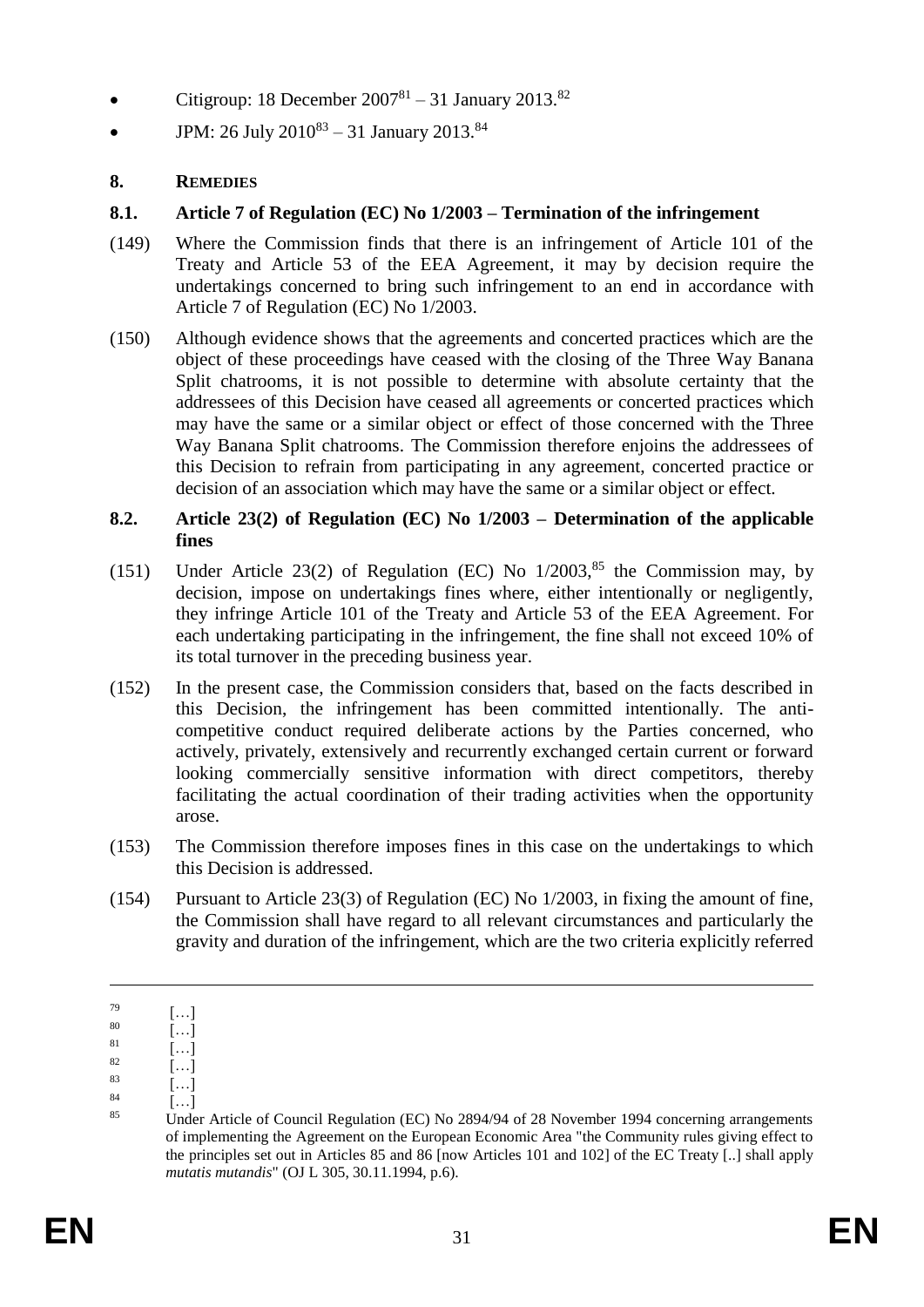to in the Regulation. In doing so, the Commission sets the fines at a level sufficient to ensure deterrence. Moreover, the role played by each undertaking party to an infringement is assessed on an individual basis. The fine imposed must reflect any aggravating and attenuating circumstances pertaining to each undertaking.

- (155) In setting the fines to be imposed, the Commission will refer to the principles laid down in its Guidelines on the method of setting fines imposed pursuant to Article  $23(2)(a)$  of Regulation (EC) No  $1/2003^{86}$  (hereinafter "the Guidelines on fines"). Finally, the Commission will apply, as appropriate, the provisions of the Leniency Notice and the Commission Notice on the conduct of settlement procedures in view of the adoption of decisions pursuant to Article 7 and Article 23 of Council Regulation (EC) No 1/2003 in cartel cases (hereinafter "the Settlement Notice").<sup>87</sup>
- *8.2.1. Calculation of the fines*
- 8.2.1.1. The value of sales
- (156) In applying the Guidelines on fines, the basic amount for each Party results from the addition of a variable amount and an additional amount. The variable amount results from a percentage of up to 30% of the value of sales of goods or services to which the infringement directly or indirectly relates, in a given year (normally, the last full business year of the infringement) multiplied by the number of years of the undertaking's participation in that infringement. The additional amount is calculated as a percentage of between 15% and 25% of the same value of sales of the last business year. The resulting basic amount can then be increased or reduced for each undertaking if aggravating or mitigating circumstances are retained.
- <span id="page-32-0"></span>(157) The basic amount of the fine to be imposed on the undertakings concerned is to be set by reference to the value of sales, $88^{\circ}$  that is, the value of the undertakings' sales of goods or services to which the infringement directly or indirectly related in the relevant geographic area in the EEA. Normally, in order to calculate the variable amount, the Commission takes the sales made by the undertakings during the last full business year of their participation in the infringement multiplied by the number of years of the undertaking's participation in that infringement.<sup>89</sup> There are circumstances, such as the last year of the infringement not being representative, in which another reference period might be considered to be more appropriate in view of the characteristics of the case or the available data.<sup>90</sup> Moreover, according to the case law, the Commission is not required to apply a precise mathematical formula and has a margin of discretion when determining the amount of each fine.<sup>91</sup>
- (158) The Commission considers it appropriate to apply a proxy for the value of sales as a starting point for its determination of the fines because G10 FX spot transactions do not generate any value of sales as described in recital [\(157\)](#page-32-0) that are directly traceable in the accounts of the Parties.
- (159) Normally, in other sectors, the value of sales is traceable in the accounts of the companies or in the publicly available financial reports, because the sales concerned

 $^{86}$  OJ C 210, 1.9.2006, p. 2.<br>
OJ C 167 2.7.2008 p. 1-

 $^{87}$  OJ C 167, 2.7.2008, p. 1–6.<br><sup>88</sup> Point 12 of the Guidelines of

<sup>&</sup>lt;sup>88</sup> Point 12 of the Guidelines on fines.<br><sup>89</sup> Point 13 of the Guidelines on fines.

<sup>&</sup>lt;sup>89</sup> Point 13 of the Guidelines on fines.<br>  $\frac{90}{288}$  Case T 76/06 *Plásticos Expañoles* 

<sup>90</sup> Case T-76/06, *Plásticos Españoles (ASPLA) v Commission*, ECLI:EU:T:2011:672, paragraphs 111-113.

<sup>91</sup> Case T-40/06 *Trioplast Industrier AB* v *Commission*, ECLI:EU:T:2012:286, paragraph 141; Case C-289/04 P *Showa Denko* v *Commission* ECLI:EU:C:2006:431, paragraph 36.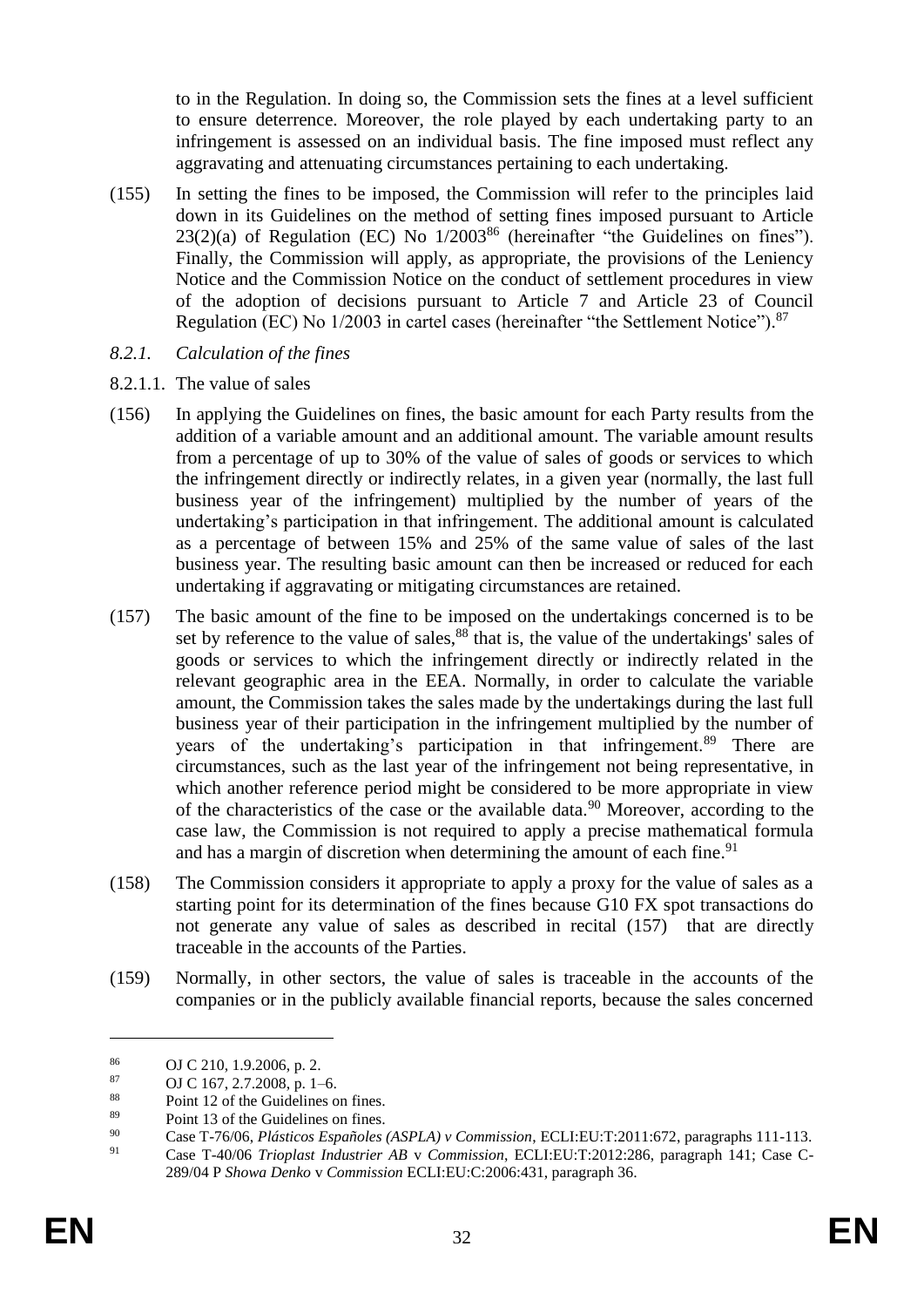typically involve the exchange of goods or services against a certain amount of money, that is to say the selling price. In such cases, the value of sales is determined easily by multiplying the quantity of products sold by the selling price, which is then recorded.

- (160) However, in the present case, G10 FX spot transactions involve the exchange of a notional amount of money expressed in a certain currency into the equivalent notional amount expressed in another currency, the price of which is embedded in the bid-ask spread applied by the FX spot dealer. Both factors – the notional amounts exchanged and the applied bid-ask spreads – are therefore considered by the Commission to be essential parameters of the value of sales related to the infringement.<sup>92</sup>
- (161) As explained in recitals [\(164\)](#page-33-0) to [\(178\)](#page-36-0) the Commission determines the proxy for the relevant values of sales as follows:
	- Firstly, the Commission takes as reference the annualised notional amounts traded by the concerned undertaking in the G10 FX spot transactions entered into with a counterparty located in the EEA. To this end, as explained in recital [\(177\),](#page-36-1) the Commission considers it more appropriate to base the proxy for the value of sales directly on the revenues made by the Parties during the months corresponding to their respective participation in the infringement, which are subsequently annualised.
	- Secondly, the Commission multiplies those amounts by an appropriate adjustment factor, uniform for all the Parties, reflecting the applicable bid-ask spreads in G10 FX spot transactions. This factor is the sum of two elements: one related to market making activities and a second related to trading on own account.
- Adjustment factor related to market making activities
- (162) As G10 FX spot transactions involve the exchange of a specified notional amount<sup>93</sup> from one currency to another, the revenues made by the traders on such transactions are proportionate to the notional amounts exchanged $94$ .
- (163) Therefore, in the G10 FX spot activities, notional amounts serve as a basis for the calculation of the revenues made by the undertakings concerned when acting as market makers.<sup>95</sup> Normally, market makers simultaneously quote two prices to their counterparties, a bid price and an ask price; these are the prices at which they are ready to respectively buy or sell one particular pair of G10 currencies, one against the other. The difference between the two is called the bid-ask spread.
- <span id="page-33-0"></span>(164) The revenues made on each transaction depend on the notional amount and the bidask spread. When a market maker finds two counterparties that are willing to take the

<u>.</u>

<sup>&</sup>lt;sup>92</sup> However, none of these two factors is recorded as such in the publicly available accounts of the dealer's undertaking. The accounts only reflect 'net trading income' or 'net profit from financial operations', but such a metric includes trading profits netted against trading losses. Therefore, this measure comes closer to a measurement of profit, than to a proxy for value of sales under the Fining Guidelines.

<sup>&</sup>lt;sup>93</sup> See also recital [\(4\).](#page-4-0) The notional amount can be recorded in the dealers' trading book in either of the currencies of the transaction.

<sup>&</sup>lt;sup>94</sup> In the calculation of the proxy for the value of sales, all notional amounts have been converted into euros.

<sup>&</sup>lt;sup>95</sup> Since e-commerce transactions – as defined in footnote  $7$  –are out of the scope of the infringement, they are excluded from the basis of notional amounts to determine the proxy of the value of sales.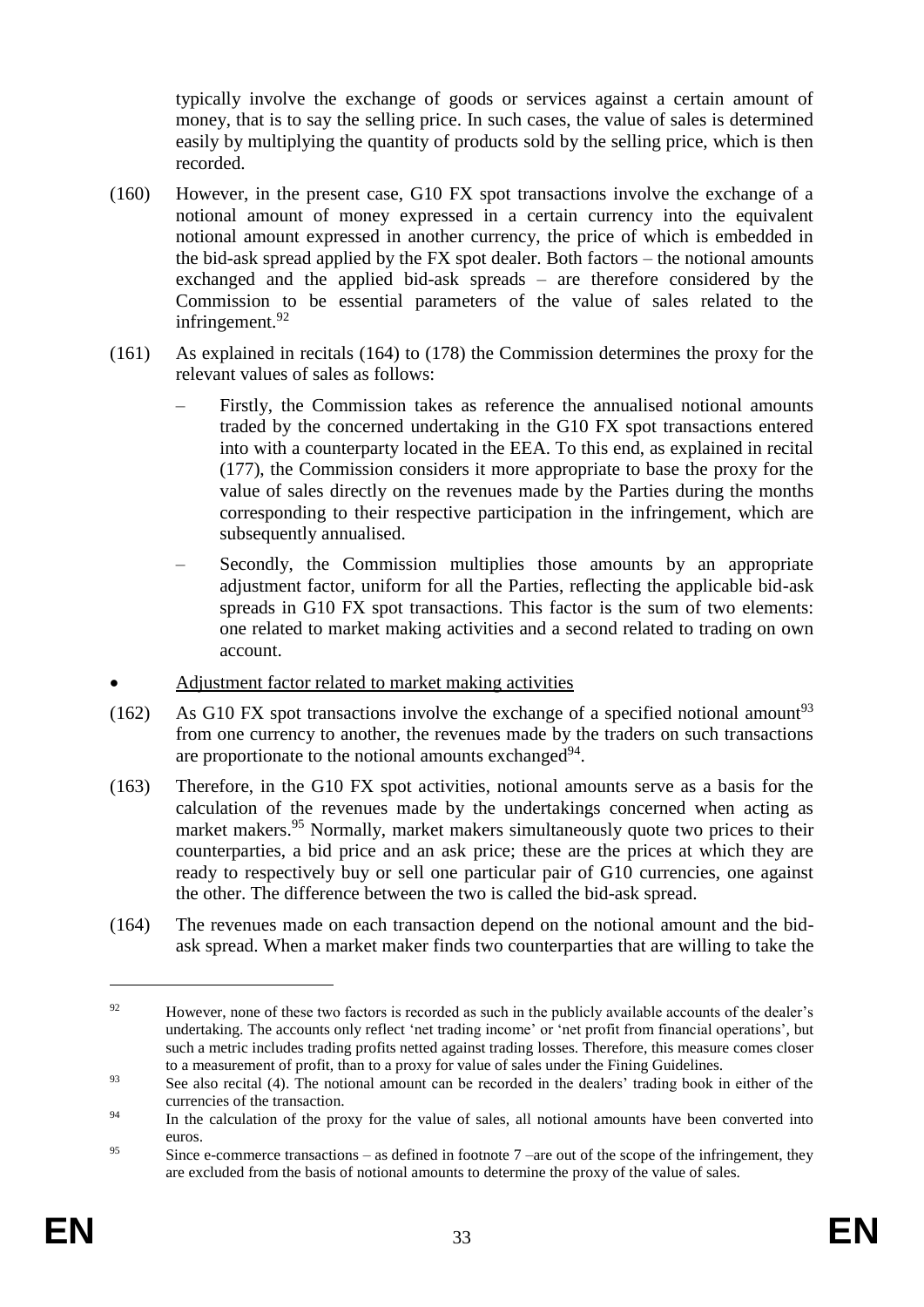opposite sides of the same G10 FX spot transaction, specifying the same notional amount and currency pair, the market maker can execute the transactions by, at the same time, buying at the bid price and selling at the ask price, the bid price being lower that the ask price. Conceptually, the revenues made by the market maker amount to the full bid-ask spread only when considering the two transactions together. It follows that, when one considers each of the two transactions individually, the revenues from market making activities conceptually amount to the notional amount multiplied by half the bid-ask spread. The Commission therefore considers that the appropriate proxy for the value of sales corresponding to the market making revenues can be calculated by multiplying the applicable notional amount by […] of the applicable bid-ask spread.

- (165) The level of bid-ask spreads depend on many factors, including the currency pair (in general the more liquid the currency pair, the tighter the bid-ask spread), the transaction size (in general the larger the transaction size the higher the bid-ask spread) and the type of client.
- (166) The bid-ask spread level retained for the proxy for market making revenues was based on evidence on the file. Historical bid-ask spreads retrieved from data providers such as Bloomberg were considered to have limitations making them inappropriate for the purpose of setting fines in this case  $96$ .
- (167) The file contains chats involving spread conduct. For each occurrence of an exchange involving spread conduct, the Commission took into account the minimum spread (the minimum quote mentioned by one of the traders), the maximum spread (the maximum quote mentioned by one of the traders) and the average spread (of the minimum and maximum spreads).
- (168) Since the bid-ask spreads retrieved from the evidence on the file referred to different currency pairs and represent revenues expressed in different currencies,  $97$  they were all converted into  $EUR<sup>98</sup>$  using the historical FX conversion rates from the ECB, so as to make the spreads comparable between them and applicable to notional amounts expressed in EUR.

<sup>96</sup> The forex spot market is a market with decentralized platforms (including Bloomberg). Each uses proprietary algorithm(s) to determine the market's best bid and ask prices. In all cases, the spread consisting in the market's best bid price and best ask price will always be lower than the actual spread quoted by the banks. In addition, quoted spreads are very dependent on the transactions' sizes, and there is no guarantee that prices from Bloomberg refer to transaction sizes that are representative for this case.

<sup>&</sup>lt;sup>97</sup> The spread corresponds to an income expressed in the 'second' currency of a currency pair, also known as the 'cross-currency' (as opposed to the first currency, which is the 'base currency'). For example, the bid-ask spread on a EURUSD trade will generate an income in USD (the EUR is the base currency, the USD is the cross-currency). If the bid price is 1.1560 and the ask price is 1.1580, then the bid-ask spread is 0.0020. If a dealer simultaneously buys and sells EUR 1 million against USD to two different counterparties, he or she will pay USD 1 156 000 for the first trade and receive USD 1 158 000 for the second one. Hence, his or her revenue will be USD 2 000, a revenue expressed in USD, the crosscurrency.

<sup>&</sup>lt;sup>98</sup> Taking the example above, the revenue is USD 2 000. Assuming that on the day of the transaction, the FX conversion rate from the ECB is 1.1578 (note that this rate does not have to be equal to the midpoint of the transaction described above). The revenue expressed in EUR will be  $(2\ 000 / 1.1578)$  = EUR 1 727.41. This revenue relates to a notional amount of EUR 1 000 000. The spread in EUR is therefore equal to  $(1 727.41 / 1 000 000) = 0.172%$  or 17.2 basis points. In practice, only the bid-ask spread level and the ECB conversion rate (in the above example: 0.0020 and 1.1578 respectively) are sufficient to calculate the spread expressed in EUR.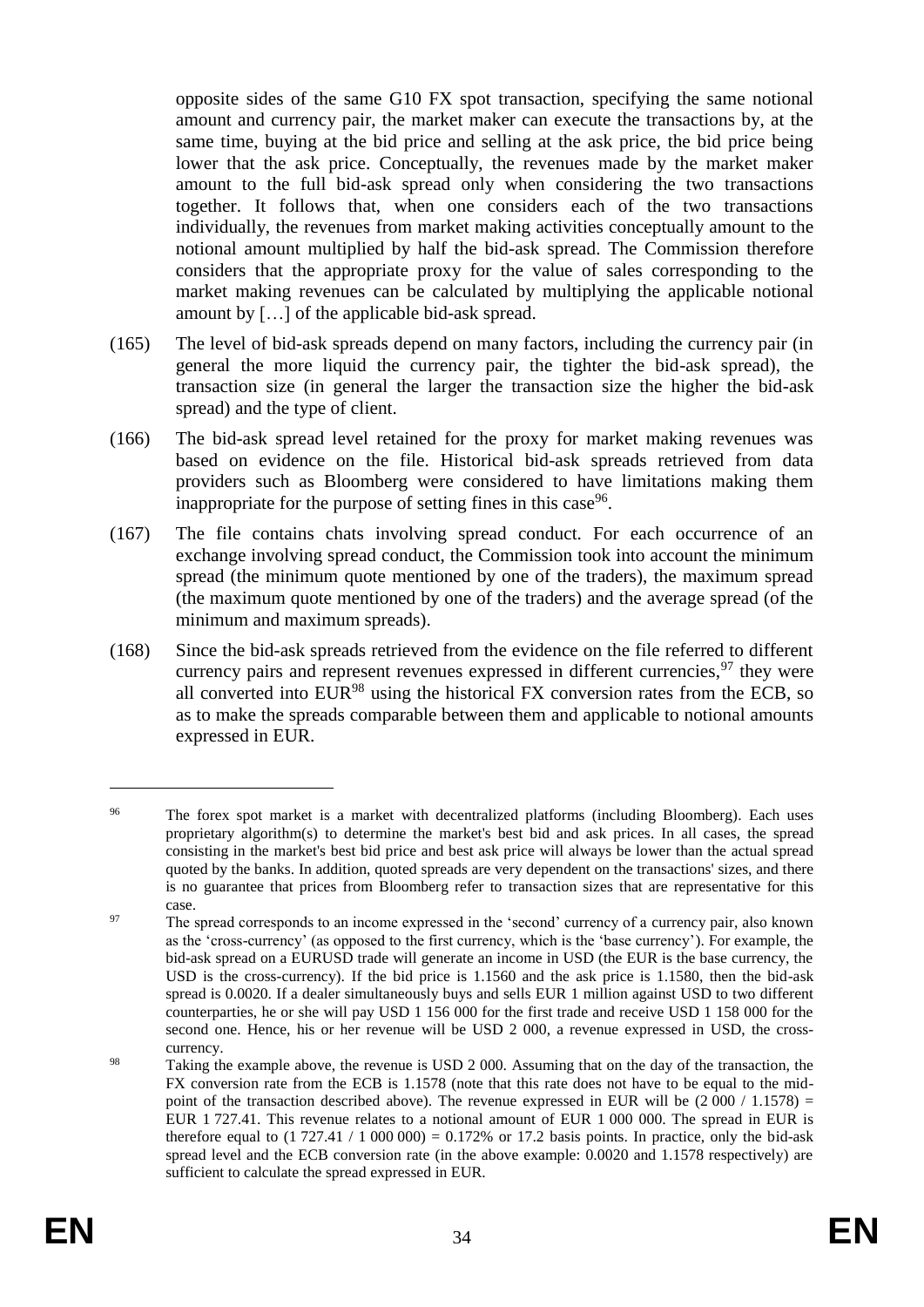- (169) The average and the median of the quoted bid-ask spreads were computed and considered avoiding outliers.<sup>99</sup> On this basis, the Commission retains an applicable bid-ask spread of  $[\dots]$ .<sup>100</sup>
- (170) As described in recital [\(164\),](#page-33-0) the Commission considers that the appropriate adjustment factor related to the market making activities can be estimated at […] of the applicable bid-ask spread, which results in an adjustment factor at […].
- Adjustment factor related to trading on own account
- (171) The situation described in recital [\(164\)](#page-33-0) is a theoretical situation where the market maker does not have any open risk position, as the currency amount bought from a first counterparty has been immediately matched by a sale of that currency amount to a second counterparty and therefore "passed through" to that second counterparty. However, the infringement involved notably the exchange by the Parties of information on their open risk positions (see recital [\(5\).](#page-4-1) Therefore, the Parties were not only acting as market makers but also trading on their own account, by running open risk positions, that is to say devising certain strategies for seeking to obtain some benefit on their portfolio from the variation of the mid-point price<sup>101</sup> of the currencies traded over time. This activity generates trading revenues in addition to the market making revenues  $102$ .
- (172) In determining the proxy for the value of sales, an additional amount is added to reflect the trading on own account obtained through the management of open risks positions over time.
- (173) Given the technical challenges involved in the calculation of the proxy for revenues from trading on own account<sup>103</sup>, the Commission exercises its margin of discretion and, in order to ensure deterrence, considers that the appropriate adjustment factor related to the trading on own account is set at […] of the applicable bid-ask spread which is set at  $[\dots]$  basis point, based on public sources<sup>104</sup>. The adjustment factor for revenues from trading on own account is therefore fixed at […] basis point, which is [...] of the applicable bid-ask spread of [...] basis point.
- Total adjustment factor
- (174) In view of the above, in determining the proxy for the value of sales for the infringement, the Commission applies to the notional amounts of each Party an adjustment factor of […], being the sum of:
	- […]
	- […]
- (175) The Commission considers that the concepts of market making revenues and trading revenues are inherently interlinked. If not hedged immediately, a G10 FX spot transaction for which a market maker has earned half of the bid-ask spread generates

<u>.</u>

<sup>&</sup>lt;sup>99</sup> Transaction sizes comprised between EUR 20 and 500 million of the most discussed currency pairs were retained.

 $\begin{bmatrix} 100 \\ 101 \end{bmatrix}$  [...].

<sup>&</sup>lt;sup>101</sup> The mid-point price or mid-price is the average between the bid price and the ask price.<br><sup>102</sup> See also regital  $(7)$  for a description of trading on our account

<sup>&</sup>lt;sup>102</sup> See also recital  $(7)$  for a description of trading on own account.<br><sup>103</sup> None of the Perties has been able to provide the persency data

<sup>&</sup>lt;sup>103</sup> None of the Parties has been able to provide the necessary data.

<sup>104</sup> See *Understanding FX Liquidity (The Review of Financial Studies*, Volume 28, Issue 11, 1 November 2015, Pages 3073–3108), page 3080.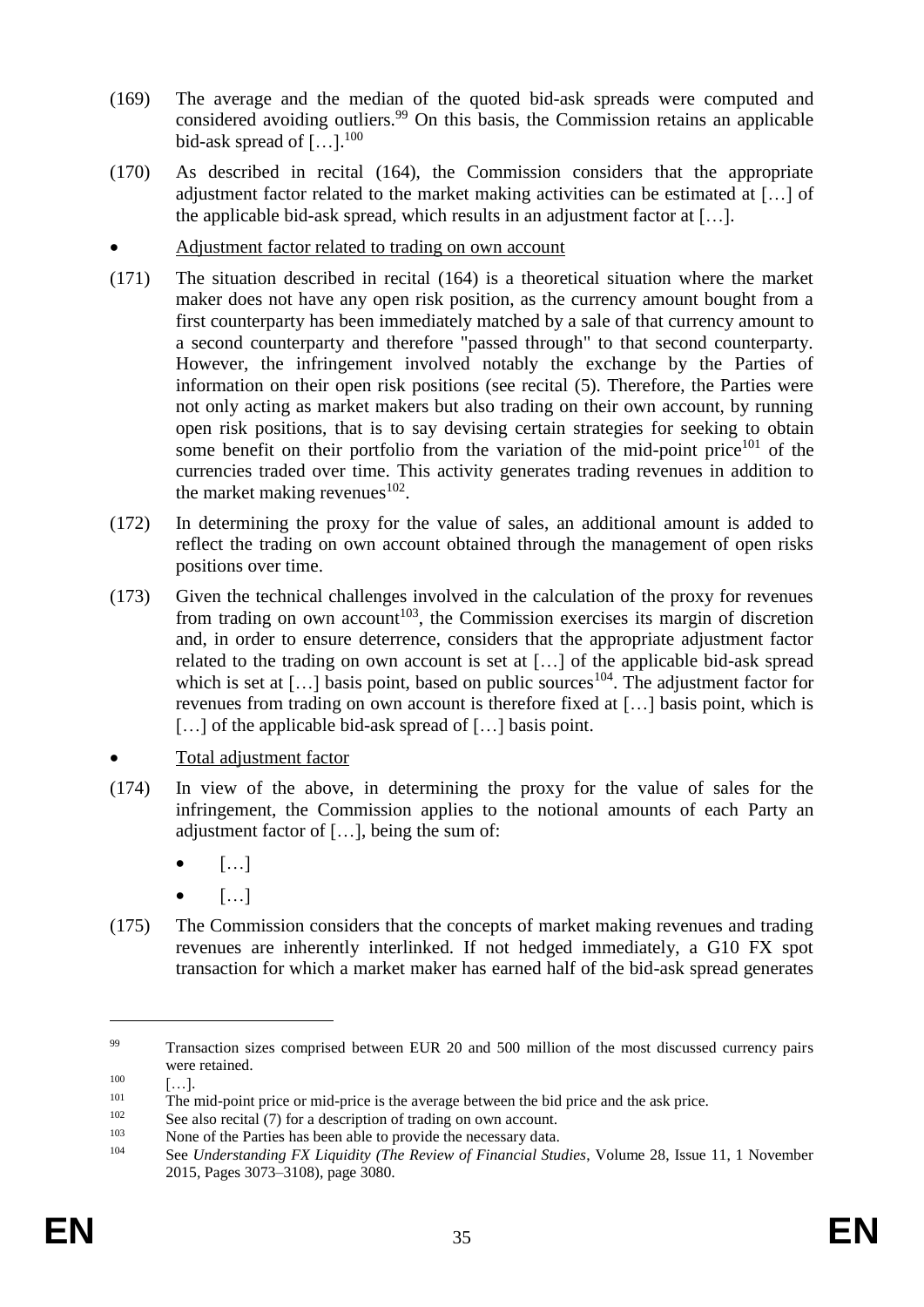an open risk position that can further generate additional trading revenues. Conversely, an open risk position generating trading revenues may be hedged by entering into a G10 FX spot transaction generating additional market making revenues.

- (176) As indicated in recital [\(4\)](#page-4-0) and sections [4](#page-9-0) and [6.2,](#page-26-1) the mandate of the participating traders authorised them to further engage in trading activity on behalf of their own undertaking with respect to any G10 currency available in their portfolios, which they did to varying extents during the respective relevant periods. Taking into account that not all 55 combinations of the G10 currencies or currency pairs might necessarily have been discussed or actually implicated in the relevant conduct, but that potentially they could have been, and that it is not possible to precisely distinguish those currency pairs from the others, the Commission considers it appropriate to determine the proxy for the value of sales of the infringement on the basis of the notional amounts corresponding to the top G10 currency pair most discussed and traded in the evidence of the infringement and the notional amounts corresponding to the G10 currency pairs involving any of the EEA currencies.<sup>105</sup> As the former category for this infringement (EUR/USD) already involves a EEA currency and is therefore fully included into the latter category, the Commission determines the value of sales for all Parties to the infringement on the basis of the notional amounts traded of the G10 FX spot transactions involving any of the EEA currencies.
- <span id="page-36-1"></span>(177) The Commission does not calculate the proxy for value of sales on the basis of revenues made by the Parties during the last full business year of their participation in the infringement. Having regard to the fact that the amounts traded in G10 FX spot activities vary significantly over the period of the infringement and of individual involvement, depending on the specific month and the specific Party, the Commission considers it more appropriate to base the proxy for the value of sales directly on the revenues made by the Parties during the months corresponding to their respective participation in the infringement, which are subsequently annualised.<sup>106</sup>
- <span id="page-36-0"></span>(178) Moreover, given that the infringement covered the entire EEA, the Commission considers it appropriate that the proxy for the value of sales is based on the G10 FX spot transactions entered into with counterparties located in the EEA.
- (179) On that basis, for all Parties, the Commission takes into account as annualised proxy of value of sales the proxy obtained by applying to the notional amounts retained a factor of […], which each of the Parties confirmed in their respective formal settlement submissions for the infringement.

<sup>&</sup>lt;sup>105</sup> EUR, GBP, NOK, SEK and DKK are the EEA currencies within the G10 currencies.<br><sup>106</sup> Eugenees and the get engulised figures), only full selected months of norticipation is

<sup>106</sup> In a first step (to get annualised figures), only full calendar months of participation in the infringement are taken into account in the proxy. For example, if one Party's infringement begins on 12 February 2007 and ends on 21 October 2009, the relevant FX spot business activities of the months of March 2007 to September 2009 are taken into account (31 months) and subsequently annualised by multiplying the result by 12/31. For these purposes, the Commission has considered a period of partial immunity as a period during which the undertaking concerned had not participated in the infringement during such period (see Case T-128/11, *LG Display and LG Display Taiwan v Commission*, paragraph 201).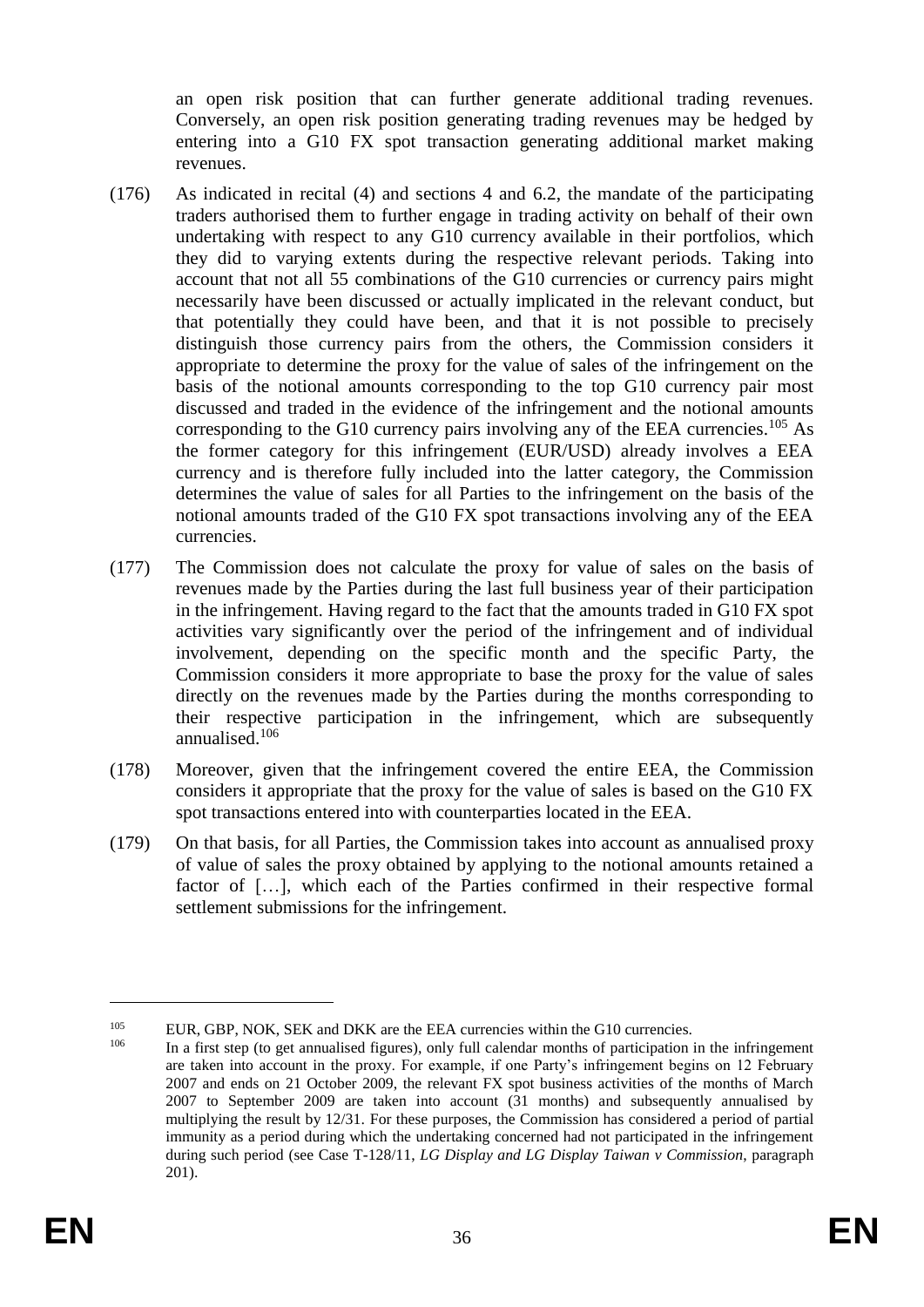|--|

| <b>Undertaking</b> | Confirmed proxies of the values of sales (in<br>EUR) |
|--------------------|------------------------------------------------------|
| <b>UBS</b>         | []                                                   |
| <b>Barclays</b>    | []                                                   |
| <b>RBS</b>         | []                                                   |
| Citigroup          | $\left[\ldots\right]$                                |
| <b>JPM</b>         | $[\ldots]$                                           |

 $(180)$  [...].

| Table 2: Retained proxies of the values of sales |  |  |  |
|--------------------------------------------------|--|--|--|
|                                                  |  |  |  |

| <b>Undertaking</b> | Retained proxies of the values of sales (in<br>EUR) |
|--------------------|-----------------------------------------------------|
| <b>UBS</b>         | []                                                  |
| <b>Barclays</b>    | []                                                  |
| <b>RBS</b>         | $[\ldots]$                                          |
| Citigroup          | []                                                  |
| <b>JPM</b>         | $  \dots  $                                         |

|  | 8.2.1.2. Determination of the basic amount |  |  |  |
|--|--------------------------------------------|--|--|--|
|--|--------------------------------------------|--|--|--|

Gravity

- (181) In assessing the gravity of the infringement, the Commission has regard to a number of factors, such as the nature of the infringement, the combined market share of all the undertakings concerned, the geographic scope of the infringement and to whether or not the infringement has been implemented.<sup>107</sup>
- (182) In its assessment, the Commission takes into account the fact that the infringement is, by its very nature, among the most harmful restrictions of competition. Therefore, the proportion of the value of sales taken into account for the infringement is set at the higher end of the scale.<sup>108</sup>
- (183) The Commission also takes into account the fact that the infringement covered the entire EEA.

<sup>&</sup>lt;sup>107</sup> Points 20-22 of the Guidelines on fines.<br><sup>108</sup> Point 23 of the Guidelines on fines.

Point 23 of the Guidelines on fines.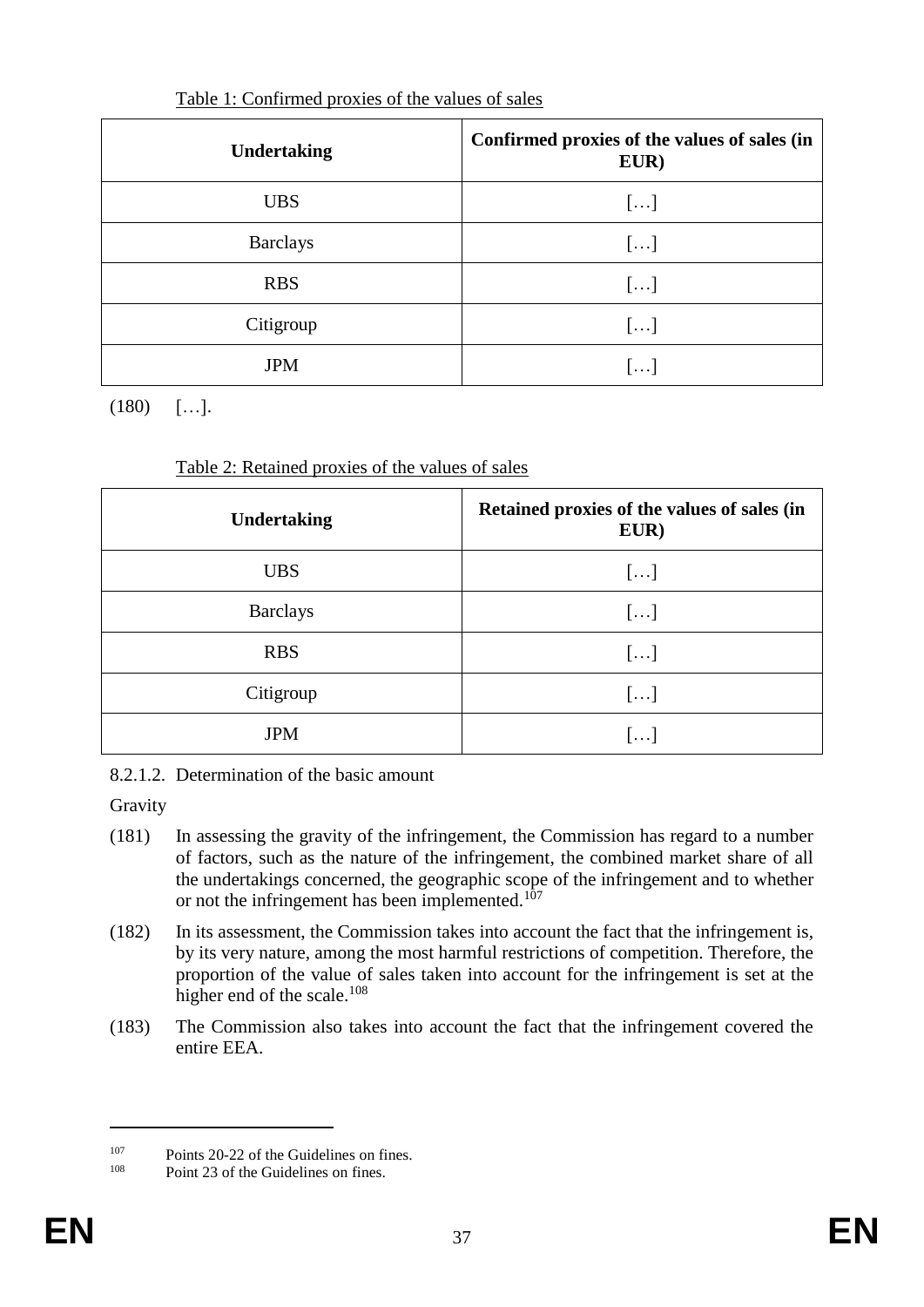(184) Accordingly, the Commission considers that the proportion of the value of sales to apply is 16%.

## Duration

- (185) In determining the fine to impose on each undertaking, the Commission also takes into consideration the duration of the infringement by multiplying for each undertaking, as described in section [6,](#page-25-0) the applicable proxy of the value of sales by the number of years of participation in the infringement. The multipliers for duration are calculated on the basis of the number days of participation in the infringement, and are expressed in Table 3.
- (186) To determine the appropriate multipliers, the Commission took note of the fact that three applicants for reduction of a fine were the undertakings to first submit compelling evidence that the Commission used to establish facts that permitted to increase the duration of the infringement, by one or several periods. Pursuant to Point 26 of the Leniency Notice, the Commission should not take such additional periods into account when determining the fines applicable to those undertakings that provided the compelling evidence to extend the infringement to such additional periods (partial immunity).
- (187) To this effect, in order to assess if an applicant did submit compelling evidence to satisfy the conditions of Point 26 of the Leniency Notice, the Commission takes into account the specific nature and functioning of the infringement at stake, as described in this Decision. Most notably that the infringement, is proven by, an extensive, recurrent and reciprocal sharing of information in mostly multilateral private chatrooms relating to G10 currencies FX trading activities. As a consequence, when the concerned applicants have submitted compelling evidence adding periods to the duration of the infringement – by providing several daily-stamped Bloomberg transcripts of electronic communications ("chats") for periods of infringement for which the Commission had previously no evidence - the Commission does not take such additional periods into account when setting any fine to be imposed on such applicants. To fully reflect the extensive and recurrent functioning of the infringement, an added period of infringement should at least last 15 consecutive days and, within this period, include no time gaps superior to two weeks between two consecutive time stamps of the electronic communications. Following the submission of those pieces of evidence by the concerned applicants, the Commission was in a position to increase the duration of the infringement. Those time periods of participation in the infringement should then, pursuant to Point 26 of the Leniency Notice, not be taken into account while calculating the fine of this applicant (see recitals [\(189\)](#page-38-0) to [\(191\)\)](#page-39-0).
- (188) Moreover, the Commission considers that the applicants that have provided compelling evidence which allowed the Commission to identify, at the date of its submission, the start and/or end dates of the infringement at a time when the duration of the infringement was still unknown should also benefit from Point 26 of the Leniency Notice.
- <span id="page-38-0"></span>(189) As a result of what is described in the preceding recitals, the Commission will not take into account the three following periods for the calculation of RBS's fine:
- […];
- […];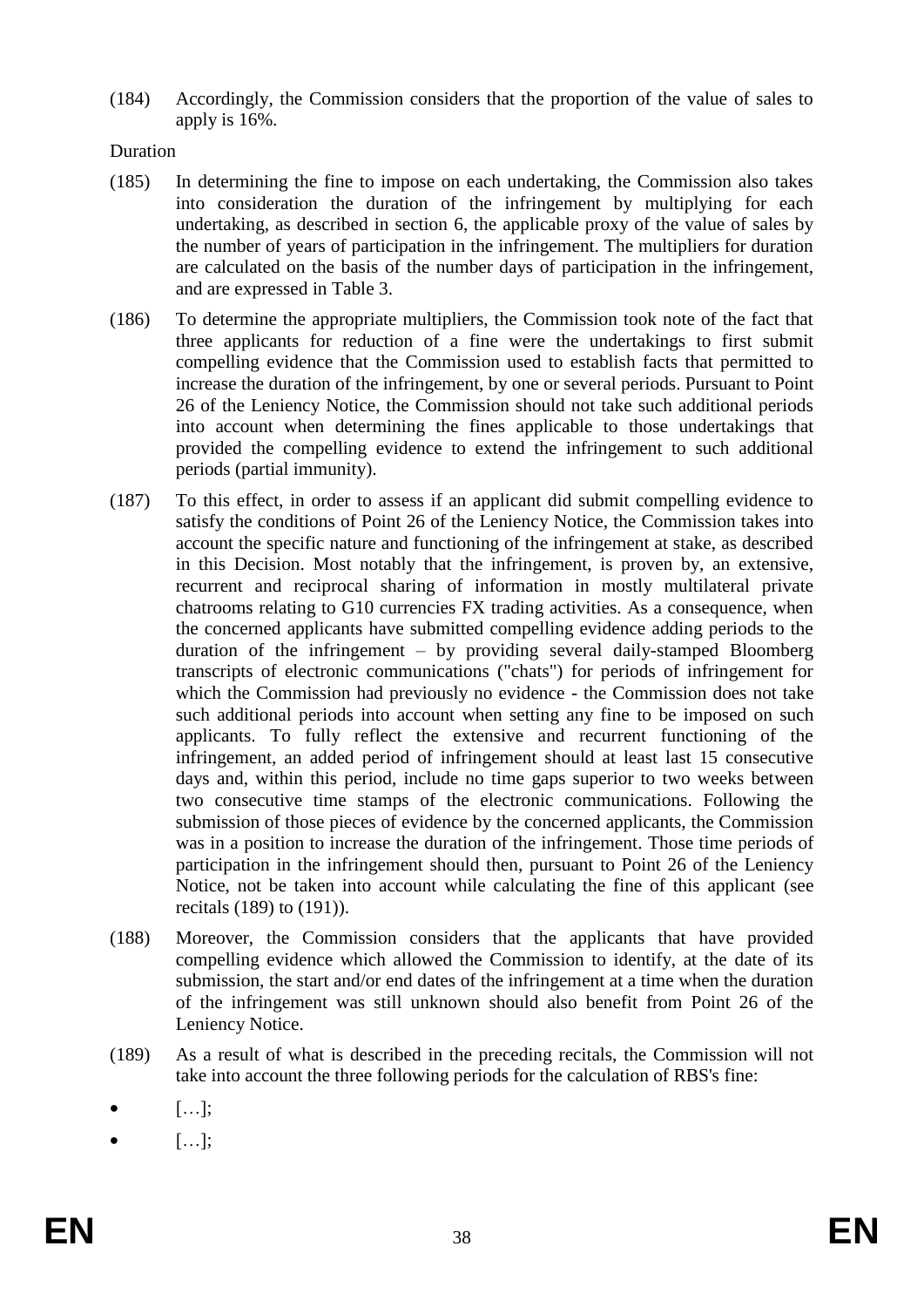- […].
- (190) Likewise, the Commission will not take into account the two following periods for the calculation of Barclays' fine:
- 11 February 2008 6 March 2008;
- 27 June 2008 18 August 2008.
- <span id="page-39-0"></span>(191) Finally, the Commission will not take into account the ten following periods for the calculation of Citigroup's fine:
- 18 December 2007 7 January 2008;
- 17 March 2008 24 June 2008;
- 10 October 2008 17 November 2008;
- 1 December 2008 13 January 2009;
- $\bullet$  30 April 2009 8 June 2009;
- 5 August 2009 26 August 2009;
- $\bullet$  10 November 2009 18 January 2010;
- $\bullet$  16 February 2010 19 March 2010;
- $\bullet$  15 April 2010 21 May 2010;
- 13 August 2010 3 October 2011.
- (192) Based on the criteria explained above, the applicable duration multipliers to be taken into account for the purposes of calculating the fine to be imposed on each Party are set out in the table below:

# Table 3: Duration multipliers

| <b>Undertaking</b> | <b>Duration Multiplier</b> |
|--------------------|----------------------------|
| <b>UBS</b>         | 1.31                       |
| <b>Barclays</b>    | 3.95                       |
| <b>RBS</b>         | 2.17                       |
| Citigroup          | 2.87                       |
| <b>JPM</b>         | 2.52                       |

Additional amount

- (193) The Commission includes in the basic amount a sum of between 15% and 25% of the value of sales to deter the undertakings from entering into such illegal practices on the basis of the criteria listed above with respect to the variable amount.<sup>109</sup>
- (194) Taking into account the factors above, the percentage to be applied for the purposes of calculating the additional amount is 16%.

<u>.</u>

<sup>109</sup> Point 25 of the Guidelines on fines.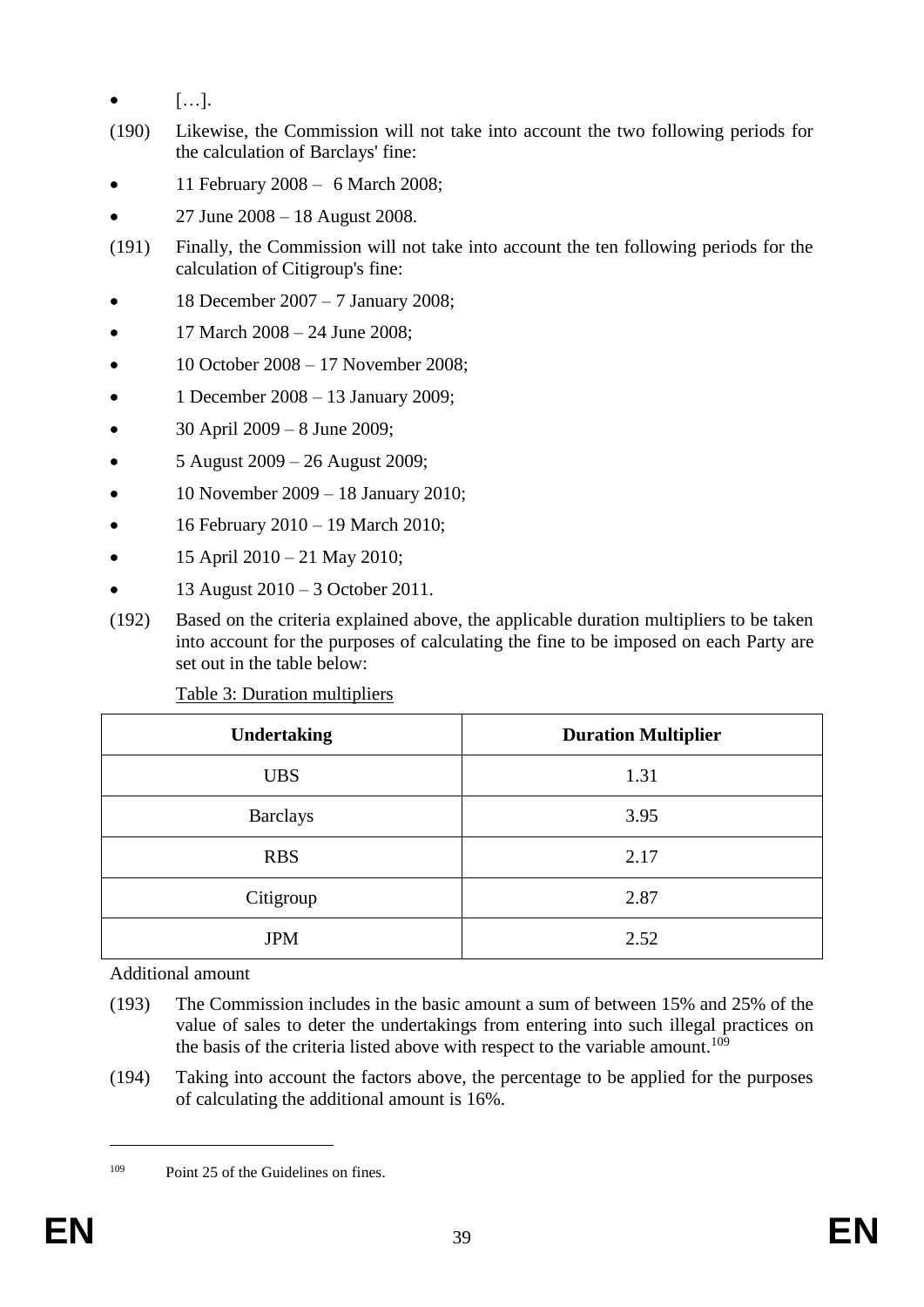Calculations and conclusions on basic amounts

(195) Based on the criteria explained above, the basic amount per undertaking is presented in Table 4.

| <b>Undertaking</b> | <b>Basic amount (in EUR)</b> |
|--------------------|------------------------------|
| <b>UBS</b>         | []                           |
| <b>Barclays</b>    | []                           |
| <b>RBS</b>         | []                           |
| Citigroup          | []                           |
| <b>JPM</b>         | $\left[\ldots\right]$        |

Table 4: Applicable basic amounts for the infringement

8.2.1.3. Adjustment to the basic amount:

Aggravating or mitigating circumstances

- (196) The Commission may consider aggravating or mitigating circumstances resulting in an increase/decrease of the basic amount,<sup>110</sup> as listed in a non-exhaustive way in points 28 and 29 of the Guidelines on fines.
- (197) In the present case, the Commission considers that no aggravating or mitigating circumstances apply.

Deterrence multiplier

- (198) In determining the amount of the fines, the Commission pays particular attention to the need to ensure that fines have a sufficiently deterrent effect. To that end, the Commission may increase the fines to be imposed on undertakings which have a particularly large turnover beyond the sales of goods or services to which the infringement relates.<sup>111</sup>
- (199) In this case, the total worldwide net turnover<sup>112</sup> of Citigroup for the business year 2016 was EUR […] billion, and that of JPM was EUR […] billion. It is therefore appropriate, in order to set the amount of the fines at a level which ensures that it has a sufficient deterrent effect, to apply a multiplication factor to the fines to be imposed on each of the undertakings concerned.
- (200) On this basis, the Commission finds it appropriate to apply the following multipliers to the fines determinable for Citigroup and JPM:
- 1.2, Citigroup, and
- 1.3, JPM.

<sup>&</sup>lt;sup>110</sup> Points 28-29 of the Guidelines on fines.<br><sup>111</sup> Point 20 of the 2006 Guidelines on fines

 $111$  Point 30 of the 2006 Guidelines on fines.<br> $112$  The sum of the following income items

<sup>112</sup> The sum of the following income items: Interest receivable and similar income, Interest payable and similar charges, Income from securities, Commissions receivable, Commissions payable, Net profit or net loss on financial operations and Other operating income.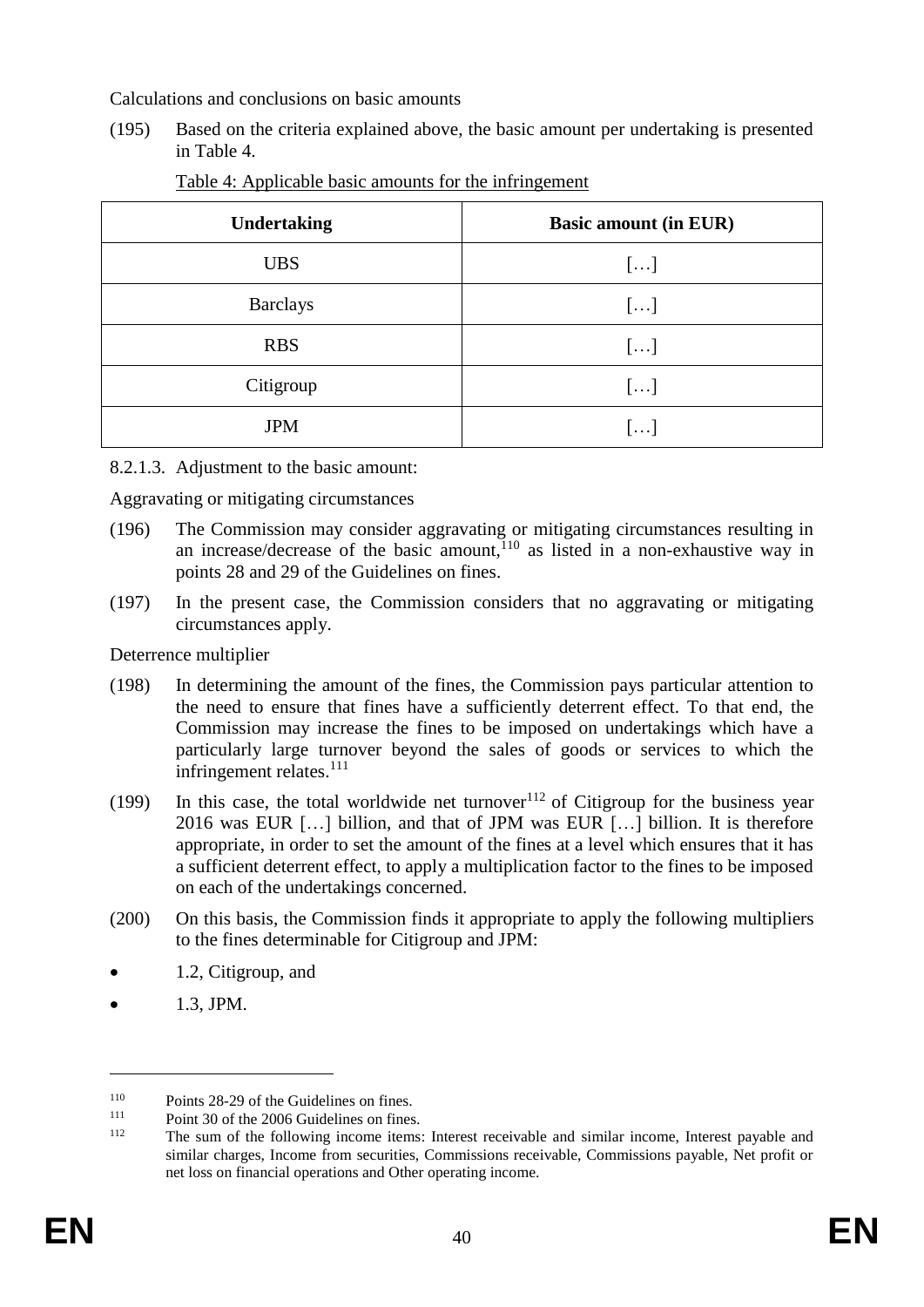Application of the 10% turnover limit

- (201) Article 23(2) of Regulation (EC) No 1/2003 provides that the fine imposed on each undertaking for each infringement shall not exceed 10% of its total turnover relating to the business year preceding the date of the Commission Decision.
- (202) In this case, none of the fines exceeds 10% of the undertaking's total turnover relating to the business year preceding the date of this Decision.<sup>113</sup>

# Application of the 2006 Leniency Notice

- (203) On 2 July 2014, UBS was granted conditional immunity from fines in relation to the present infringement pursuant to point 8(a) of the Leniency Notice. There are neither indications that UBS has failed to fulfil its cooperation obligations under point 12 of the Leniency Notice, nor that it has taken steps to coerce other undertakings to join the infringement or to remain in it. Therefore, the Commission considers that UBS should be granted immunity from fines for the present infringement.
- (204) The Commission also received applications for reduction of fines from Barclays, RBS, Citigroup and JPM. In accordance with point 29 of the Leniency Notice, the Commission came to the preliminary conclusion on 27 October 2016 that the evidence submitted by Barclays, RBS, Citigroup and JPM constituted significant added value within the meaning of points 24 and 25 of the Leniency Notice and that the undertakings have so far met the conditions of points 12 and 27 of the same Notice.
- (205) Barclays was the first undertaking to submit an application for reduction of fines in relation to the Three Way Banana Split infringement and did so at an early stage of the investigation. Barclays provided evidence relating to the infringement that was not previously in the Commission's possession, as well as explanations on both the anticompetitive behaviour in general and on designated evidence, submitted before any other reduction of fines applicant.
- (206) For these reasons, Barclays' reduction of fines application adds significant added value to the Commission's investigation in this case. Barclays also met the requirements of points 12 and 27 of the Leniency Notice. As a result, the Commission considers that the fine to be imposed on Barclays should be reduced by 50%.
- (207) RBS was the second undertaking to submit an application for reduction of fines in relation to the Three Way Banana Split infringement and did so at an early stage of the investigation. RBS provided evidence relating to the infringement that was not previously in the Commission's possession […].
- (208) For these reasons, RBS' reduction of fines application adds significant added value to the Commission's investigation in this case. RBS also met the requirements of points 12 and 27 of the Leniency Notice. As a result, the Commission considers that the fine to be imposed on RBS should be reduced by 30%.
- (209) Citigroup was the third undertaking to submit an application for reduction of fines in relation to the Three Way Banana Split infringement and did so at an early stage of the investigation. Citigroup provided a very significant amount of evidence relating

<sup>113</sup> The Commission requested the banks to provide their total turnover on both a gross and a net basis. The fines do not exceed 10% of the total turnover for any of the undertakings concerned irrespective of the total turnover used (gross or net).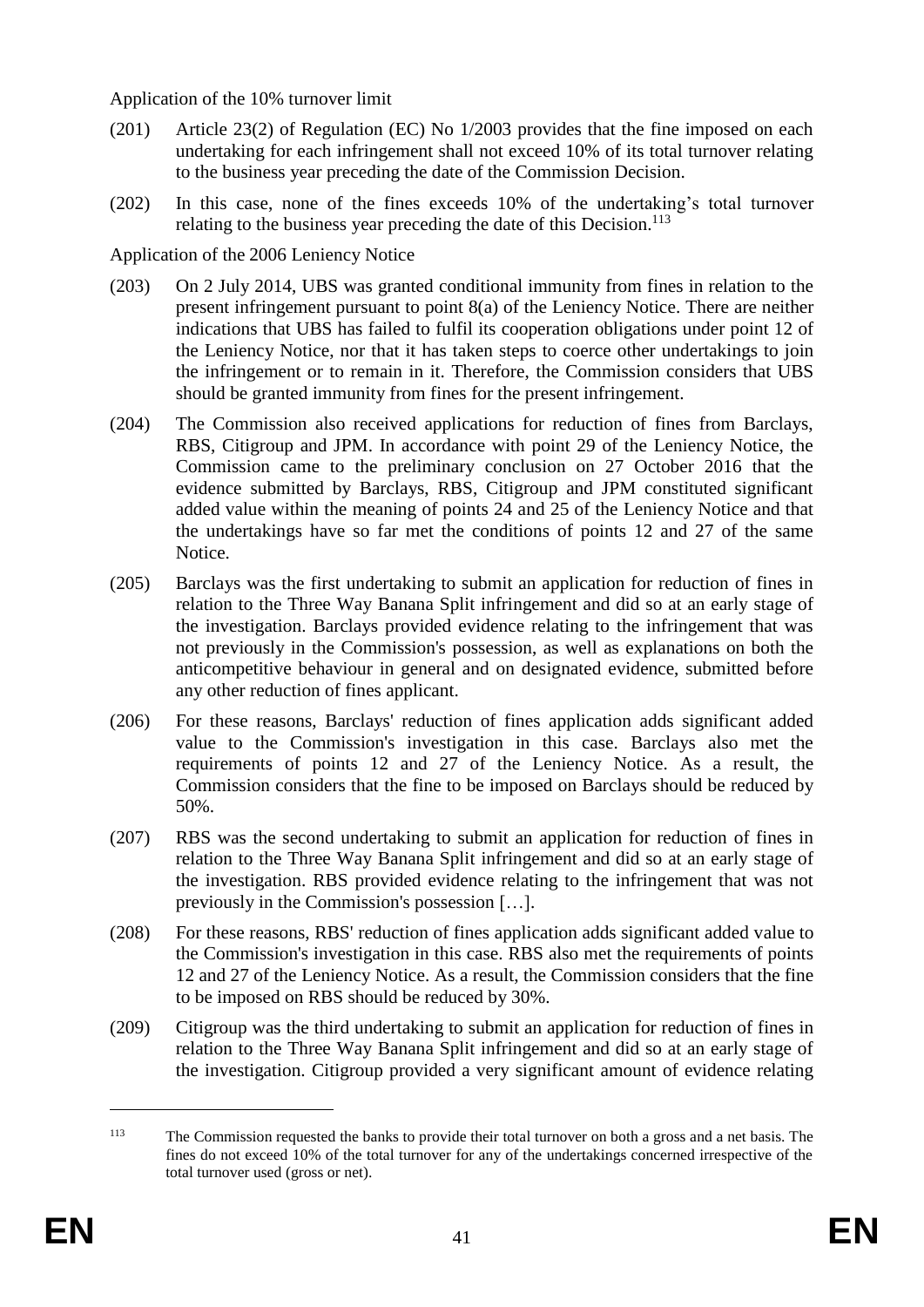to the infringement that was not previously in the Commission's possession as well as explanations on certain instances of anticompetitive behaviours before any other undertakings. In particular, Citigroup provided evidence that contributed to prove the existence of the infringement and its continuity over time.

- (210) For these reasons, Citigroup's reduction of fines application adds significant added value to the Commission's investigation in this case. Citigroup also met the requirements of points 12 and 27 of the Leniency Notice. As a result, the Commission considers that the fine to be imposed on Citigroup should be reduced by 20%.
- (211) JPM was the fourth undertaking to submit an application for reduction of fines in relation to the Three Way Banana Split infringement. JPM […] especially vis-à-vis that submitted by Citigroup. In particular, JPM […].
- (212) For these reasons, JPM's reduction of fines application adds significant added value to the Commission's investigation in this case. JPM also met the requirements of points 12 and 27 of the Leniency Notice. As a result, the fine to be imposed on JPM should be reduced by 10%.

Application of the Settlement Notice

- (213) In accordance with point 32 of the Settlement Notice, the reward for settlement is a reduction of 10% of the amount of the fine to be imposed on an undertaking after the 10% turnover cap has been applied having regard to the Guidelines on fines. Pursuant to point 33 of the Settlement Notice, when settled cases involve leniency applicants, the reduction of the fine granted to them for settlement is added to their leniency reward.
- (214) Pursuant to the Settlement Notice, the amount of the fines to be imposed on the Parties of the proceedings should be reduced by 10% and that such reductions should be added to any leniency reward granted.

## **9. CONCLUSION: FINAL AMOUNT OF INDIVIDUAL FINES TO BE IMPOSED IN THIS DECISION**

(215) The fines imposed pursuant to Article 23(2) of Regulation (EC) No 1/2003 are as follows:

| <b>Undertaking</b> | Fines (in EUR) |
|--------------------|----------------|
| <b>UBS</b>         | $\theta$       |
| <b>Barclays</b>    | 116 107 000    |
| <b>RBS</b>         | 155 499 000    |
| Citigroup          | 310 776 000    |
| <b>JPM</b>         | 228 815 000    |

Table 5: Fines amounts for the infringement

HAS ADOPTED THIS DECISION: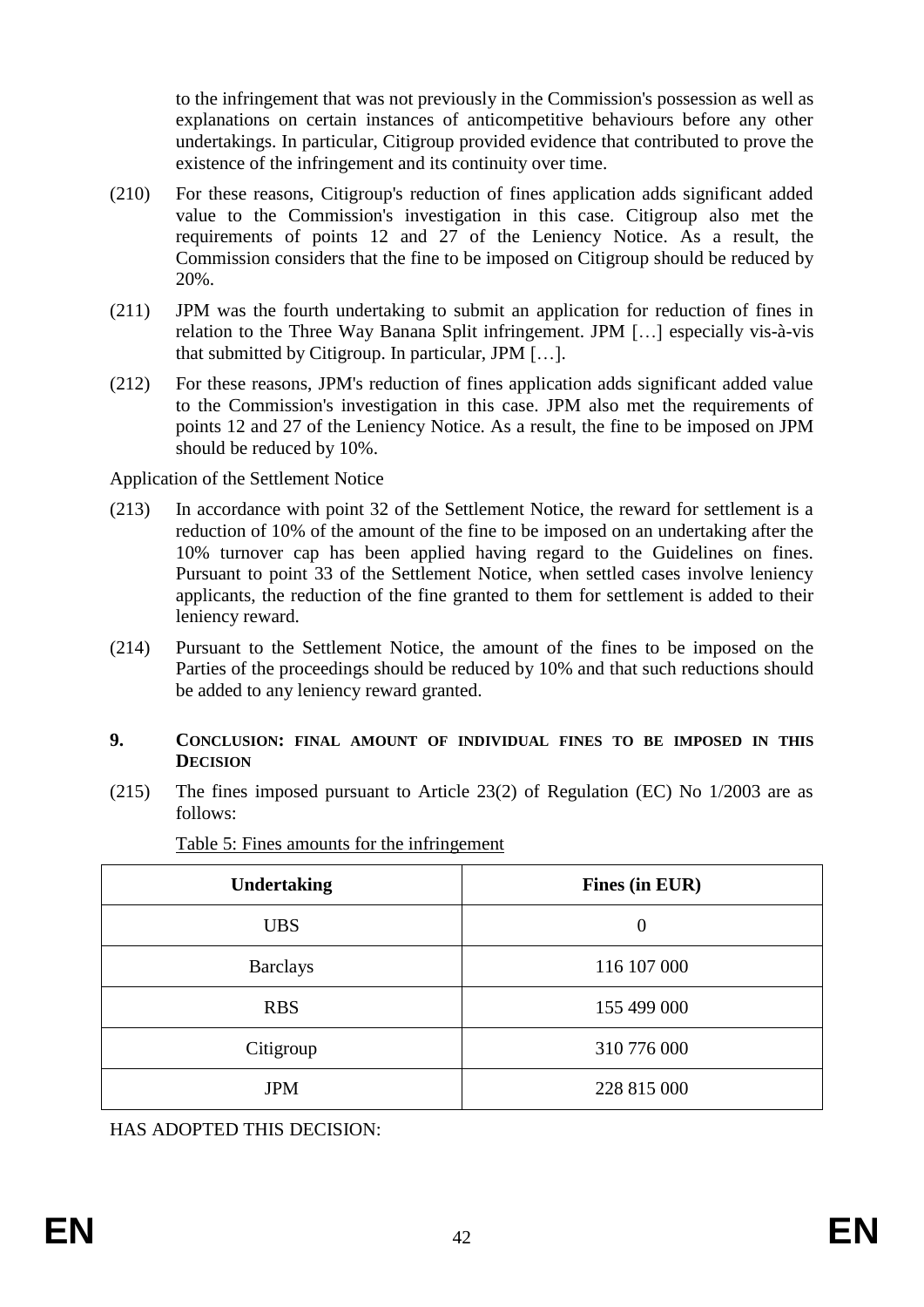## *Article 1*

The following undertakings infringed Article 101 of the Treaty and Article 53 of the EEA Agreement by participating, during the periods indicated, in a single and continuous infringement covering the whole EEA in G10 FX spot trading:

- (a) UBS AG, from 10 October 2011 until 31 January 2013.
- (b) The Royal Bank of Scotland Group plc and NatWest Markets Plc, from 18 December 2007 until 19 April 2010.
- (c) Barclays PLC, Barclays Services Limited and Barclays Bank Plc, from 18 December 2007 until 8 July 2011 and from 19 December 2011 until 1 August 2012.
- (d) Citibank, N.A. and Citigroup Inc., from 18 December 2007 until 31 January 2013
- (e) JPMorgan Chase & Co., JPMorgan Chase Bank, N.A., J.P. Morgan Europe Limited and J.P. Morgan Limited, from 26 July 2010 until 31 January 2013.

#### *Article 2*

For the infringement(s) referred to in Article 1, the following fines are imposed:

- (a) UBS AG: EUR 0
- (b) The Royal Bank of Scotland Group plc and NatWest Markets Plc, jointly and severally liable: EUR 155 499 000
- (c) Barclays PLC, Barclays Services Limited and Barclays Bank Plc, jointly and severally liable: EUR 116 107 000
- (d) Citibank, N.A. and Citigroup Inc., jointly and severally liable: EUR 310 776 000
- (e) JPMorgan Chase & Co., JPMorgan Chase Bank, N.A., J.P. Morgan Europe Limited and J.P. Morgan Limited, jointly and severally liable: EUR 228 815 000

The fines shall be credited, in euros, within a period of three months from the date of notification of this Decision, to the following bank account held in the name of the European Commission:

> BANQUE ET CAISSE D'EPARGNE DE L'ETAT 1-2, Place de Metz L-1930 Luxembourg IBAN: LU02 0019 3155 9887 1000 BIC: BCEELULL Ref.: European Commission – BUFI/AT.40135 – Forex TWBS

After the expiry of this period, interest shall automatically be payable at the interest rate applied by the European Central Bank to its main refinancing operations on the first day of the month in which this Decision is adopted, plus 3.5 percentage points.

Where an undertaking referred to in Article 1 lodges an appeal, that undertaking shall cover the fine by the due date, either by providing an acceptable financial guarantee or by making a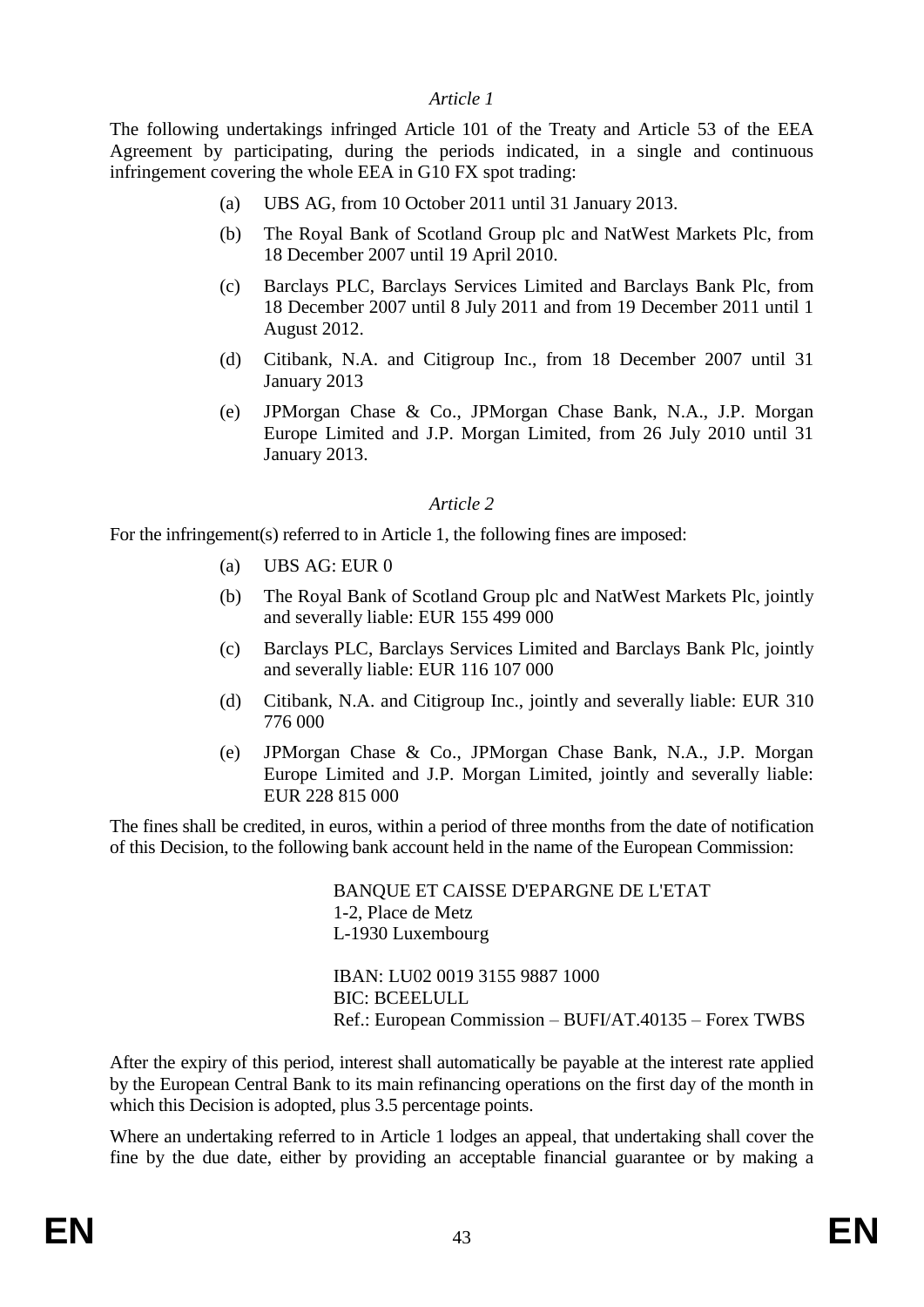provisional payment of the fine in accordance with Article 108 of Regulation (EU, Euratom)  $2018/1046$ <sup>114</sup>

## *Article 3*

The undertakings listed in Article 1 shall refrain from repeating any act or conduct described in Article 1, and from any act or conduct having the same or similar object or effect.

## *Article 4*

This Decision is addressed to

- UBS AG with registered offices at Bahnhofstraße 45, 8001 Zürich, Switzerland;
- The Royal Bank of Scotland Group plc with registered offices at 36 St Andrew Square, Edinburgh, EH2 2YB, United Kingdom;
- NatWest Markets Plc<sup>115</sup> with registered offices at 36 St Andrew Square, Edinburgh, EH2 2YB, United Kingdom.
- Barclays PLC, with registered offices at 1 Churchill Place Canary Wharf London, E14 5HP, United Kingdom;
- Barclays Services Limited with registered offices at 1 Churchill Place Canary Wharf London, E14 5HP, United Kingdom (formerly, "Barclays Capital Services Limited");
- Barclays Bank Plc with registered offices at 1 Churchill Place Canary Wharf London, E14 5HP, United Kingdom;
- Citibank, N.A. with registered offices at 388 Greenwich Street, New York, NY 10 013, United States of America;
- Citigroup Inc. with registered offices at 388 Greenwich Street, New York, NY 10 013, United States of America;
- JPMorgan Chase & Co. with registered offices at 383 Madison Avenue, New York, NY 10179, United States of America;
- JPMorgan Chase Bank, N.A. with registered offices at 1111 Polaris Parkway, Columbus, Ohio 43 240, United States of America;
- J.P. Morgan Europe Limited with registered offices at 25 Bank Street, Canary Wharf, London, E14 5JP, United Kingdom; and
- J.P. Morgan Limited with registered offices at 25 Bank Street, Canary Wharf, London, E14 5JP, United Kingdom.

This Decision shall be enforceable pursuant to Article 299 of the Treaty and Article 110 of the EEA Agreement.

<sup>114</sup> Regulation (EU, Euratom) 2018/1046 of the European Parliament and of the Council of 18 July 2018 on the financial rules applicable to the general budget of the Union, amending Regulations (EU) No 1296/2013, (EU) No 1301/2013, (EU) No 1303/2013, (EU) No 1304/2013, (EU) No 1309/2013, (EU) No 1316/2013, (EU) No 223/2014, (EU) No 283/2014, and Decision No 541/2014/EU and repealing Regulation (EU, Euratom) No 966/2012 (OJ L 193, of 30.7.2018, p.1).

<sup>&</sup>lt;sup>115</sup> On 30th April 2018, The Royal Bank of Scotland plc changed its name to NatWest Markets plc.